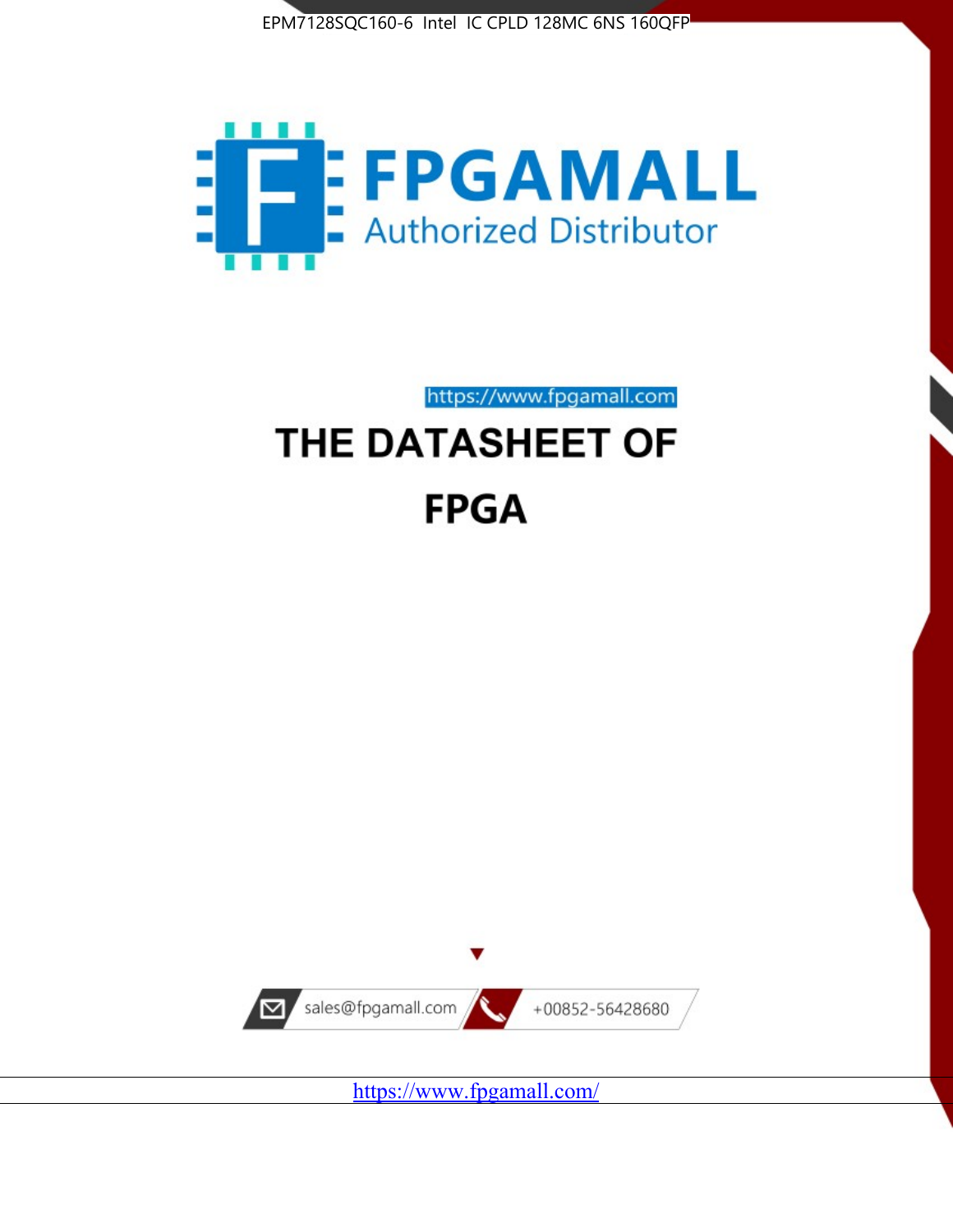

MAX 7000B devices, see the *MAX 7000A Programmable Logic Device Family Data Sheet* or the *MAX 7000B Programmable Logic Device Family Data Sheet*.

| <b>Table 1. MAX 7000 Device Features</b> |                |                |                |                 |                 |                 |                 |
|------------------------------------------|----------------|----------------|----------------|-----------------|-----------------|-----------------|-----------------|
| <b>Feature</b>                           | <b>EPM7032</b> | <b>EPM7064</b> | <b>EPM7096</b> | <b>EPM7128E</b> | <b>EPM7160E</b> | <b>EPM7192E</b> | <b>EPM7256E</b> |
| Usable<br>gates                          | 600            | 1,250          | 1,800          | 2,500           | 3,200           | 3,750           | 5,000           |
| Macrocells                               | 32             | 64             | 96             | 128             | 160             | 192             | 256             |
| Logic array<br>blocks                    | 2              | 4              | 6              | 8               | 10              | 12              | 16              |
| Maximum<br>user I/O pins                 | 36             | 68             | 76             | 100             | 104             | 124             | 164             |
| $t_{PD}$ (ns)                            | 6              | 6              | 7.5            | 7.5             | 10              | 12              | 12              |
| $t_{\text{SU}}$ (ns)                     | 5              | 5              | 6              | 6               | 7               | 7               | 7               |
| $t_{\text{FSU}}$ (ns)                    | 2.5            | 2.5            | 3              | 3               | 3               | 3               | 3               |
| $t_{CO1}$ (ns)                           | 4              | 4              | 4.5            | 4.5             | 5               | 6               | 6               |
| $f_{CNT}$ (MHz)                          | 151.5          | 151.5          | 125.0          | 125.0           | 100.0           | 90.9            | 90.9            |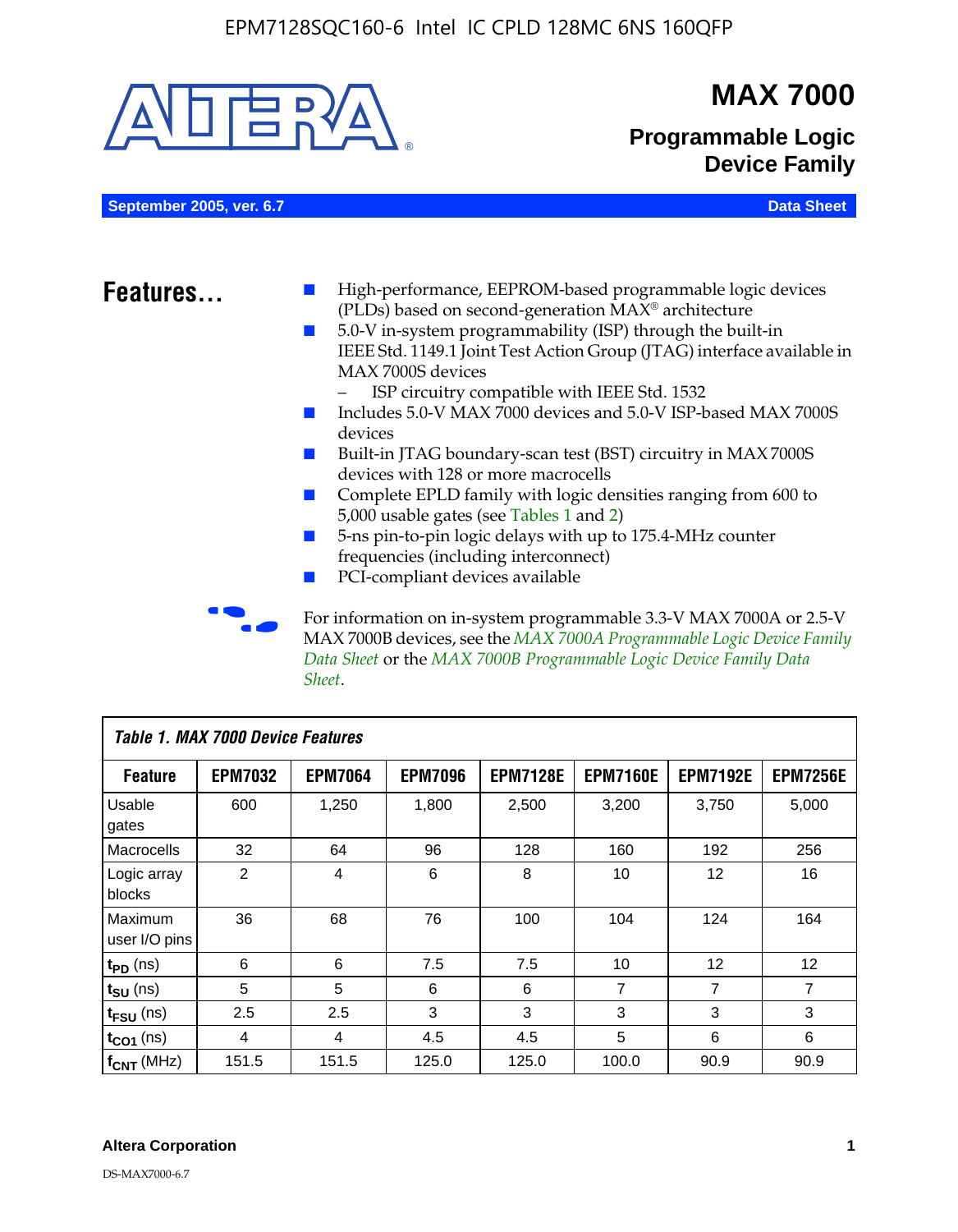| Table 2. MAX 7000S Device Features |                 |                 |                 |                 |                   |                 |  |
|------------------------------------|-----------------|-----------------|-----------------|-----------------|-------------------|-----------------|--|
| <b>Feature</b>                     | <b>EPM7032S</b> | <b>EPM7064S</b> | <b>EPM7128S</b> | <b>EPM7160S</b> | <b>EPM7192S</b>   | <b>EPM7256S</b> |  |
| Usable gates                       | 600             | 1,250           | 2,500           | 3,200           | 3,750             | 5,000           |  |
| Macrocells                         | 32              | 64              | 128             | 160             | 192               | 256             |  |
| Logic array<br>blocks              | $\overline{2}$  | $\overline{4}$  | 8               | 10              | $12 \overline{ }$ | 16              |  |
| Maximum<br>user I/O pins           | 36              | 68              | 100             | 104             | 124               | 164             |  |
| $t_{PD}$ (ns)                      | 5               | 5               | 6               | 6               | 7.5               | 7.5             |  |
| $t_{SU}$ (ns)                      | 2.9             | 2.9             | 3.4             | 3.4             | 4.1               | 3.9             |  |
| $t_{\text{FSU}}$ (ns)              | 2.5             | 2.5             | 2.5             | 2.5             | 3                 | 3               |  |
| $t_{CO1}$ (ns)                     | 3.2             | 3.2             | 4               | 3.9             | 4.7               | 4.7             |  |
| $f_{CNT}$ (MHz)                    | 175.4           | 175.4           | 147.1           | 149.3           | 125.0             | 128.2           |  |

# **...and More Features**

- Open-drain output option in MAX 7000S devices
- Programmable macrocell flipflops with individual clear, preset, clock, and clock enable controls
- Programmable power-saving mode for a reduction of over 50% in each macrocell
- Configurable expander product-term distribution, allowing up to 32 product terms per macrocell
- 44 to 208 pins available in plastic J-lead chip carrier (PLCC), ceramic pin-grid array (PGA), plastic quad flat pack (PQFP), power quad flat pack (RQFP), and 1.0-mm thin quad flat pack (TQFP) packages
- Programmable security bit for protection of proprietary designs
- 3.3-V or 5.0-V operation
	- MultiVolt<sup>TM</sup> I/O interface operation, allowing devices to interface with 3.3-V or 5.0-V devices (MultiVolt I/O operation is not available in 44-pin packages)
	- Pin compatible with low-voltage MAX 7000A and MAX 7000B devices
- Enhanced features available in MAX 7000E and MAX 7000S devices
	- Six pin- or logic-driven output enable signals
	- Two global clock signals with optional inversion
	- Enhanced interconnect resources for improved routability
	- Fast input setup times provided by a dedicated path from I/O pin to macrocell registers
	- Programmable output slew-rate control
- Software design support and automatic place-and-route provided by Altera's development system for Windows-based PCs and Sun SPARCstation, and HP 9000 Series 700/800 workstations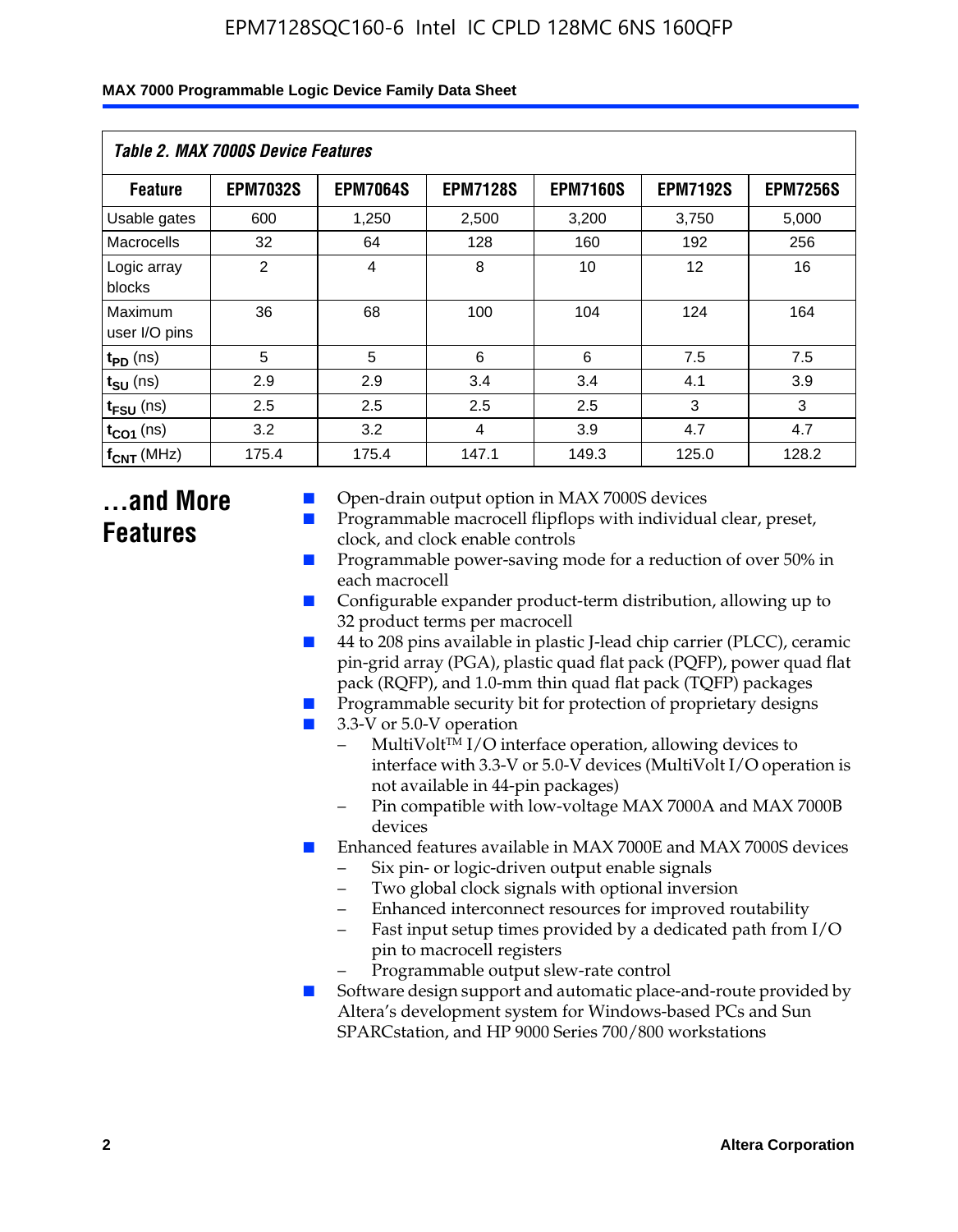|                               | MAX 7000 Programmable Logic Device Family Data Sheet                                                                                                                                                                                                                                                                                                                                                                                                                                                                                                                                                                                                                                                 |
|-------------------------------|------------------------------------------------------------------------------------------------------------------------------------------------------------------------------------------------------------------------------------------------------------------------------------------------------------------------------------------------------------------------------------------------------------------------------------------------------------------------------------------------------------------------------------------------------------------------------------------------------------------------------------------------------------------------------------------------------|
|                               | Additional design entry and simulation support provided by EDIF<br>200 and 300 netlist files, library of parameterized modules (LPM),<br>Verilog HDL, VHDL, and other interfaces to popular EDA tools from<br>manufacturers such as Cadence, Exemplar Logic, Mentor Graphics,<br>OrCAD, Synopsys, and VeriBest<br>Programming support<br>Altera's Master Programming Unit (MPU) and programming<br>hardware from third-party manufacturers program all<br>MAX 7000 devices<br>The BitBlaster™ serial download cable, ByteBlasterMV™<br>$\overline{\phantom{a}}$<br>parallel port download cable, and MasterBlaster™<br>serial/universal serial bus (USB) download cable program MAX<br>7000S devices |
| General<br><b>Description</b> | The MAX 7000 family of high-density, high-performance PLDs is based<br>on Altera's second-generation MAX architecture. Fabricated with<br>advanced CMOS technology, the EEPROM-based MAX 7000 family<br>provides 600 to 5,000 usable gates, ISP, pin-to-pin delays as fast as 5 ns,<br>and counter speeds of up to 175.4 MHz. MAX 7000S devices in the -5, -6,<br>-7, and -10 speed grades as well as MAX 7000 and MAX 7000E devices in<br>-5, -6, -7, -10P, and -12P speed grades comply with the PCI Special Interest<br>Group (PCI SIG) PCI Local Bus Specification, Revision 2.2. See Table 3                                                                                                    |

|                 | Table 3. MAX 7000 Speed Grades |              |              |              |              |                    |              |              |              |              |
|-----------------|--------------------------------|--------------|--------------|--------------|--------------|--------------------|--------------|--------------|--------------|--------------|
| <b>Device</b>   |                                |              |              |              |              | <b>Speed Grade</b> |              |              |              |              |
|                 | -5                             | -6           | $-7$         | $-10P$       | $-10$        | $-12P$             | $-12$        | $-15$        | $-15T$       | $-20$        |
| EPM7032         |                                | $\checkmark$ | $\checkmark$ |              | $\checkmark$ |                    | $\checkmark$ | $\checkmark$ | $\checkmark$ |              |
| EPM7032S        | $\checkmark$                   | $\checkmark$ | $\checkmark$ |              | $\checkmark$ |                    |              |              |              |              |
| <b>EPM7064</b>  |                                | $\checkmark$ | $\checkmark$ |              | $\checkmark$ |                    | $\checkmark$ | $\checkmark$ |              |              |
| <b>EPM7064S</b> | $\checkmark$                   | $\checkmark$ | $\checkmark$ |              | $\checkmark$ |                    |              |              |              |              |
| <b>EPM7096</b>  |                                |              | $\checkmark$ |              | $\checkmark$ |                    | $\checkmark$ | $\checkmark$ |              |              |
| <b>EPM7128E</b> |                                |              | $\checkmark$ | $\checkmark$ | $\checkmark$ |                    | $\checkmark$ | $\checkmark$ |              | $\checkmark$ |
| <b>EPM7128S</b> |                                | $\checkmark$ | $\checkmark$ |              | $\checkmark$ |                    |              | $\checkmark$ |              |              |
| <b>EPM7160E</b> |                                |              |              | $\checkmark$ | $\checkmark$ |                    | $\checkmark$ | $\checkmark$ |              | $\checkmark$ |
| <b>EPM7160S</b> |                                | $\checkmark$ | $\checkmark$ |              | $\checkmark$ |                    |              | $\checkmark$ |              |              |
| <b>EPM7192E</b> |                                |              |              |              |              | $\checkmark$       | $\checkmark$ | $\checkmark$ |              | $\checkmark$ |
| <b>EPM7192S</b> |                                |              | $\checkmark$ |              | $\checkmark$ |                    |              | $\checkmark$ |              |              |
| <b>EPM7256E</b> |                                |              |              |              |              | $\checkmark$       | $\checkmark$ | $\checkmark$ |              | $\checkmark$ |
| <b>EPM7256S</b> |                                |              | $\checkmark$ |              | $\checkmark$ |                    |              | $\checkmark$ |              |              |

for available speed grades.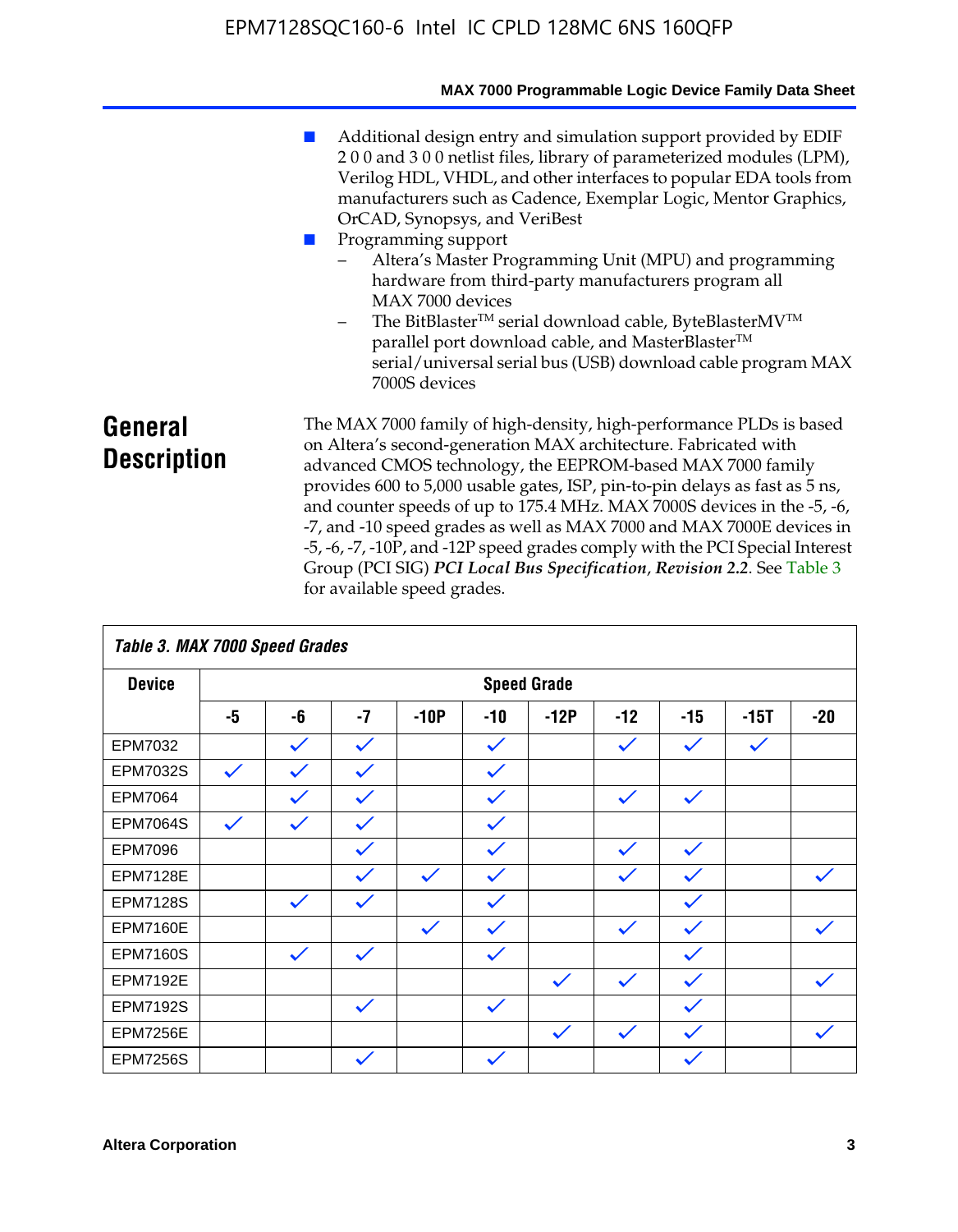### **MAX 7000 Programmable Logic Device Family Data Sheet**

The MAX 7000E devices—including the EPM7128E, EPM7160E, EPM7192E, and EPM7256E devices—have several enhanced features: additional global clocking, additional output enable controls, enhanced interconnect resources, fast input registers, and a programmable slew rate.

In-system programmable MAX 7000 devices—called MAX 7000S devices—include the EPM7032S, EPM7064S, EPM7128S, EPM7160S, EPM7192S, and EPM7256S devices. MAX 7000S devices have the enhanced features of MAX 7000E devices as well as JTAG BST circuitry in devices with 128 or more macrocells, ISP, and an open-drain output option. See Table 4.

| Table 4. MAX 7000 Device Features |                                                    |                                           |                                           |  |  |  |
|-----------------------------------|----------------------------------------------------|-------------------------------------------|-------------------------------------------|--|--|--|
| <b>Feature</b>                    | <b>EPM7032</b><br><b>EPM7064</b><br><b>EPM7096</b> | All<br><b>MAX 7000E</b><br><b>Devices</b> | All<br><b>MAX 7000S</b><br><b>Devices</b> |  |  |  |
| ISP via JTAG interface            |                                                    |                                           |                                           |  |  |  |
| JTAG BST circuitry                |                                                    |                                           | $\checkmark$ (1)                          |  |  |  |
| Open-drain output option          |                                                    |                                           |                                           |  |  |  |
| Fast input registers              |                                                    |                                           |                                           |  |  |  |
| Six global output enables         |                                                    |                                           |                                           |  |  |  |
| Two global clocks                 |                                                    |                                           |                                           |  |  |  |
| Slew-rate control                 |                                                    |                                           |                                           |  |  |  |
| MultiVolt interface (2)           |                                                    |                                           |                                           |  |  |  |
| Programmable register             |                                                    |                                           |                                           |  |  |  |
| Parallel expanders                |                                                    |                                           |                                           |  |  |  |
| Shared expanders                  |                                                    |                                           |                                           |  |  |  |
| Power-saving mode                 |                                                    |                                           |                                           |  |  |  |
| Security bit                      |                                                    |                                           |                                           |  |  |  |
| PCI-compliant devices available   |                                                    |                                           |                                           |  |  |  |

*Notes:*

(1) Available only in EPM7128S, EPM7160S, EPM7192S, and EPM7256S devices only.

(2) The MultiVolt I/O interface is not available in 44-pin packages.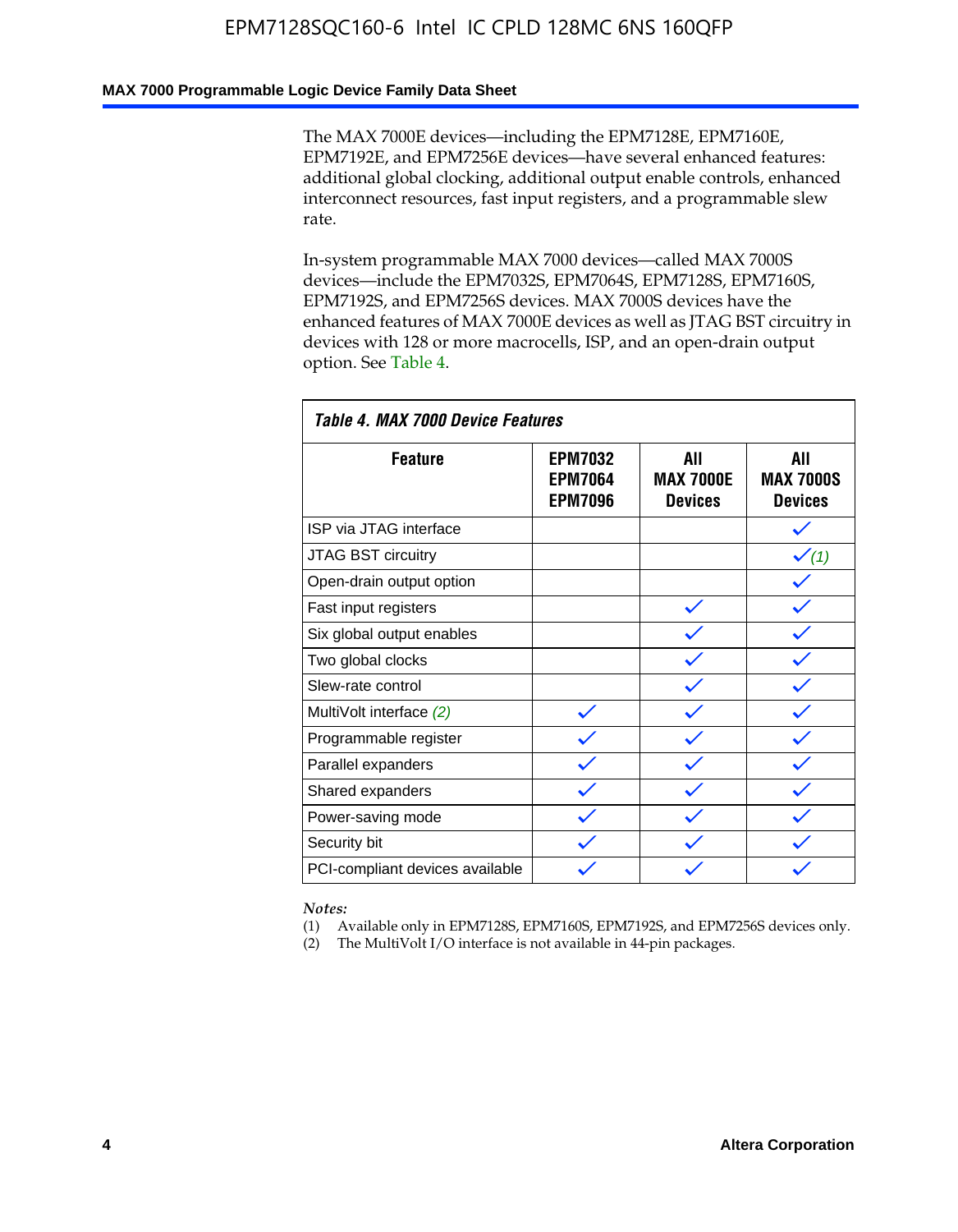#### **MAX 7000 Programmable Logic Device Family Data Sheet**

The MAX 7000 architecture supports 100% TTL emulation and high-density integration of SSI, MSI, and LSI logic functions. The MAX 7000 architecture easily integrates multiple devices ranging from PALs, GALs, and 22V10s to MACH and pLSI devices. MAX 7000 devices are available in a wide range of packages, including PLCC, PGA, PQFP, RQFP, and TQFP packages. See Table 5.

| Table 5. MAX 7000 Maximum User I/O Pins<br><i>Note</i> $(1)$ |                           |                           |                    |                           |                           |                               |                        |                            |                       |                              |                               |                               |
|--------------------------------------------------------------|---------------------------|---------------------------|--------------------|---------------------------|---------------------------|-------------------------------|------------------------|----------------------------|-----------------------|------------------------------|-------------------------------|-------------------------------|
| <b>Device</b>                                                | 44-<br>Pin<br><b>PLCC</b> | 44-<br>Pin<br><b>PQFP</b> | 44-<br>Pin<br>TQFP | 68-<br>Pin<br><b>PLCC</b> | 84-<br>Pin<br><b>PLCC</b> | $100 -$<br>Pin<br><b>PQFP</b> | $100 -$<br>Pin<br>TQFP | 160-<br>Pin<br><b>PQFP</b> | $160 -$<br>Pin<br>PGA | $192 -$<br><b>Pin</b><br>PGA | $208 -$<br>Pin<br><b>PQFP</b> | $208 -$<br>Pin<br><b>RQFP</b> |
| EPM7032                                                      | 36                        | 36                        | 36                 |                           |                           |                               |                        |                            |                       |                              |                               |                               |
| <b>EPM7032S</b>                                              | 36                        |                           | 36                 |                           |                           |                               |                        |                            |                       |                              |                               |                               |
| <b>EPM7064</b>                                               | 36                        |                           | 36                 | 52                        | 68                        | 68                            |                        |                            |                       |                              |                               |                               |
| <b>EPM7064S</b>                                              | 36                        |                           | 36                 |                           | 68                        |                               | 68                     |                            |                       |                              |                               |                               |
| <b>EPM7096</b>                                               |                           |                           |                    | 52                        | 64                        | 76                            |                        |                            |                       |                              |                               |                               |
| <b>EPM7128E</b>                                              |                           |                           |                    |                           | 68                        | 84                            |                        | 100                        |                       |                              |                               |                               |
| <b>EPM7128S</b>                                              |                           |                           |                    |                           | 68                        | 84                            | 84(2)                  | 100                        |                       |                              |                               |                               |
| EPM7160E                                                     |                           |                           |                    |                           | 64                        | 84                            |                        | 104                        |                       |                              |                               |                               |
| EPM7160S                                                     |                           |                           |                    |                           | 64                        |                               | 84(2)                  | 104                        |                       |                              |                               |                               |
| <b>EPM7192E</b>                                              |                           |                           |                    |                           |                           |                               |                        | 124                        | 124                   |                              |                               |                               |
| <b>EPM7192S</b>                                              |                           |                           |                    |                           |                           |                               |                        | 124                        |                       |                              |                               |                               |
| <b>EPM7256E</b>                                              |                           |                           |                    |                           |                           |                               |                        | 132 $(2)$                  |                       | 164                          |                               | 164                           |
| EPM7256S                                                     |                           |                           |                    |                           |                           |                               |                        |                            |                       |                              | 164 $(2)$                     | 164                           |

#### *Notes:*

(1) When the JTAG interface in MAX 7000S devices is used for either boundary-scan testing or for ISP, four I/O pins become JTAG pins.

(2) Perform a complete thermal analysis before committing a design to this device package. For more information, see the *Operating Requirements for Altera Devices Data Sheet*.

> MAX 7000 devices use CMOS EEPROM cells to implement logic functions. The user-configurable MAX 7000 architecture accommodates a variety of independent combinatorial and sequential logic functions. The devices can be reprogrammed for quick and efficient iterations during design development and debug cycles, and can be programmed and erased up to 100 times.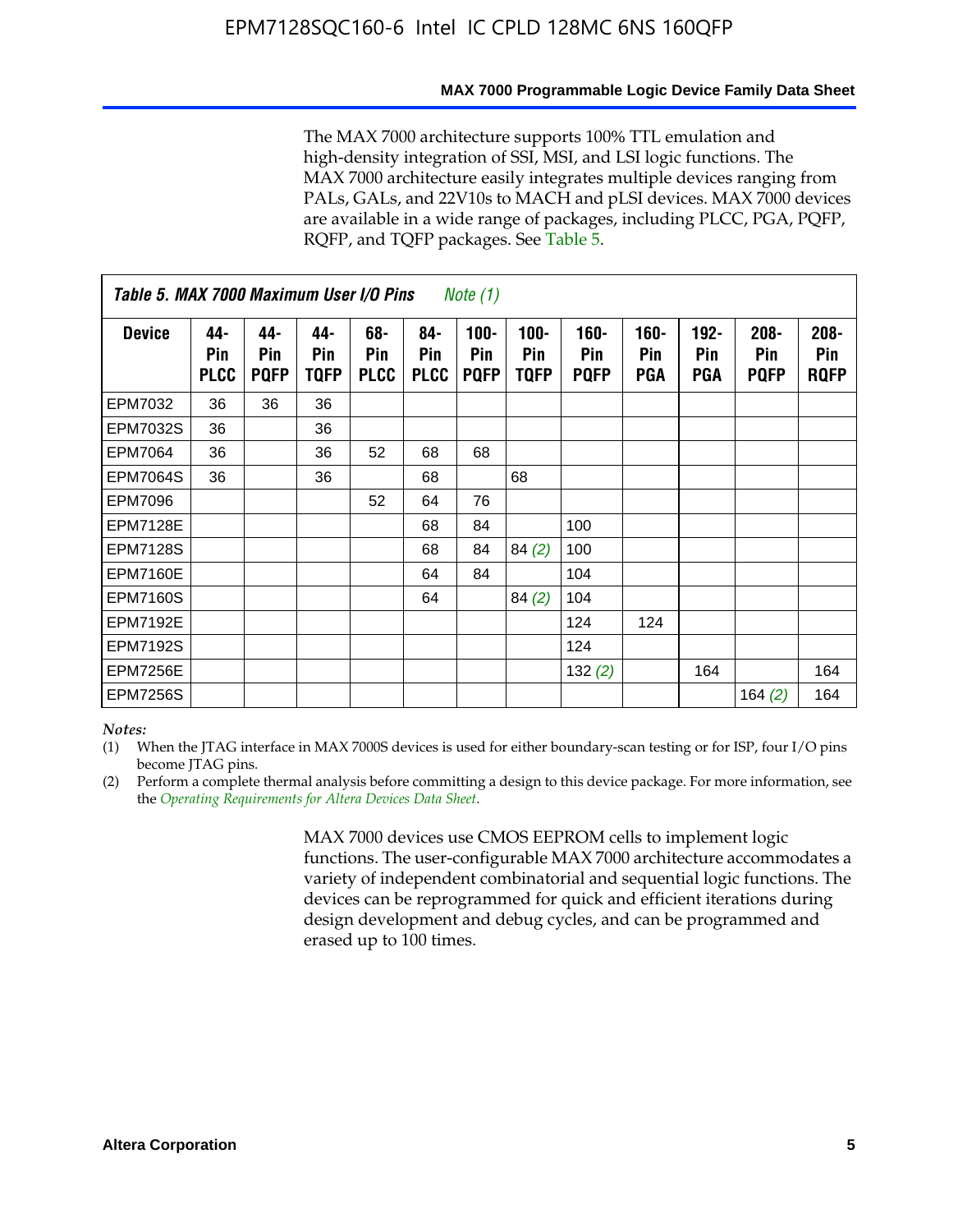#### **MAX 7000 Programmable Logic Device Family Data Sheet**

MAX 7000 devices contain from 32 to 256 macrocells that are combined into groups of 16 macrocells, called logic array blocks (LABs). Each macrocell has a programmable-AND/fixed-OR array and a configurable register with independently programmable clock, clock enable, clear, and preset functions. To build complex logic functions, each macrocell can be supplemented with both shareable expander product terms and highspeed parallel expander product terms to provide up to 32 product terms per macrocell.

The MAX 7000 family provides programmable speed/power optimization. Speed-critical portions of a design can run at high speed/full power, while the remaining portions run at reduced speed/low power. This speed/power optimization feature enables the designer to configure one or more macrocells to operate at 50% or lower power while adding only a nominal timing delay. MAX 7000E and MAX 7000S devices also provide an option that reduces the slew rate of the output buffers, minimizing noise transients when non-speed-critical signals are switching. The output drivers of all MAX 7000 devices (except 44-pin devices) can be set for either 3.3-V or 5.0-V operation, allowing MAX 7000 devices to be used in mixed-voltage systems.

The MAX 7000 family is supported byAltera development systems, which are integrated packages that offer schematic, text—including VHDL, Verilog HDL, and the Altera Hardware Description Language (AHDL) and waveform design entry, compilation and logic synthesis, simulation and timing analysis, and device programming. The [software provides](http://www.altera.com/literature/ds/dsmii.pdf)  [EDIF 2 0 0 and 3 0 0, LPM, VHDL, Verilog HDL, and other in](http://www.altera.com/literature/ds/dsmii.pdf)terfaces for [additional design entry and simulation support from other industry](http://www.altera.com/literature/ds/quartus.pdf)standard PC- and UNIX-workstation-based EDA tools. The software runs on Windows-based PCs, as well as Sun SPARCstation, and HP 9000 Series 700/800 workstations.

For more information on development tools, see the **MAX+PLUS II** *Programmable Logic Development System & Software Data Sheet* and the *Quartus Programmable Logic Development System & Software Data Sheet*.

The MAX 7000 architecture includes the following elements:

# **Functional Description**

- Logic array blocks
- **Macrocells**
- Expander product terms (shareable and parallel)
- Programmable interconnect array
- I/O control blocks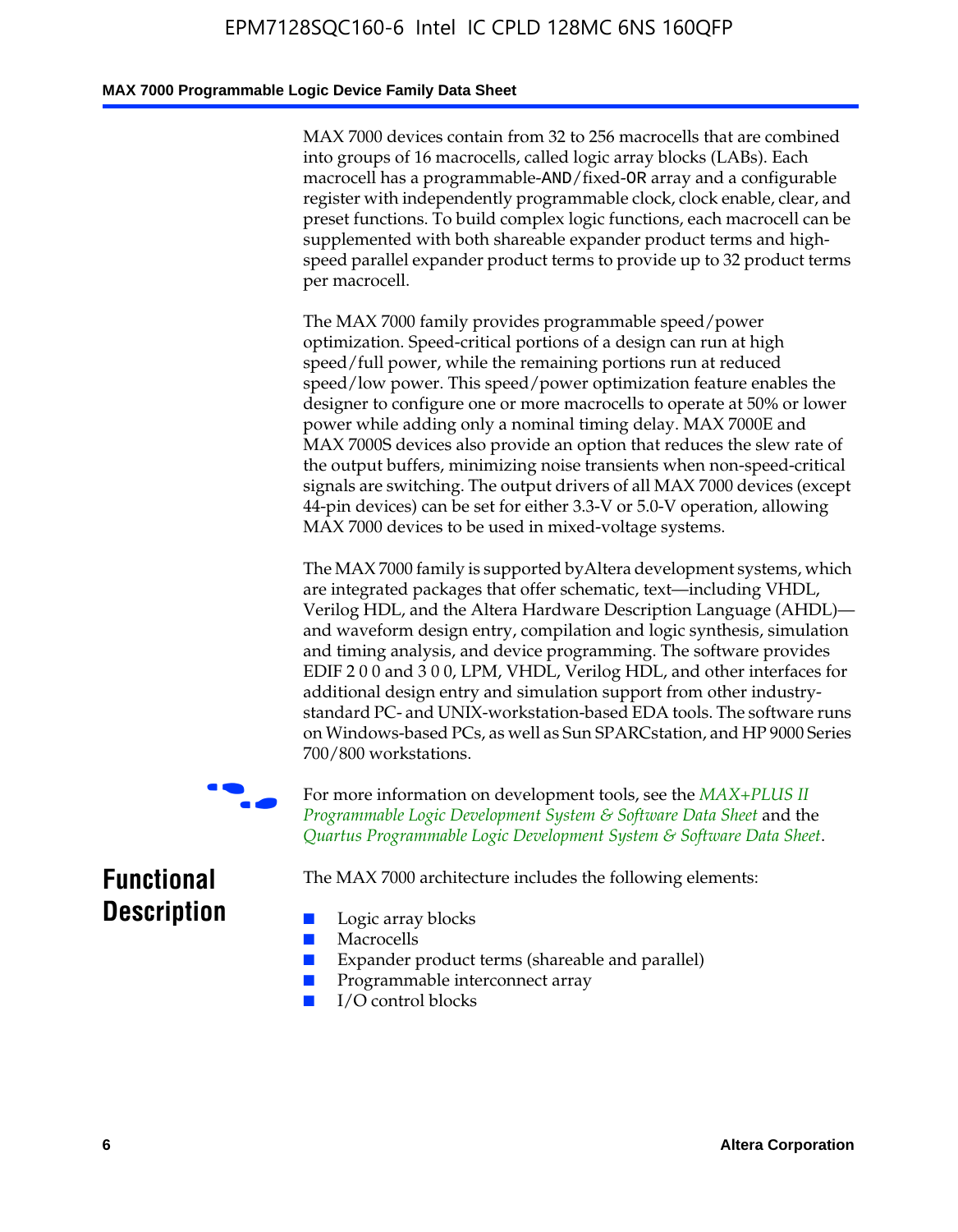#### **MAX 7000 Programmable Logic Device Family Data Sheet**

The MAX 7000 architecture includes four dedicated inputs that can be used as general-purpose inputs or as high-speed, global control signals (clock, clear, and two output enable signals) for each macrocell and I/O pin. Figure 1 shows the architecture of EPM7032, EPM7064, and EPM7096 devices.



*Figure 1. EPM7032, EPM7064 & EPM7096 Device Block Diagram*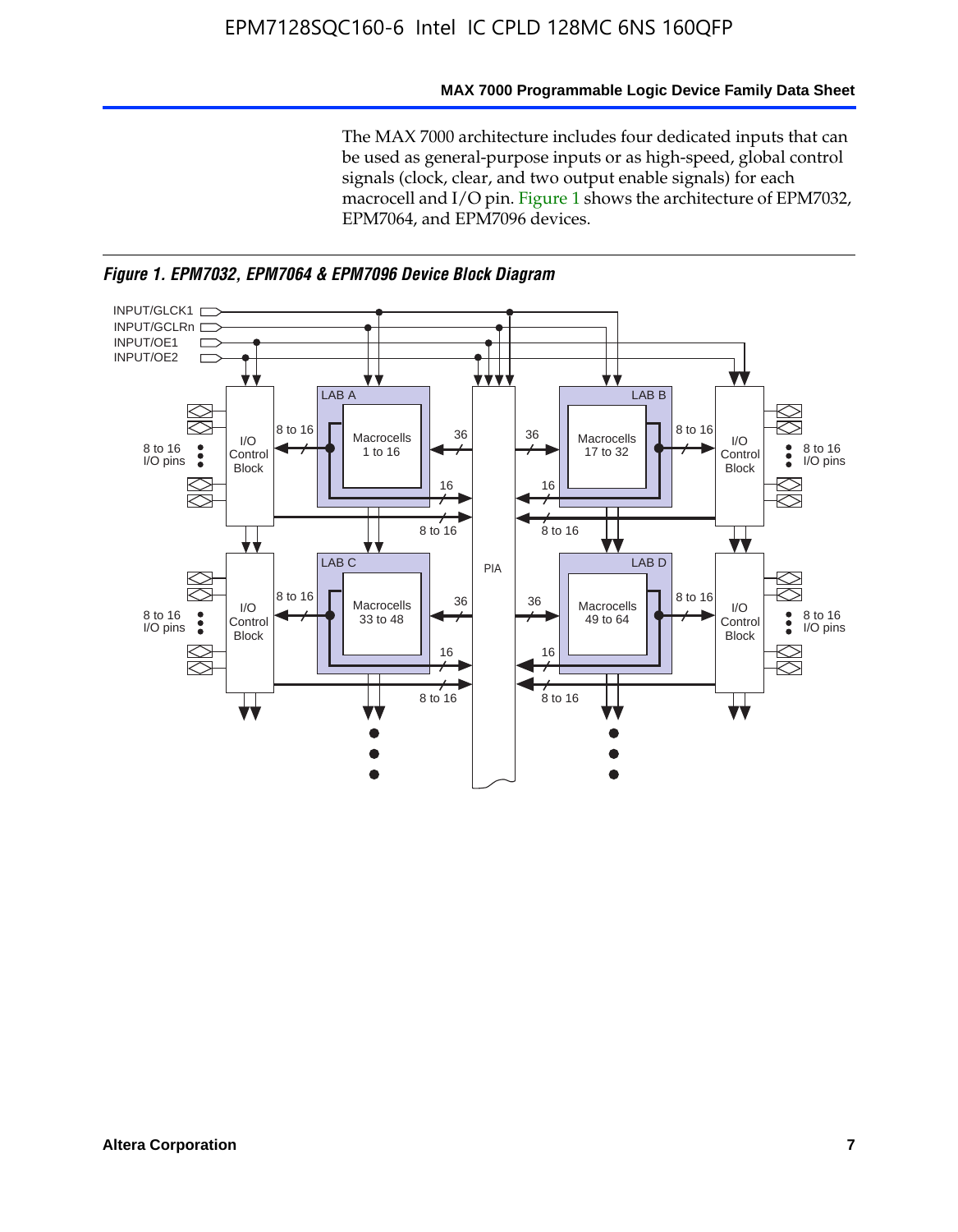Figure 2 shows the architecture of MAX 7000E and MAX 7000S devices.

#### **MAX 7000 Programmable Logic Device Family Data Sheet**





## **Logic Array Blocks**

The MAX 7000 device architecture is based on the linking of highperformance, flexible, logic array modules called logic array blocks (LABs). LABs consist of 16-macrocell arrays, as shown in Figures 1 and 2. Multiple LABs are linked together via the programmable interconnect array (PIA), a global bus that is fed by all dedicated inputs, I/O pins, and macrocells.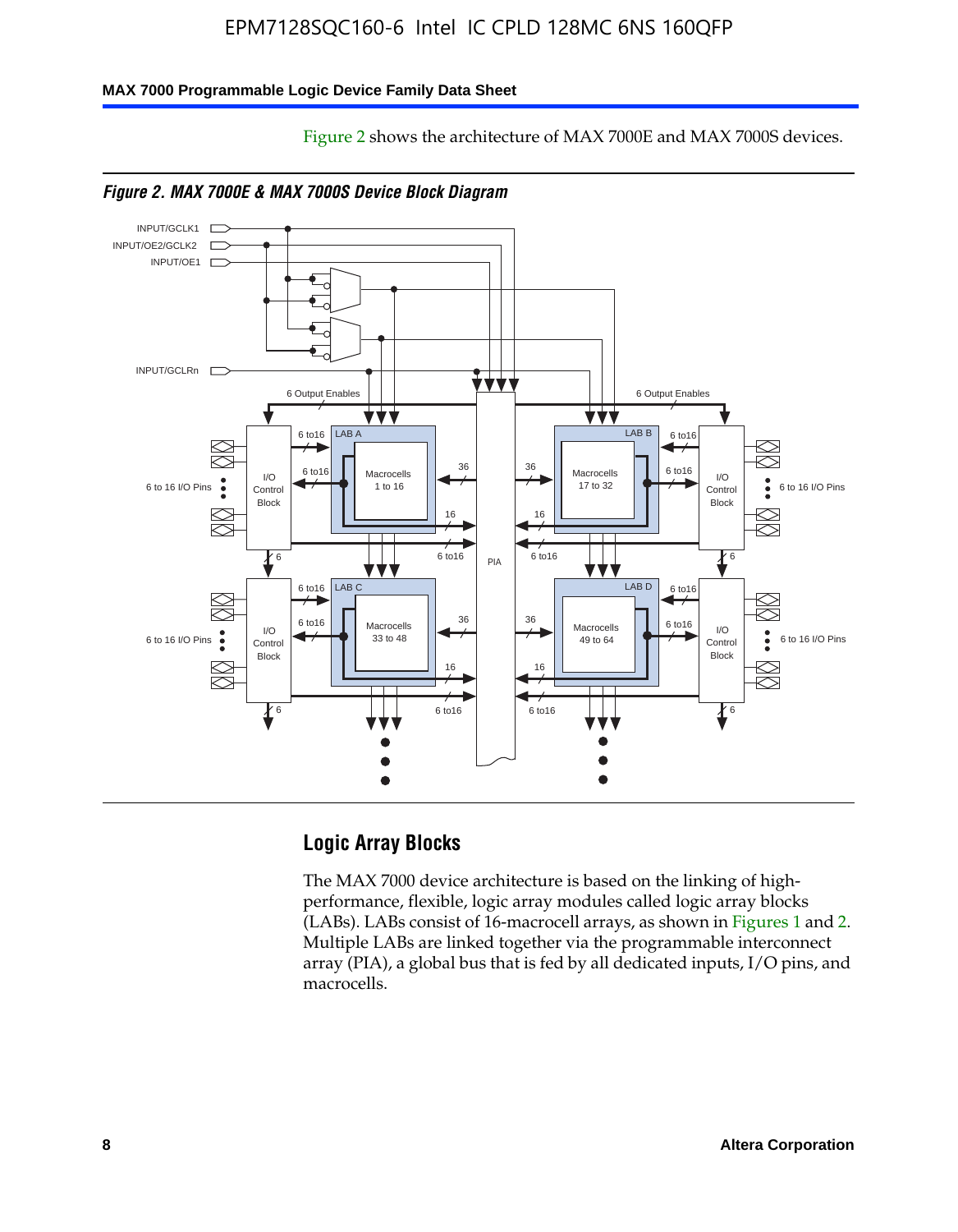#### **MAX 7000 Programmable Logic Device Family Data Sheet**

Each LAB is fed by the following signals:

- 36 signals from the PIA that are used for general logic inputs
- Global controls that are used for secondary register functions
- Direct input paths from I/O pins to the registers that are used for fast setup times for MAX 7000E and MAX 7000S devices

# **Macrocells**

The MAX 7000 macrocell can be individually configured for either sequential or combinatorial logic operation. The macrocell consists of three functional blocks: the logic array, the product-term select matrix, and the programmable register. The macrocell of EPM7032, EPM7064, and EPM7096 devices is shown in Figure 3.

*Figure 3. EPM7032, EPM7064 & EPM7096 Device Macrocell*

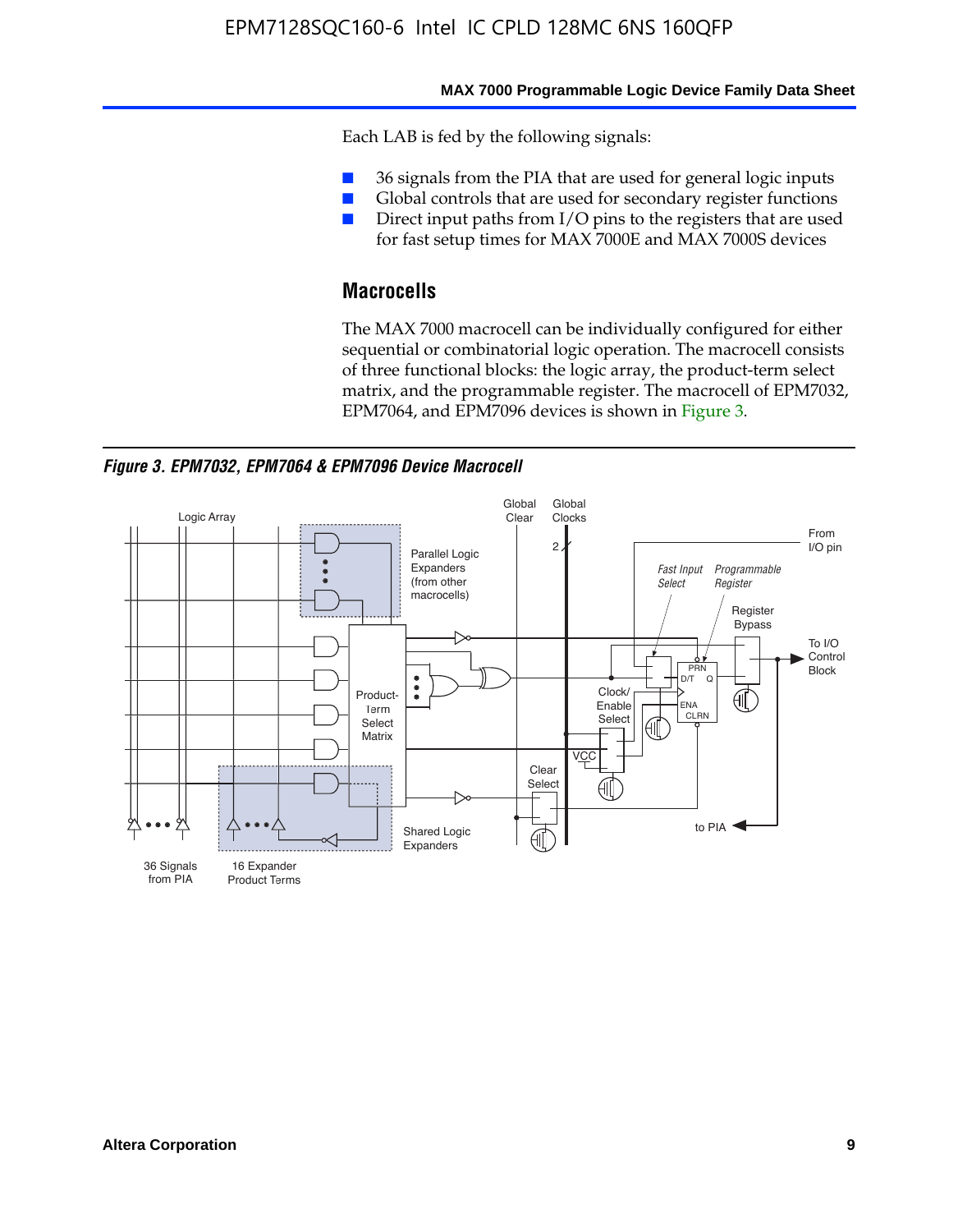#### **MAX 7000 Programmable Logic Device Family Data Sheet**



Figure 4 shows a MAX 7000E and MAX 7000S device macrocell.

Combinatorial logic is implemented in the logic array, which provides five product terms per macrocell. The product-term select matrix allocates these product terms for use as either primary logic inputs (to the OR and XOR gates) to implement combinatorial functions, or as secondary inputs to the macrocell's register clear, preset, clock, and clock enable control functions. Two kinds of expander product terms ("expanders") are available to supplement macrocell logic resources:

- Shareable expanders, which are inverted product terms that are fed back into the logic array
- Parallel expanders, which are product terms borrowed from adjacent macrocells

The Altera development system automatically optimizes product-term allocation according to the logic requirements of the design.

For registered functions, each macrocell flipflop can be individually programmed to implement D, T, JK, or SR operation with programmable clock control. The flipflop can be bypassed for combinatorial operation. During design entry, the designer specifies the desired flipflop type; the Altera development software then selects the most efficient flipflop operation for each registered function to optimize resource utilization.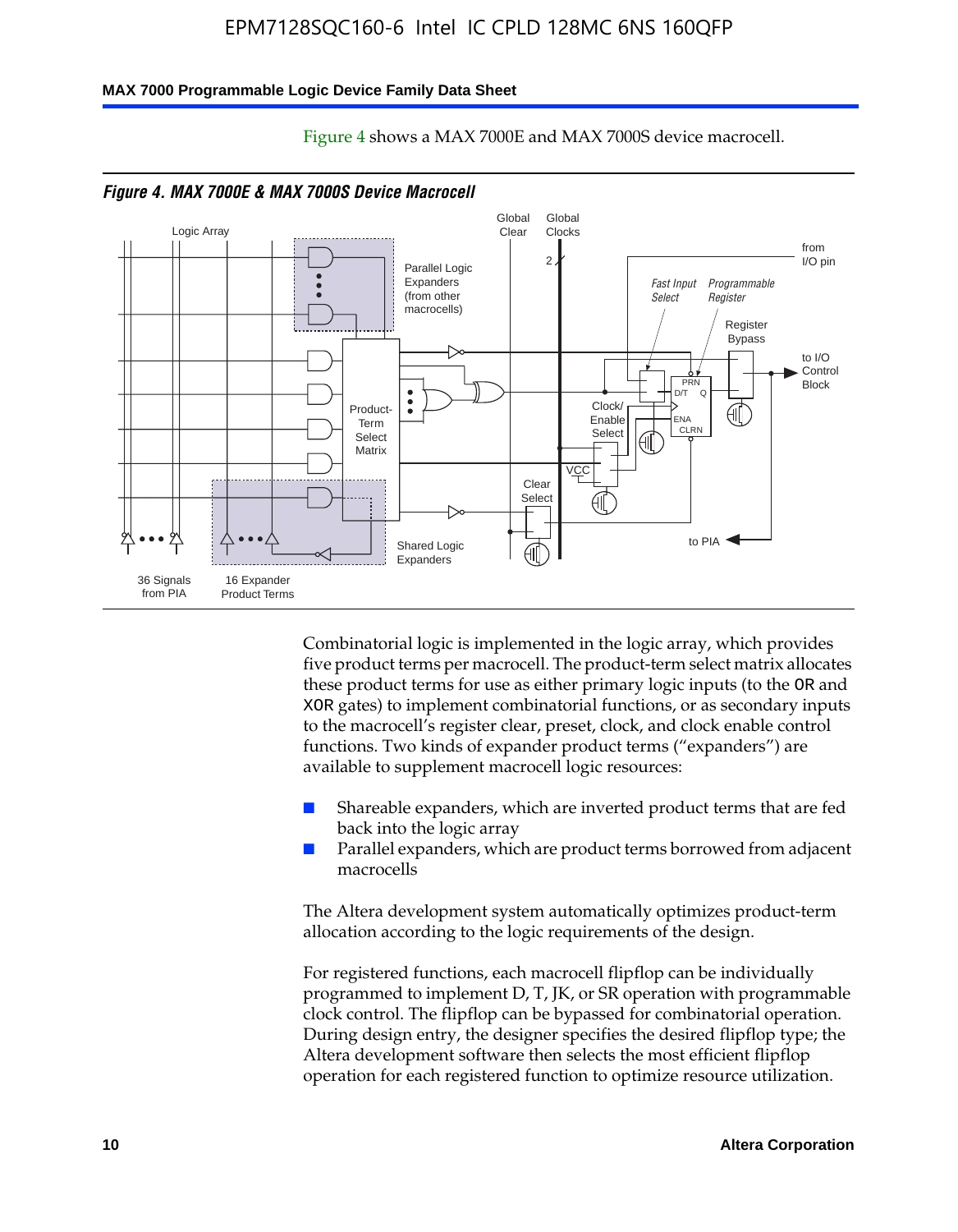#### **MAX 7000 Programmable Logic Device Family Data Sheet**

Each programmable register can be clocked in three different modes:

- By a global clock signal. This mode achieves the fastest clock-tooutput performance.
- By a global clock signal and enabled by an active-high clock enable. This mode provides an enable on each flipflop while still achieving the fast clock-to-output performance of the global clock.
- By an array clock implemented with a product term. In this mode, the flipflop can be clocked by signals from buried macrocells or I/O pins.

In EPM7032, EPM7064, and EPM7096 devices, the global clock signal is available from a dedicated clock pin, GCLK1, as shown in Figure 1. In MAX 7000E and MAX 7000S devices, two global clock signals are available. As shown in Figure 2, these global clock signals can be the true or the complement of either of the global clock pins, GCLK1 or GCLK2.

Each register also supports asynchronous preset and clear functions. As shown in Figures 3 and 4, the product-term select matrix allocates product terms to control these operations. Although the product-term-driven preset and clear of the register are active high, active-low control can be obtained by inverting the signal within the logic array. In addition, each register clear function can be individually driven by the active-low dedicated global clear pin (GCLRn). Upon power-up, each register in the device will be set to a low state.

All MAX 7000E and MAX 7000S I/O pins have a fast input path to a macrocell register. This dedicated path allows a signal to bypass the PIA and combinatorial logic and be driven to an input D flipflop with an extremely fast (2.5 ns) input setup time.

### **Expander Product Terms**

Although most logic functions can be implemented with the five product terms available in each macrocell, the more complex logic functions require additional product terms. Another macrocell can be used to supply the required logic resources; however, the MAX 7000 architecture also allows both shareable and parallel expander product terms ("expanders") that provide additional product terms directly to any macrocell in the same LAB. These expanders help ensure that logic is synthesized with the fewest possible logic resources to obtain the fastest possible speed.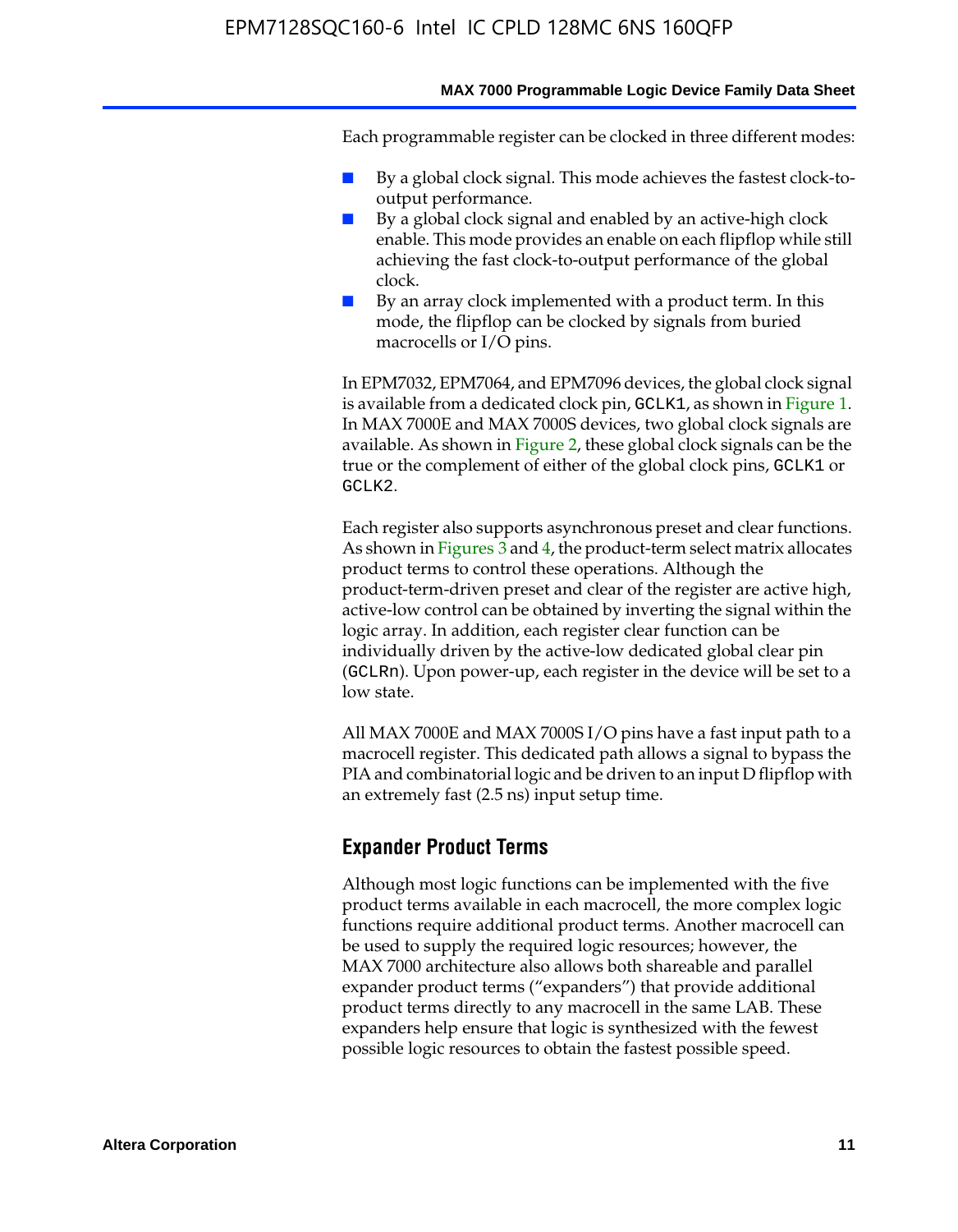### **MAX 7000 Programmable Logic Device Family Data Sheet**

### *Shareable Expanders*

Each LAB has 16 shareable expanders that can be viewed as a pool of uncommitted single product terms (one from each macrocell) with inverted outputs that feed back into the logic array. Each shareable expander can be used and shared by any or all macrocells in the LAB to build complex logic functions. A small delay ( $t_{SEXP}$ ) is incurred when shareable expanders are used. Figure 5 shows how shareable expanders can feed multiple macrocells.

#### *Figure 5. Shareable Expanders*



*Shareable expanders can be shared by any or all macrocells in an LAB.*

### *Parallel Expanders*

Parallel expanders are unused product terms that can be allocated to a neighboring macrocell to implement fast, complex logic functions. Parallel expanders allow up to 20 product terms to directly feed the macrocell OR logic, with five product terms provided by the macrocell and 15 parallel expanders provided by neighboring macrocells in the LAB.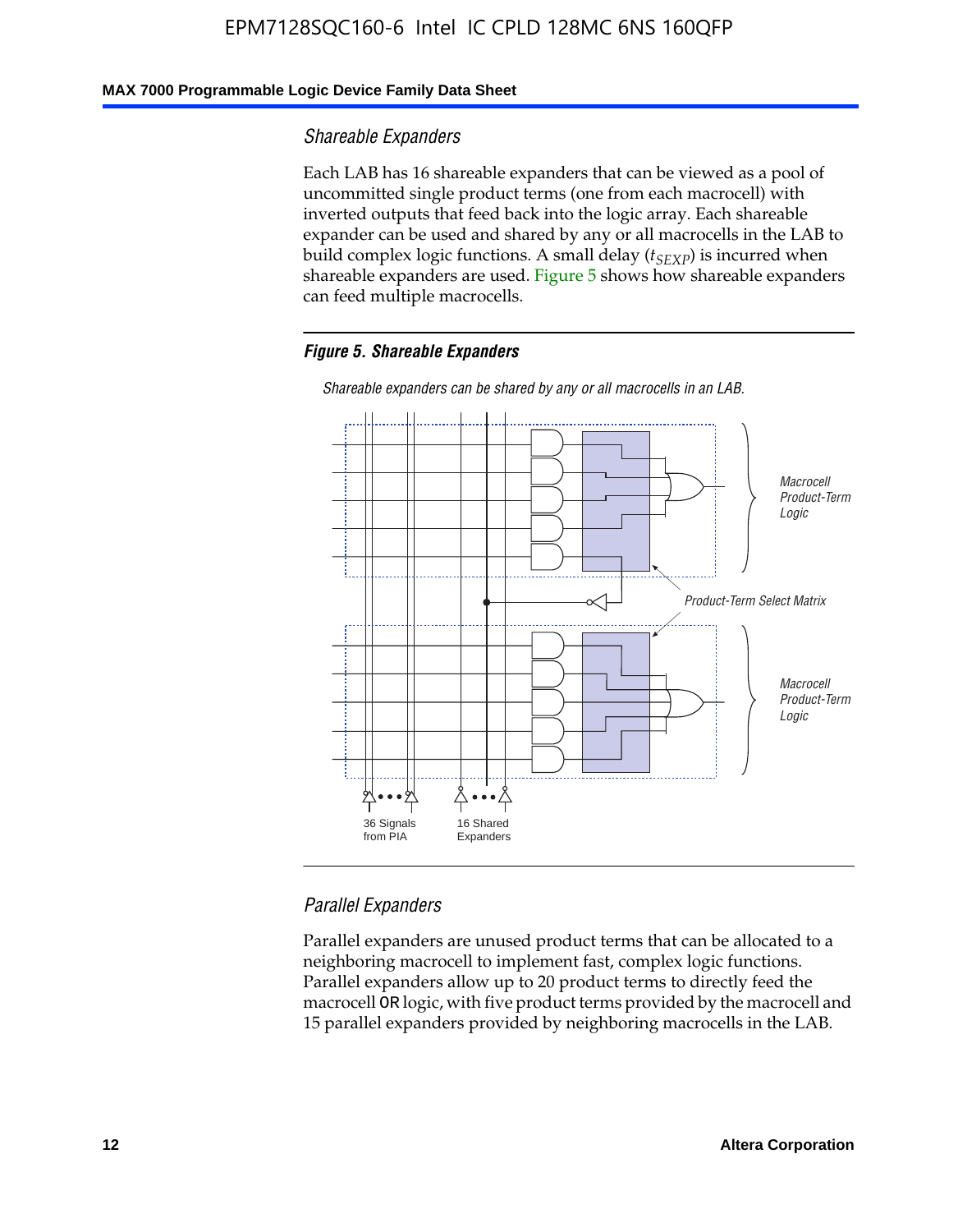The compiler can allocate up to three sets of up to five parallel expanders automatically to the macrocells that require additional product terms. Each set of five parallel expanders incurs a small, incremental timing delay (*t<sub>PEXP</sub>*). For example, if a macrocell requires 14 product terms, the Compiler uses the five dedicated product terms within the macrocell and allocates two sets of parallel expanders; the first set includes five product terms and the second set includes four product terms, increasing the total delay by  $2 \times t_{PFXP}$ .

Two groups of 8 macrocells within each LAB (e.g., macrocells 1 through 8 and 9 through 16) form two chains to lend or borrow parallel expanders. A macrocell borrows parallel expanders from lowernumbered macrocells. For example, macrocell 8 can borrow parallel expanders from macrocell 7, from macrocells 7 and 6, or from macrocells 7, 6, and 5. Within each group of 8, the lowest-numbered macrocell can only lend parallel expanders and the highest-numbered macrocell can only borrow them. Figure 6 shows how parallel expanders can be borrowed from a neighboring macrocell.

#### *Figure 6. Parallel Expanders*

*Unused product terms in a macrocell can be allocated to a neighboring macrocell.*

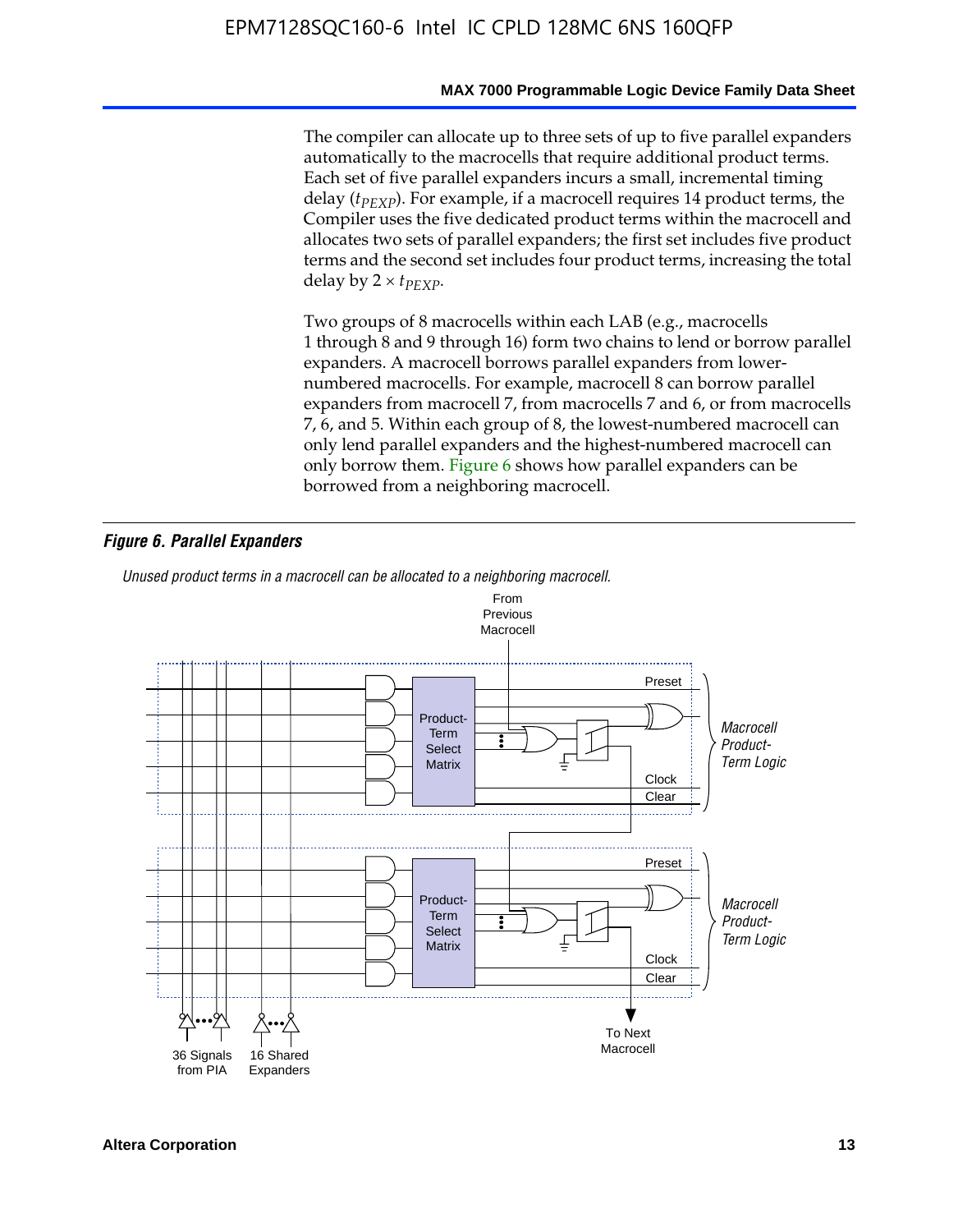#### **MAX 7000 Programmable Logic Device Family Data Sheet**

### **Programmable Interconnect Array**

Logic is routed between LABs via the programmable interconnect array (PIA). This global bus is a programmable path that connects any signal source to any destination on the device. All MAX 7000 dedicated inputs, I/O pins, and macrocell outputs feed the PIA, which makes the signals available throughout the entire device. Only the signals required by each LAB are actually routed from the PIA into the LAB. Figure 7 shows how the PIA signals are routed into the LAB. An EEPROM cell controls one input to a 2-input AND gate, which selects a PIA signal to drive into the LAB.





While the routing delays of channel-based routing schemes in masked or FPGAs are cumulative, variable, and path-dependent, the MAX 7000 PIA has a fixed delay. The PIA thus eliminates skew between signals and makes timing performance easy to predict.

### **I/O Control Blocks**

The I/O control block allows each I/O pin to be individually configured for input, output, or bidirectional operation. All I/O pins have a tri-state buffer that is individually controlled by one of the global output enable signals or directly connected to ground or  $V_{CC}$ . Figure 8 shows the I/O control block for the MAX 7000 family. The I/O control block of EPM7032, EPM7064, and EPM7096 devices has two global output enable signals that are driven by two dedicated active-low output enable pins (OE1 and OE2). The I/O control block of MAX 7000E and MAX 7000S devices has six global output enable signals that are driven by the true or complement of two output enable signals, a subset of the I/O pins, or a subset of the I/O macrocells.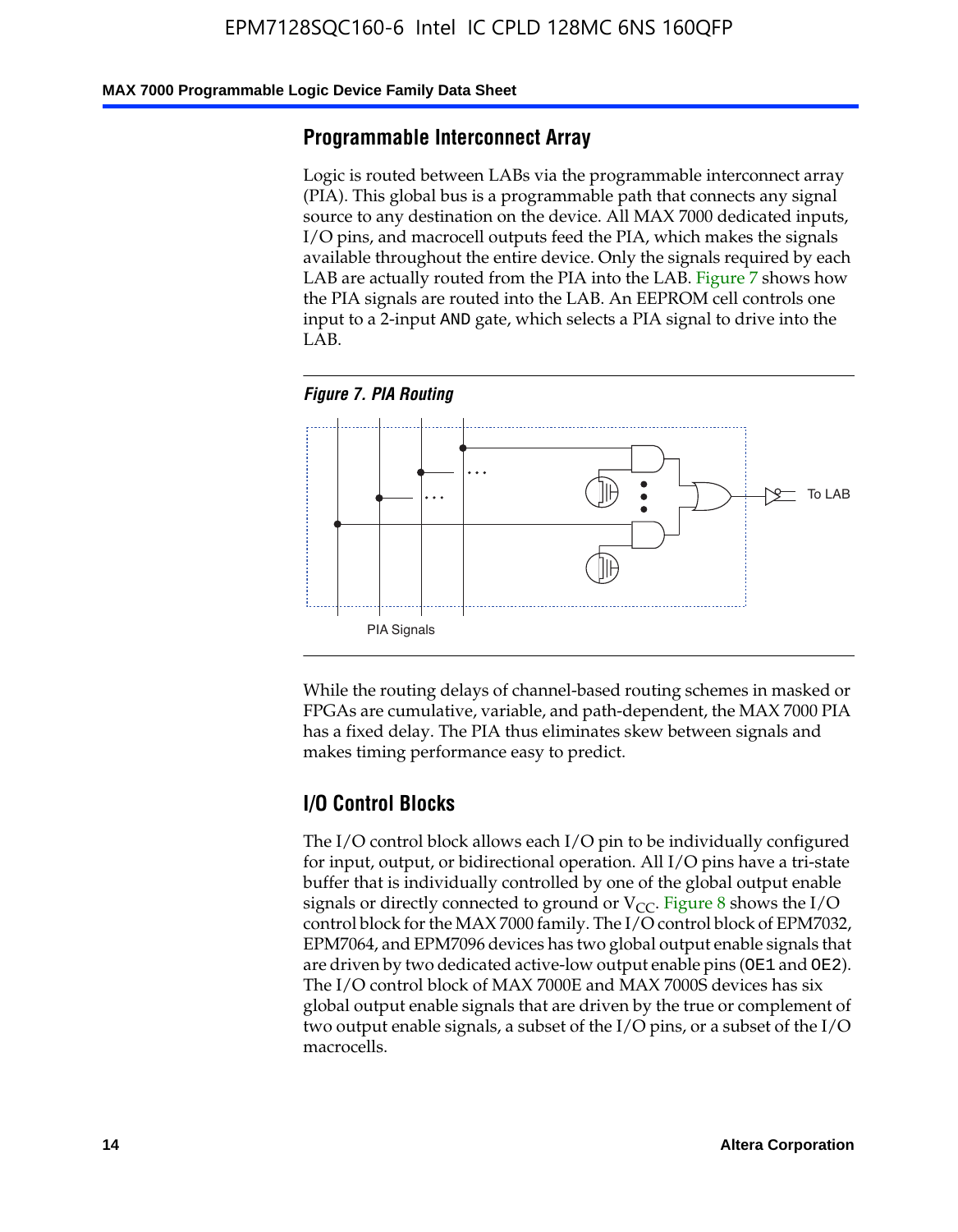

#### **EPM7032, EPM7064 & EPM7096 Devices**







# *Note:*<br>(1) <sup>1</sup>

The open-drain output option is available only in MAX 7000S devices.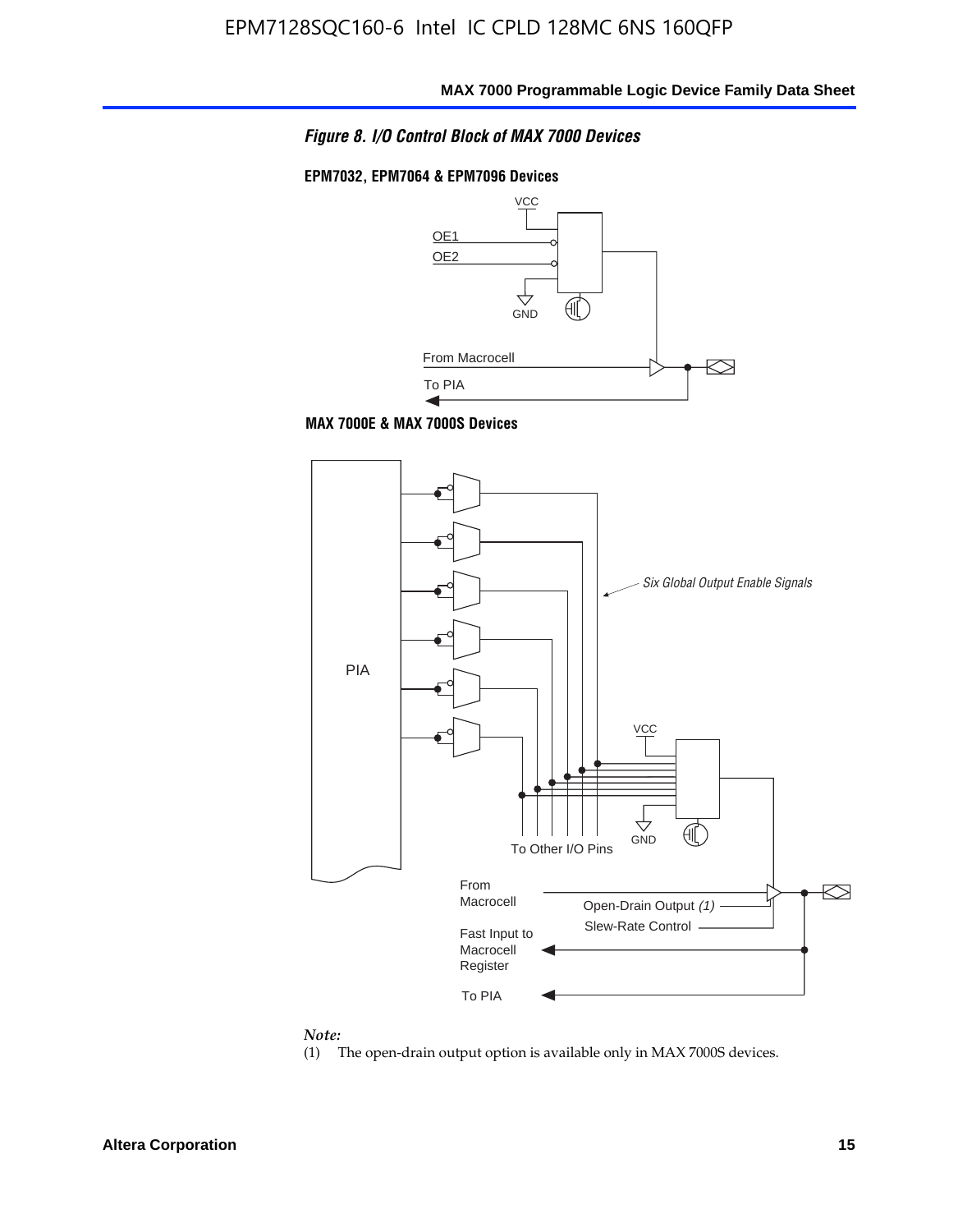When the tri-state buffer control is connected to ground, the output is tri-stated (high impedance) and the I/O pin can be used as a dedicated input. When the tri-state buffer control is connected to  $V_{CC}$ , the output is enabled.

The MAX 7000 architecture provides dual I/O feedback, in which macrocell and pin feedbacks are independent. When an I/O pin is configured as an input, the associated macrocell can be used for buried logic.

# **In-System Programmability (ISP)**

MAX 7000S devices are in-system programmable via an industry-standard 4-pin Joint Test Action Group (JTAG) interface (IEEE Std. 1149.1-1990). ISP allows quick, efficient iterations during design development and debugging cycles. The MAX 7000S architecture internally generates the high programming voltage required to program EEPROM cells, allowing in-system programming with only a single 5.0 V power supply. During in-system programming, the I/O pins are tri-stated and pulled-up to eliminate board conflicts. The pull-up value is nominally 50 k¾.

ISP simplifies the manufacturing flow by allowing devices to be mounted on a printed circuit board with standard in-circuit test equipment before they are programmed. MAX 7000S devices can be programmed by downloading the information via in-circuit testers (ICT), embedded processors, or the Altera MasterBlaster, ByteBlasterMV, ByteBlaster, BitBlaster download cables. (The ByteBlaster cable is obsolete and is replaced by the ByteBlasterMV cable, which can program and configure 2.5-V, 3.3-V, and 5.0-V devices.) Programming the devices after they are placed on the board eliminates lead damage on high-pin-count packages (e.g., QFP packages) due to device handling and allows devices to be reprogrammed after a system has already shipped to the field. For example, product upgrades can be performed in the field via software or modem.

In-system programming can be accomplished with either an adaptive or constant algorithm. An adaptive algorithm reads information from the unit and adapts subsequent programming steps to achieve the fastest possible programming time for that unit. Because some in-circuit testers cannot support an adaptive algorithm, Altera offers devices tested with a constant algorithm. Devices tested to the constant algorithm have an "F" suffix in the ordering code.

The Jam™ Standard Test and Programming Language (STAPL) can be used to program MAX 7000S devices with in-circuit testers, PCs, or embedded processor.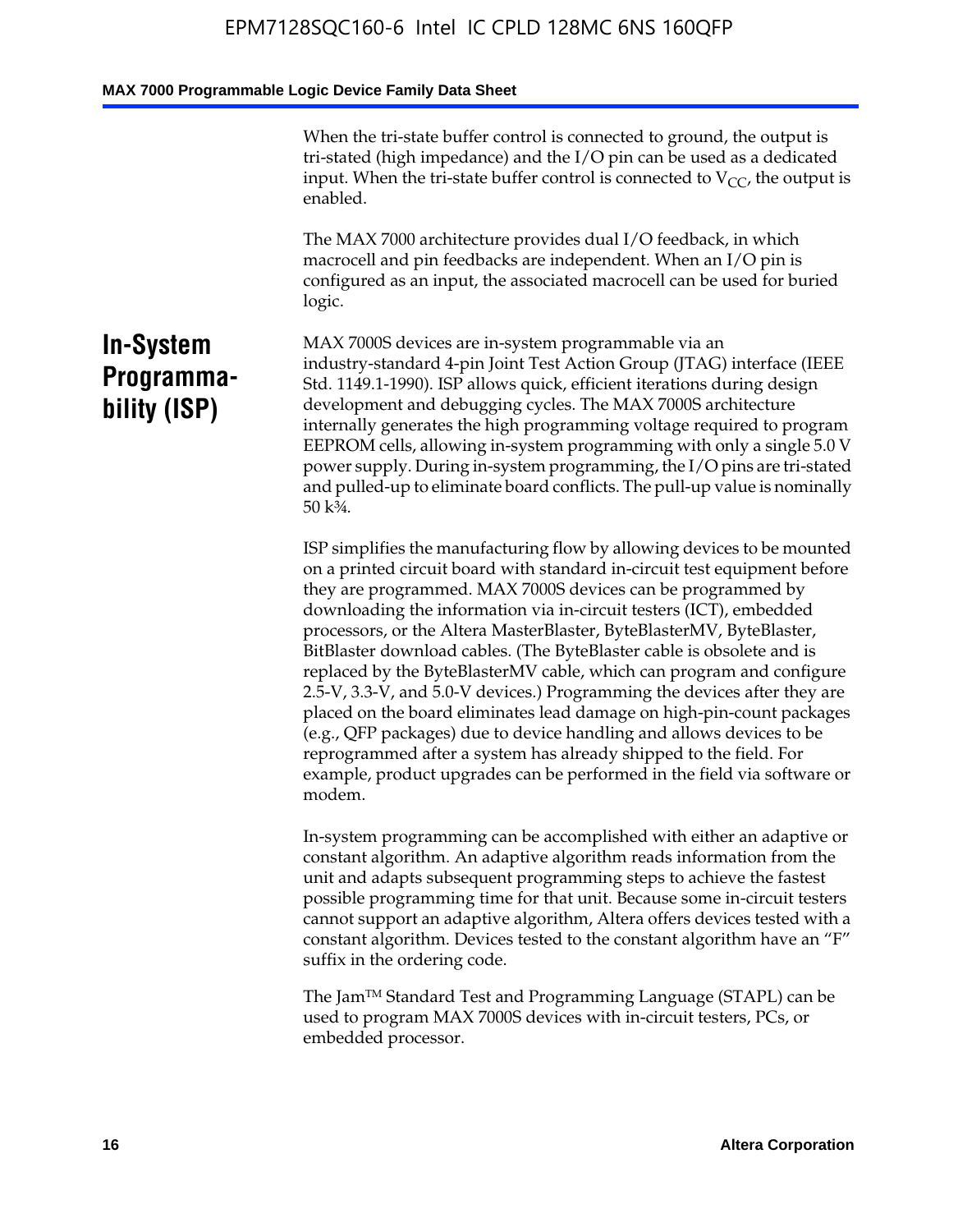For more information on using the Jam language, refer to *AN* 122: Using *Jam STAPL for ISP & ICR via an Embedded Processor*.

The ISP circuitry in MAX 7000S devices is compatible with IEEE Std. 1532 specification. The IEEE Std. 1532 is a standard developed to allow concurrent ISP between multiple PLD vendors.

# **Programming Sequence**

During in-system programming, instructions, addresses, and data are shifted into the MAX 7000S device through the TDI input pin. Data is shifted out through the TDO output pin and compared against the expected data.

Programming a pattern into the device requires the following six ISP stages. A stand-alone verification of a programmed pattern involves only stages 1, 2, 5, and 6.

- 1. *Enter ISP*. The enter ISP stage ensures that the I/O pins transition smoothly from user mode to ISP mode. The enter ISP stage requires 1 ms.
- 2. *Check ID*. Before any program or verify process, the silicon ID is checked. The time required to read this silicon ID is relatively small compared to the overall programming time.
- 3. *Bulk Erase*. Erasing the device in-system involves shifting in the instructions to erase the device and applying one erase pulse of 100 ms.
- 4. *Program*. Programming the device in-system involves shifting in the address and data and then applying the programming pulse to program the EEPROM cells. This process is repeated for each EEPROM address.
- 5. *Verify*. Verifying an Altera device in-system involves shifting in addresses, applying the read pulse to verify the EEPROM cells, and shifting out the data for comparison. This process is repeated for each EEPROM address.
- 6. *Exit ISP*. An exit ISP stage ensures that the I/O pins transition smoothly from ISP mode to user mode. The exit ISP stage requires 1 ms.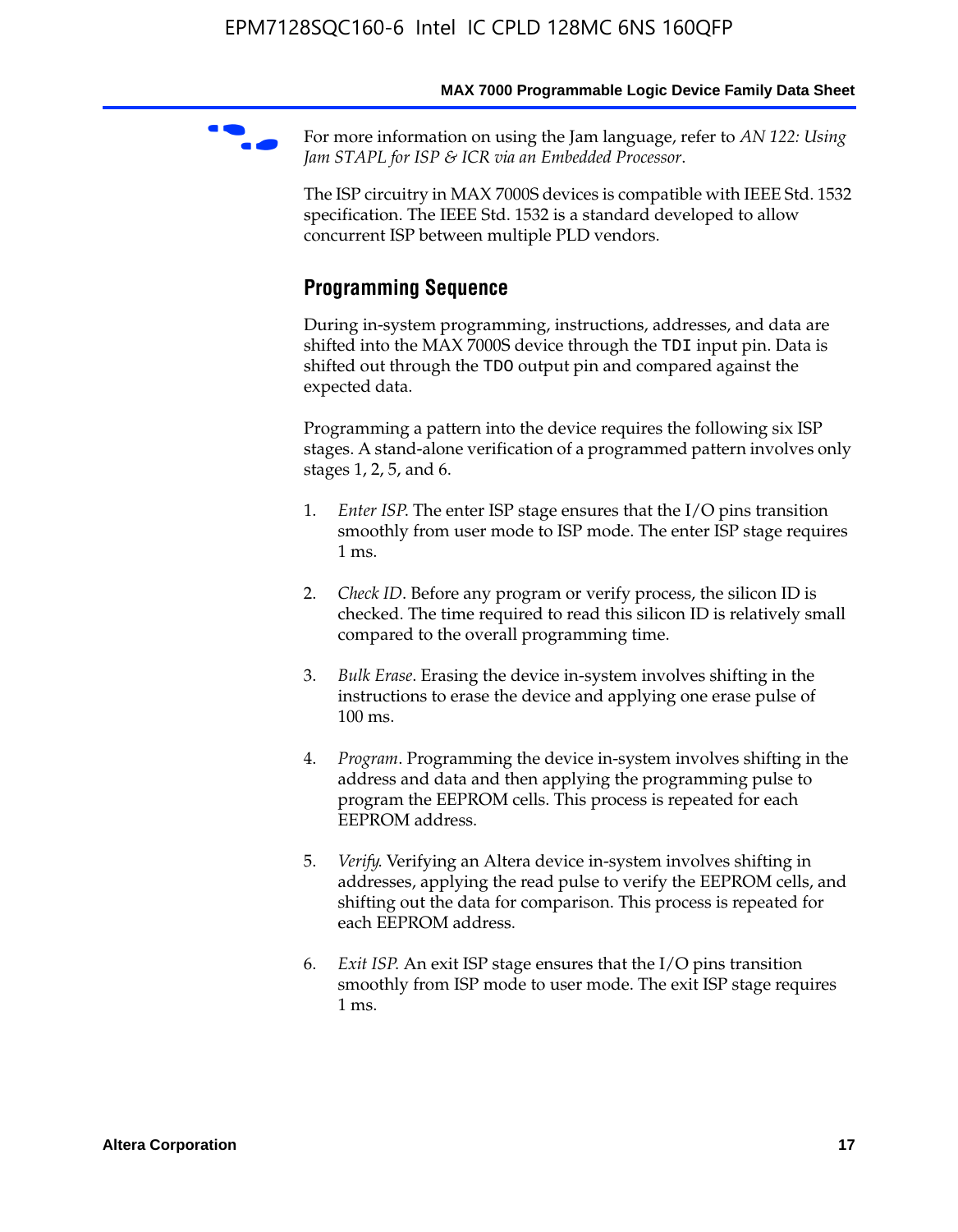# **Programming Times**

The time required to implement each of the six programming stages can be broken into the following two elements:

- A pulse time to erase, program, or read the EEPROM cells.
- A shifting time based on the test clock (TCK) frequency and the number of TCK cycles to shift instructions, address, and data into the device.

By combining the pulse and shift times for each of the programming stages, the program or verify time can be derived as a function of the TCK frequency, the number of devices, and specific target device(s). Because different ISP-capable devices have a different number of EEPROM cells, both the total fixed and total variable times are unique for a single device.

### *Programming a Single MAX 7000S Device*

The time required to program a single MAX 7000S device in-system can be calculated from the following formula:

$$
t_{PROG} = t_{PPULSE} + \frac{C_{ycle_{PTCK}}}{f_{TCK}}
$$
  
where:  $t_{PROG}$  = Programming time  
 $t_{PPULSE}$  = Sum of the fixed times to erase, program, and  
verify the EEPROM cells  
 $C_{ycle_{PTCK}}$  = Number of TCK cycles to program a device  
 $f_{TCK}$  = TCK frequency

The ISP times for a stand-alone verification of a single MAX 7000S device can be calculated from the following formula:

|                  | $t_{VER} = t_{VPULSE} + \frac{Cycle_{VTCK}}{f_{TCK}}$ |                                                                                                                                 |
|------------------|-------------------------------------------------------|---------------------------------------------------------------------------------------------------------------------------------|
| where: $t_{VFR}$ | $t_{VPULSE}$                                          | = Verify time<br>$=$ Sum of the fixed times to verify the EEPROM cells<br>$CycleVTCK$ = Number of TCK cycles to verify a device |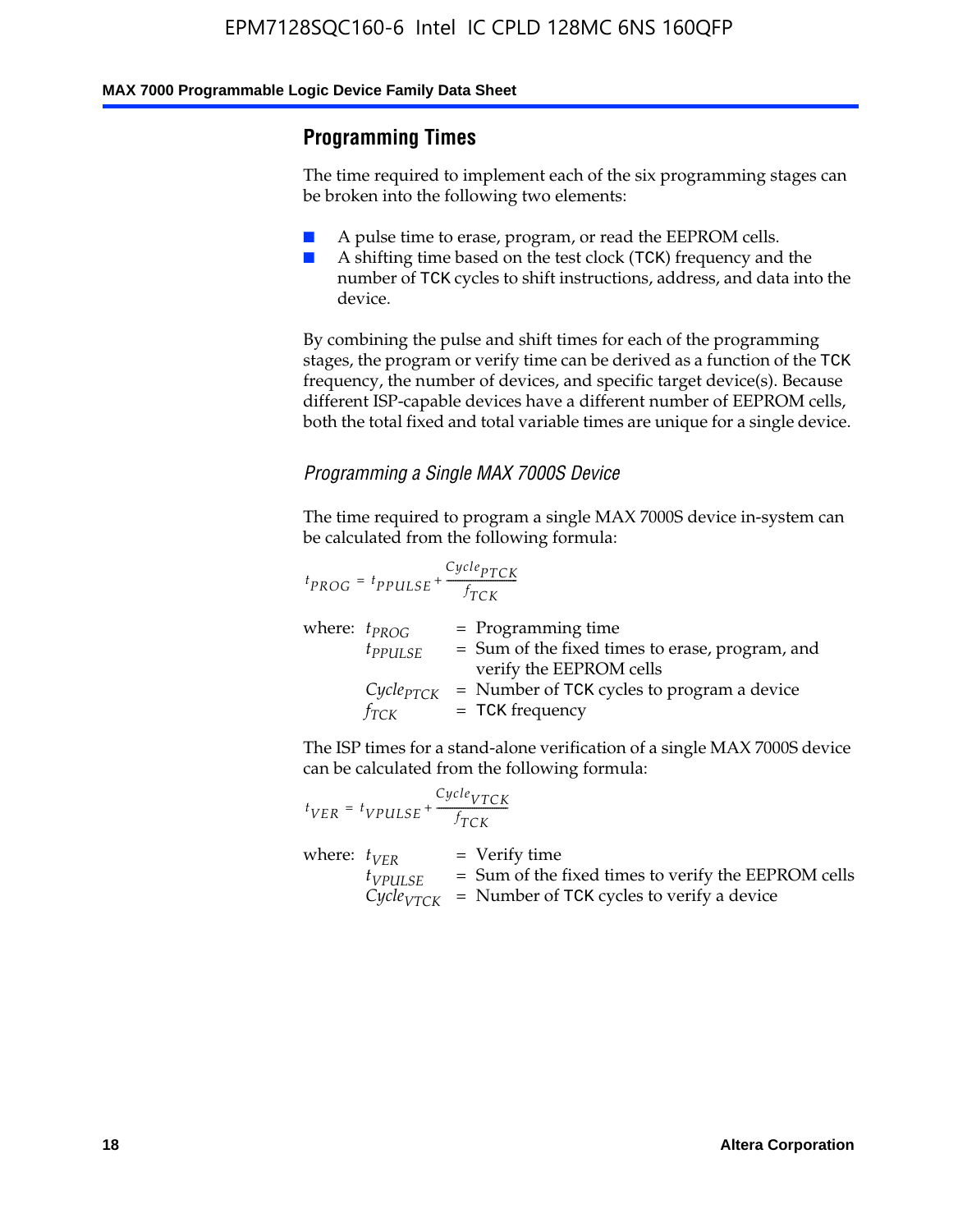### **MAX 7000 Programmable Logic Device Family Data Sheet**

The programming times described in Tables 6 through 8 are associated with the worst-case method using the enhanced ISP algorithm.

| Table 6. MAX 7000S t <sub>PULSE</sub> & Cycle <sub>TCK</sub> Values |                               |                       |                 |                                 |  |  |  |
|---------------------------------------------------------------------|-------------------------------|-----------------------|-----------------|---------------------------------|--|--|--|
| <b>Device</b>                                                       |                               | <b>Programming</b>    |                 | <b>Stand-Alone Verification</b> |  |  |  |
|                                                                     | <i>t<sub>PPULSE</sub></i> (S) | Cycle <sub>PTCK</sub> | $t_{VPULSE}(s)$ | Cycle <sub>VTCK</sub>           |  |  |  |
| EPM7032S                                                            | 4.02                          | 342,000               | 0.03            | 200,000                         |  |  |  |
| <b>EPM7064S</b>                                                     | 4.50                          | 504.000               | 0.03            | 308,000                         |  |  |  |
| <b>EPM7128S</b>                                                     | 5.11                          | 832,000               | 0.03            | 528,000                         |  |  |  |
| <b>EPM7160S</b>                                                     | 5.35                          | 1,001,000             | 0.03            | 640,000                         |  |  |  |
| <b>EPM7192S</b>                                                     | 5.71                          | 1,192,000             | 0.03            | 764,000                         |  |  |  |
| <b>EPM7256S</b>                                                     | 6.43                          | 1,603,000             | 0.03            | 1,024,000                       |  |  |  |

Tables 7 and 8 show the in-system programming and stand alone verification times for several common test clock frequencies.

| Table 7. MAX 7000S In-System Programming Times for Different Test Clock Frequencies |                  |       |       |       |                |                |                |               |              |
|-------------------------------------------------------------------------------------|------------------|-------|-------|-------|----------------|----------------|----------------|---------------|--------------|
| <b>Device</b>                                                                       | † <sub>TCK</sub> |       |       |       |                |                |                |               | <b>Units</b> |
|                                                                                     | <b>10 MHz</b>    | 5 MHz | 2 MHz | 1 MHz | <b>500 kHz</b> | <b>200 kHz</b> | <b>100 kHz</b> | <b>50 kHz</b> |              |
| <b>EPM7032S</b>                                                                     | 4.06             | 4.09  | 4.19  | 4.36  | 4.71           | 5.73           | 7.44           | 10.86         | s            |
| <b>EPM7064S</b>                                                                     | 4.55             | 4.60  | 4.76  | 5.01  | 5.51           | 7.02           | 9.54           | 14.58         | s            |
| <b>EPM7128S</b>                                                                     | 5.19             | 5.27  | 5.52  | 5.94  | 6.77           | 9.27           | 13.43          | 21.75         | s            |
| <b>EPM7160S</b>                                                                     | 5.45             | 5.55  | 5.85  | 6.35  | 7.35           | 10.35          | 15.36          | 25.37         | s            |
| <b>EPM7192S</b>                                                                     | 5.83             | 5.95  | 6.30  | 6.90  | 8.09           | 11.67          | 17.63          | 29.55         | s            |
| <b>EPM7256S</b>                                                                     | 6.59             | 6.75  | 7.23  | 8.03  | 9.64           | 14.45          | 22.46          | 38.49         | s            |

| Table 8. MAX 7000S Stand-Alone Verification Times for Different Test Clock Frequencies |               |       |       |       |                  |                |                |               |              |
|----------------------------------------------------------------------------------------|---------------|-------|-------|-------|------------------|----------------|----------------|---------------|--------------|
| <b>Device</b>                                                                          |               |       |       |       | † <sub>TCK</sub> |                |                |               | <b>Units</b> |
|                                                                                        | <b>10 MHz</b> | 5 MHz | 2 MHz | 1 MHz | <b>500 kHz</b>   | <b>200 kHz</b> | <b>100 kHz</b> | <b>50 kHz</b> |              |
| <b>EPM7032S</b>                                                                        | 0.05          | 0.07  | 0.13  | 0.23  | 0.43             | 1.03           | 2.03           | 4.03          | s            |
| <b>EPM7064S</b>                                                                        | 0.06          | 0.09  | 0.18  | 0.34  | 0.64             | 1.57           | 3.11           | 6.19          | s            |
| <b>EPM7128S</b>                                                                        | 0.08          | 0.14  | 0.29  | 0.56  | 1.09             | 2.67           | 5.31           | 10.59         | s            |
| <b>EPM7160S</b>                                                                        | 0.09          | 0.16  | 0.35  | 0.67  | 1.31             | 3.23           | 6.43           | 12.83         | s            |
| <b>EPM7192S</b>                                                                        | 0.11          | 0.18  | 0.41  | 0.79  | 1.56             | 3.85           | 7.67           | 15.31         | s            |
| <b>EPM7256S</b>                                                                        | 0.13          | 0.24  | 0.54  | 1.06  | 2.08             | 5.15           | 10.27          | 20.51         | s            |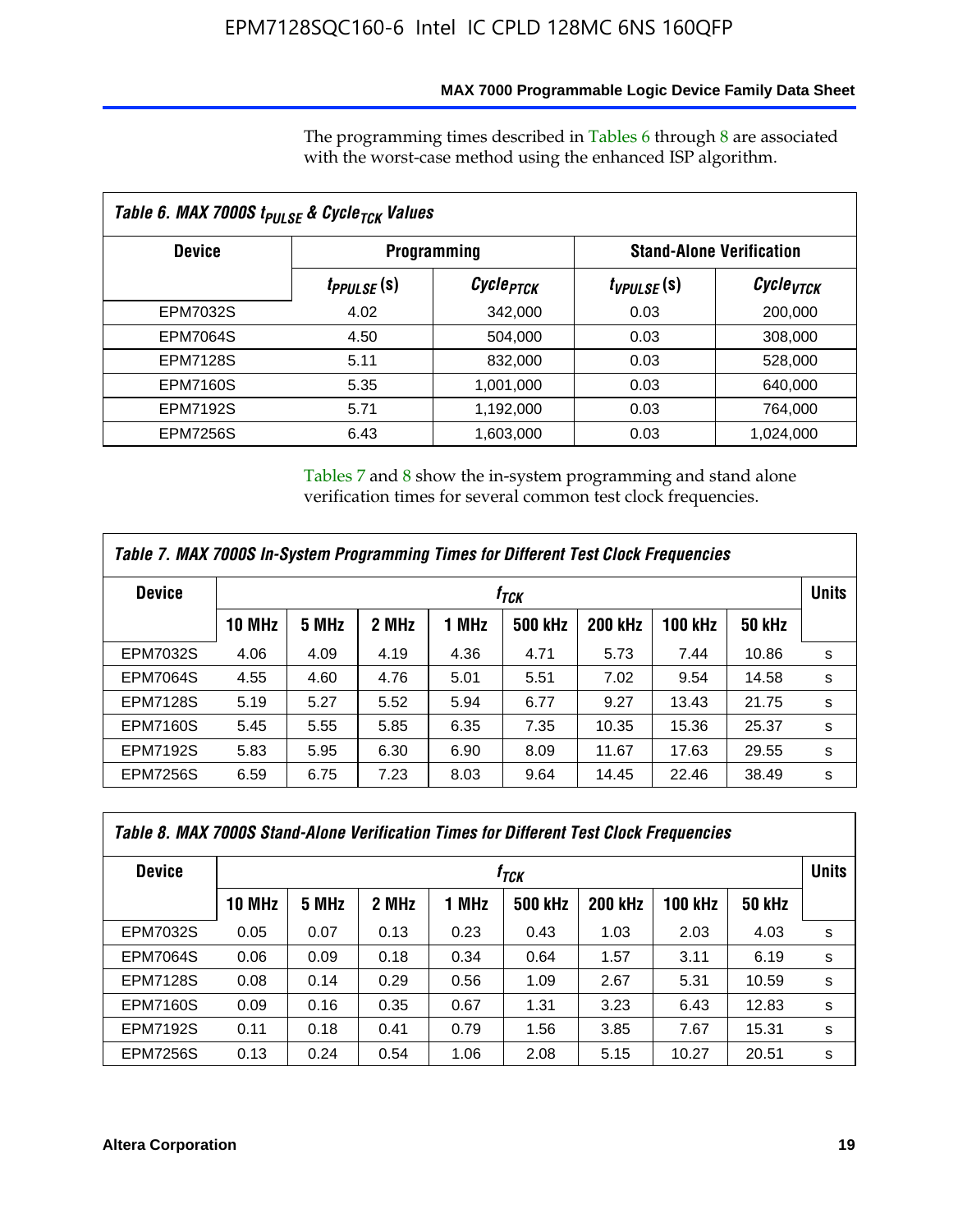# **Programmable Speed/Power Control**

MAX 7000 devices offer a power-saving mode that supports low-power operation across user-defined signal paths or the entire device. This feature allows total power dissipation to be reduced by 50% or more, because most logic applications require only a small fraction of all gates to operate at maximum frequency.

The designer can program each individual macrocell in a MAX 7000 device for either high-speed (i.e., with the Turbo  $Bit^{TM}$  option turned on) or low-power (i.e., with the Turbo Bit option turned off) operation. As a result, speed-critical paths in the design can run at high speed, while the remaining paths can operate at reduced power. Macrocells that run at low power incur a nominal timing delay adder  $(t_{LPA})$  for the  $t_{LAD}$ ,  $t_{LAC}$ ,  $t_{IC}$ ,  $t_{EN}$ , and  $t_{SEXP}$ ,  $t_{ACL}$ , and  $t_{CPPW}$  parameters.

# **Output Configuration**

MAX 7000 device outputs can be programmed to meet a variety of system-level requirements.

# **MultiVolt I/O Interface**

MAX 7000 devices—except 44-pin devices—support the MultiVolt I/O interface feature, which allows MAX 7000 devices to interface with systems that have differing supply voltages. The 5.0-V devices in all packages can be set for 3.3-V or 5.0-V I/O pin operation. These devices have one set of VCC pins for internal operation and input buffers (VCCINT), and another set for I/O output drivers (VCCIO).

The VCCINT pins must always be connected to a 5.0-V power supply. With a 5.0-V  $V_{\text{CCINT}}$  level, input voltage thresholds are at TTL levels, and are therefore compatible with both 3.3-V and 5.0-V inputs.

The VCCIO pins can be connected to either a 3.3-V or a 5.0-V power supply, depending on the output requirements. When the VCCIO pins are connected to a 5.0-V supply, the output levels are compatible with 5.0-V systems. When  $V_{\text{CGO}}$  is connected to a 3.3-V supply, the output high is 3.3 V and is therefore compatible with 3.3-V or 5.0-V systems. Devices operating with  $V_{\text{CCIO}}$  levels lower than 4.75 V incur a nominally greater timing delay of  $t_{OD2}$  instead of  $t_{OD1}$ .

# **Open-Drain Output Option (MAX 7000S Devices Only)**

MAX 7000S devices provide an optional open-drain (functionally equivalent to open-collector) output for each I/O pin. This open-drain output enables the device to provide system-level control signals (e.g., interrupt and write enable signals) that can be asserted by any of several devices. It can also provide an additional wired-OR plane.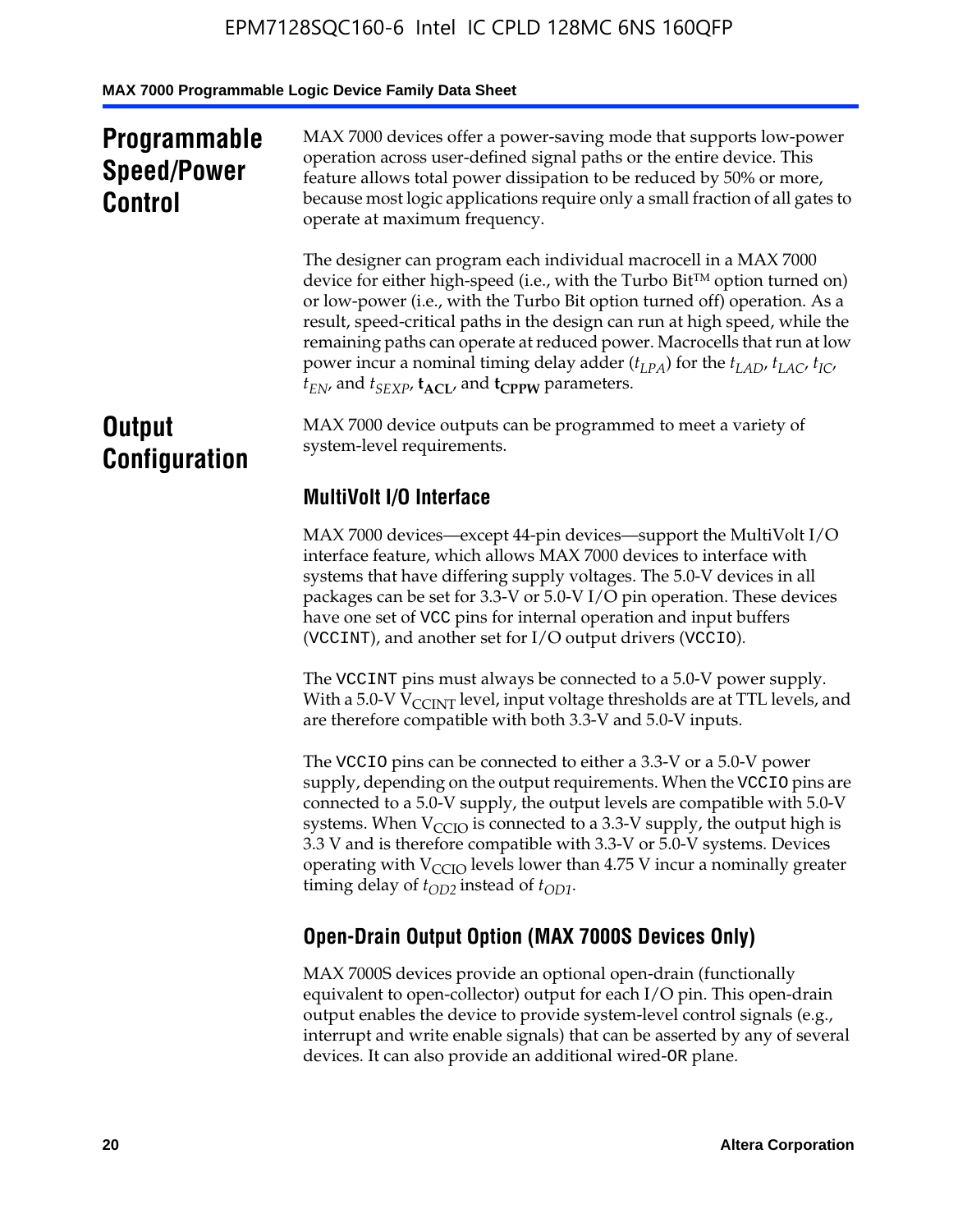By using an external 5.0-V pull-up resistor, output pins on MAX 7000S devices can be set to meet 5.0-V CMOS input voltages. When  $V_{\text{CCIO}}$  is 3.3 V, setting the open drain option will turn off the output pull-up transistor, allowing the external pull-up resistor to pull the output high enough to meet 5.0-V CMOS input voltages. When  $V_{\text{CCIO}}$  is 5.0 V, setting the output drain option is not necessary because the pull-up transistor will already turn off when the pin exceeds approximately 3.8 V, allowing the external pull-up resistor to pull the output high enough to meet 5.0-V CMOS input voltages.

# **Slew-Rate Control**

The output buffer for each MAX 7000E and MAX 7000S I/O pin has an adjustable output slew rate that can be configured for low-noise or high-speed performance. A faster slew rate provides high-speed transitions for high-performance systems. However, these fast transitions may introduce noise transients into the system. A slow slew rate reduces system noise, but adds a nominal delay of 4 to 5 ns. In MAX 7000E devices, when the Turbo Bit is turned off, the slew rate is set for low noise performance. For MAX 7000S devices, each I/O pin has an individual EEPROM bit that controls the slew rate, allowing designers to specify the slew rate on a pin-by-pin basis.

# **Programming with External Hardware**

[MAX](http://www.altera.com/literature/ds/dspghd.pdf) 7000 devices can be prog[rammed on Windows-based PCs with](http://www.altera.com/literature/ds/dspghd.pdf)  the Altera Logic Programmer card, the Master Programming Unit (MPU), and the appropriate device adapter. The MPU performs a continuity check to ensure adequate electrical contact between the adapter and the device.



For more information, see the *Altera Programming Hardware Data Sheet*.

The Altera development system can use text- or waveform-format test vectors created with the Text Editor or Waveform Editor to test the programmed device. For added design verification, designers can perform functional testing to compare the functional behavior of a MAX 7000 device with the results of simulation. Moreover, Data I/O, BP Microsystems, and other programming hardware manufacturers also provide programming support for Altera devices.



For more information, see the *Programming Hardware Manufacturers*.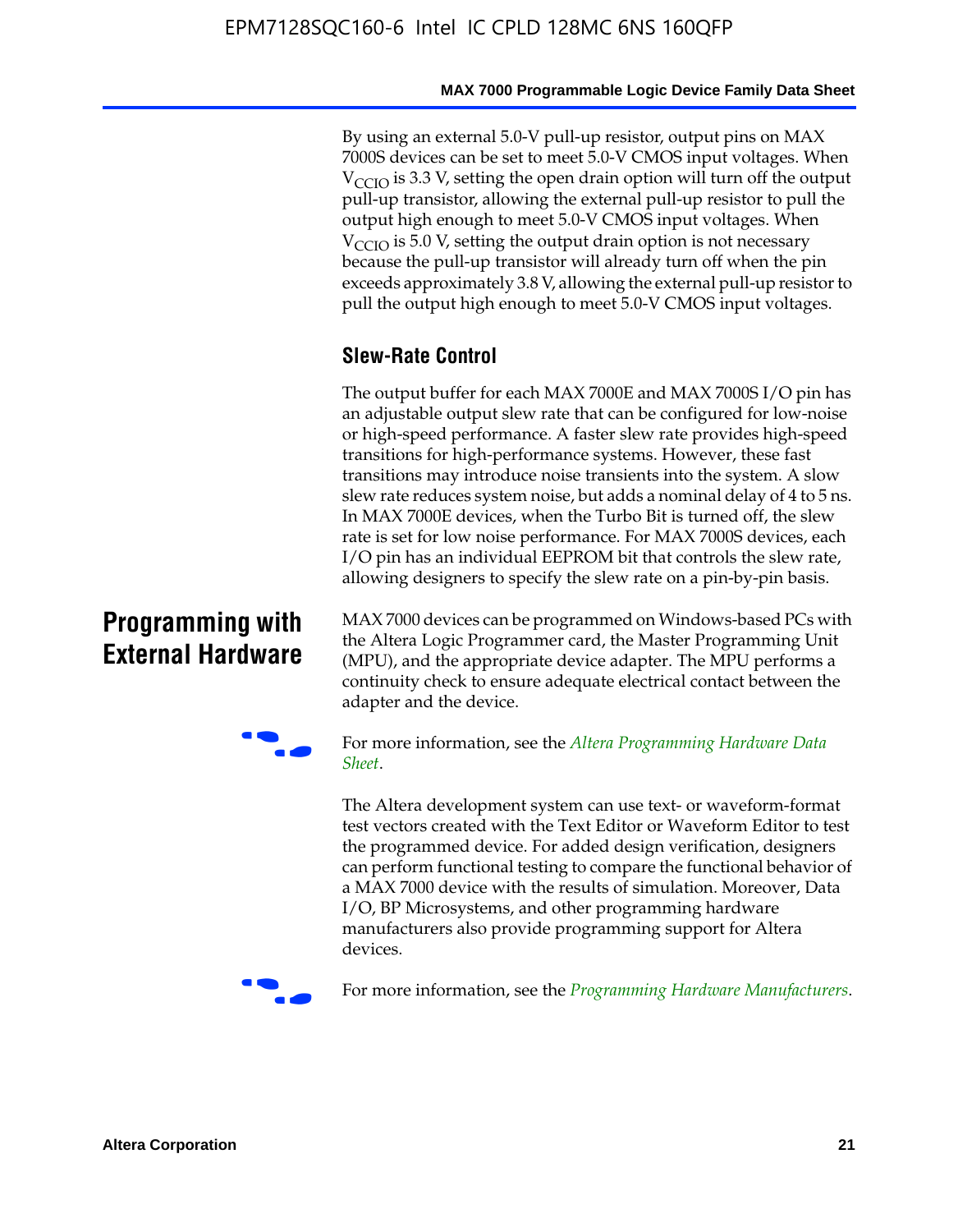## **MAX 7000 Programmable Logic Device Family Data Sheet**

# **IEEE Std. 1149.1 (JTAG) Boundary-Scan Support**

 $\mathsf{r}$ 

MAX 7000 devices support JTAG BST circuitry as specified by IEEE Std. 1149.1-1990. Table 9 describes the JTAG instructions supported by the MAX 7000 family. The pin-out tables (see the Altera web site (**http://www.altera.com**) or the *Altera Digital Library* for pin-out information) show the location of the JTAG control pins for each device. If the JTAG interface is not required, the JTAG pins are available as user I/O pins.

| Table 9. MAX 7000 JTAG Instructions |                                                                                                         |                                                                                                                                                                                                                                                                                                         |
|-------------------------------------|---------------------------------------------------------------------------------------------------------|---------------------------------------------------------------------------------------------------------------------------------------------------------------------------------------------------------------------------------------------------------------------------------------------------------|
| <b>JTAG Instruction</b>             | <b>Devices</b>                                                                                          | <b>Description</b>                                                                                                                                                                                                                                                                                      |
| SAMPLE/PRELOAD                      | <b>EPM7128S</b><br><b>EPM7160S</b><br><b>EPM7192S</b><br><b>EPM7256S</b>                                | Allows a snapshot of signals at the device pins to be captured and<br>examined during normal device operation, and permits an initial data<br>pattern output at the device pins.                                                                                                                        |
| <b>EXTEST</b>                       | <b>EPM7128S</b><br><b>EPM7160S</b><br><b>EPM7192S</b><br><b>EPM7256S</b>                                | Allows the external circuitry and board-level interconnections to be<br>tested by forcing a test pattern at the output pins and capturing test<br>results at the input pins.                                                                                                                            |
| <b>BYPASS</b>                       | EPM7032S<br><b>EPM7064S</b><br><b>EPM7128S</b><br><b>EPM7160S</b><br><b>EPM7192S</b><br><b>EPM7256S</b> | Places the 1-bit bypass register between the TDI and TDO pins, which<br>allows the BST data to pass synchronously through a selected device<br>to adjacent devices during normal device operation.                                                                                                      |
| <b>IDCODE</b>                       | EPM7032S<br><b>EPM7064S</b><br><b>EPM7128S</b><br><b>EPM7160S</b><br><b>EPM7192S</b><br><b>EPM7256S</b> | Selects the IDCODE register and places it between TDI and TDO,<br>allowing the IDCODE to be serially shifted out of TDO.                                                                                                                                                                                |
| <b>ISP</b> Instructions             | EPM7032S<br><b>EPM7064S</b><br><b>EPM7128S</b><br><b>EPM7160S</b><br><b>EPM7192S</b><br><b>EPM7256S</b> | These instructions are used when programming MAX 7000S devices<br>via the JTAG ports with the MasterBlaster, ByteBlasterMV, BitBlaster<br>download cable, or using a Jam File (.jam), Jam Byte-Code file (.jbc),<br>or Serial Vector Format file (.svf) via an embedded processor or test<br>equipment. |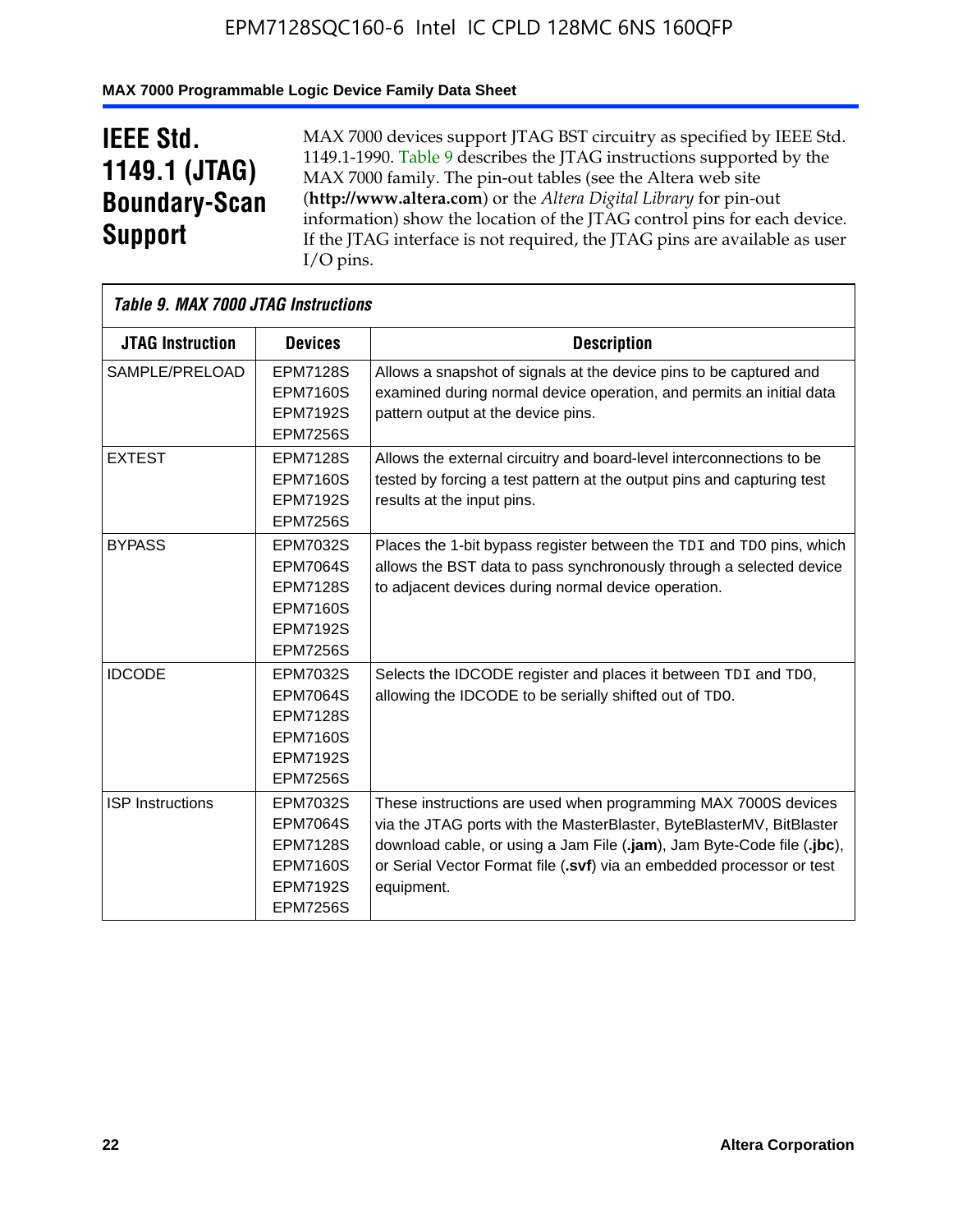The instruction register length of MAX 7000S devices is 10 bits. Tables 10 and 11 show the boundary-scan register length and device IDCODE information for MAX 7000S devices.

| Table 10. MAX 7000S Boundary-Scan Register Length |                                      |  |  |  |  |  |
|---------------------------------------------------|--------------------------------------|--|--|--|--|--|
| <b>Device</b>                                     | <b>Boundary-Scan Register Length</b> |  |  |  |  |  |
| EPM7032S                                          | 1 (1)                                |  |  |  |  |  |
| <b>EPM7064S</b>                                   | 1 $(1)$                              |  |  |  |  |  |
| <b>EPM7128S</b>                                   | 288                                  |  |  |  |  |  |
| <b>EPM7160S</b>                                   | 312                                  |  |  |  |  |  |
| <b>EPM7192S</b>                                   | 360                                  |  |  |  |  |  |
| <b>EPM7256S</b>                                   | 480                                  |  |  |  |  |  |

*Note:*

(1) This device does not support JTAG boundary-scan testing. Selecting either the EXTEST or SAMPLE/PRELOAD instruction will select the one-bit bypass register.

| Table 11, 32-Bit MAX 7000 Device IDCODE<br>Note (1) |                            |                              |                                                    |                  |  |  |  |
|-----------------------------------------------------|----------------------------|------------------------------|----------------------------------------------------|------------------|--|--|--|
| <b>Device</b>                                       |                            | <b>IDCODE (32 Bits)</b>      |                                                    |                  |  |  |  |
|                                                     | <b>Version</b><br>(4 Bits) | Part Number (16 Bits)        | <b>Manufacturer's</b><br><b>Identity (11 Bits)</b> | 1 (1 Bit)<br>(2) |  |  |  |
| EPM7032S                                            | 0000                       | 0010<br>0111<br>0000<br>0011 | 00001101110                                        | 1                |  |  |  |
| <b>EPM7064S</b>                                     | 0000                       | 0000<br>0110<br>0100<br>0111 | 00001101110                                        | 1                |  |  |  |
| <b>EPM7128S</b>                                     | 0000                       | 0001 0010<br>1000<br>0111    | 00001101110                                        | 1                |  |  |  |
| <b>EPM7160S</b>                                     | 0000                       | 0001<br>0110<br>0000<br>0111 | 00001101110                                        | $\mathbf{1}$     |  |  |  |
| <b>EPM7192S</b>                                     | 0000                       | 1001<br>0010<br>0111<br>0001 | 00001101110                                        | 1                |  |  |  |
| EPM7256S                                            | 0000                       | 0111<br>0010<br>0101<br>0110 | 00001101110                                        | 1                |  |  |  |

*Notes:*

(1) The most significant bit (MSB) is on the left.

(2) The least significant bit (LSB) for all JTAG IDCODEs is 1.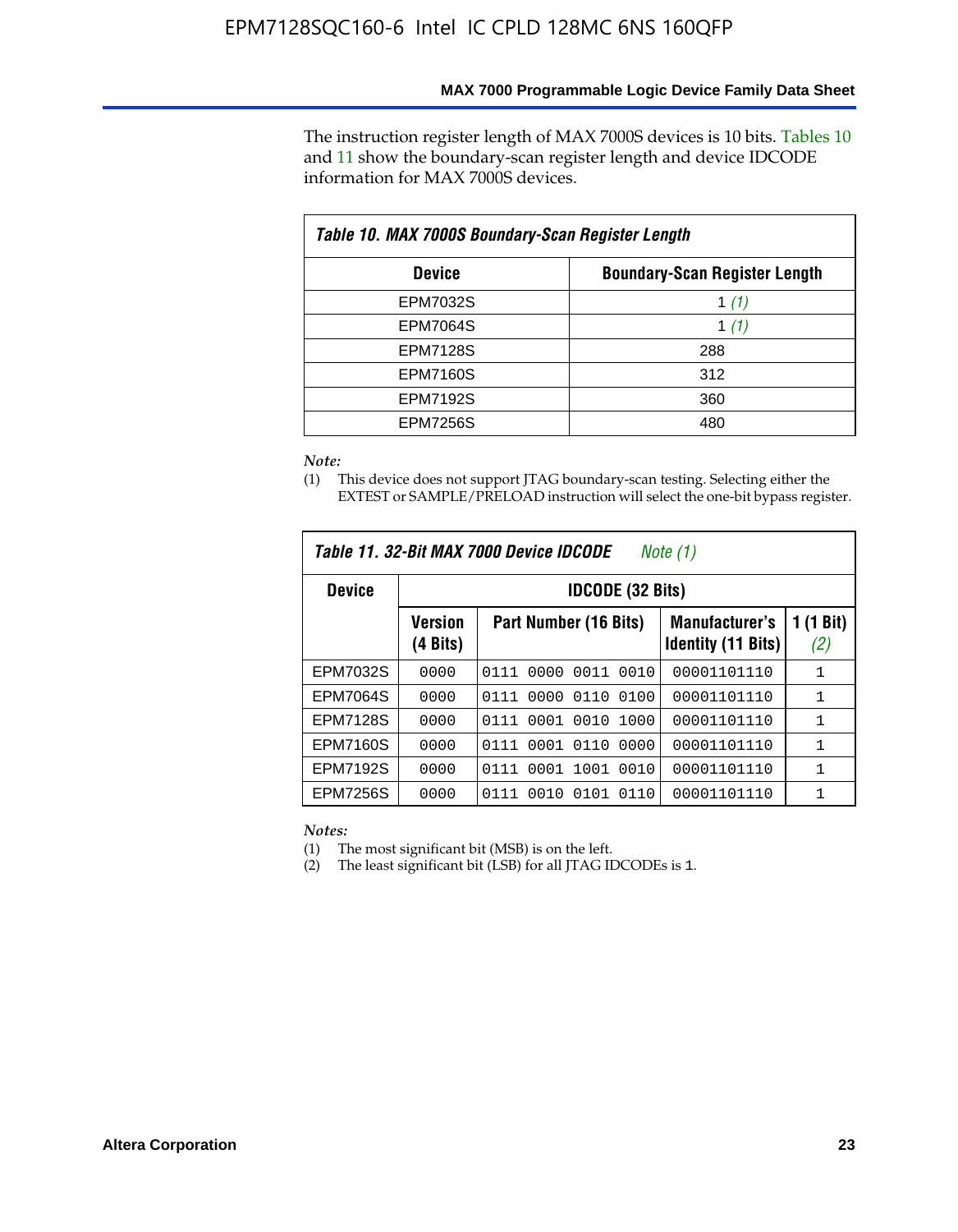### **MAX 7000 Programmable Logic Device Family Data Sheet**

Figure 9 shows the timing requirements for the JTAG signals.



Table 12 shows the JTAG timing parameters and values for MAX 7000S devices.

|                   | Table 12. JTAG Timing Parameters & Values for MAX 7000S Devices |     |     |      |
|-------------------|-----------------------------------------------------------------|-----|-----|------|
| <b>Symbol</b>     | Parameter                                                       | Min | Max | Unit |
| t <sub>JCP</sub>  | TCK clock period                                                | 100 |     | ns   |
| t <sub>JCH</sub>  | TCK clock high time                                             | 50  |     | ns   |
| tjcl              | TCK clock low time                                              | 50  |     | ns   |
| t <sub>JPSU</sub> | JTAG port setup time                                            | 20  |     | ns   |
| t <sub>JPH</sub>  | JTAG port hold time                                             | 45  |     | ns   |
| t <sub>JPCO</sub> | JTAG port clock to output                                       |     | 25  | ns   |
| t <sub>JPZX</sub> | JTAG port high impedance to valid output                        |     | 25  | ns   |
| t <sub>JPXZ</sub> | JTAG port valid output to high impedance                        |     | 25  | ns   |
| tjssu             | Capture register setup time                                     | 20  |     | ns   |
| t <sub>JSH</sub>  | Capture register hold time                                      | 45  |     | ns   |
| t <sub>JSCO</sub> | Update register clock to output                                 |     | 25  | ns   |
| t <sub>JSZX</sub> | Update register high impedance to valid output                  |     | 25  | ns   |
| t <sub>JSXZ</sub> | Update register valid output to high impedance                  |     | 25  | ns   |



For more information, see *Application Note 39 (IEEE 1149.1 (JTAG) Boundary-Scan Testing in Altera Devices)*.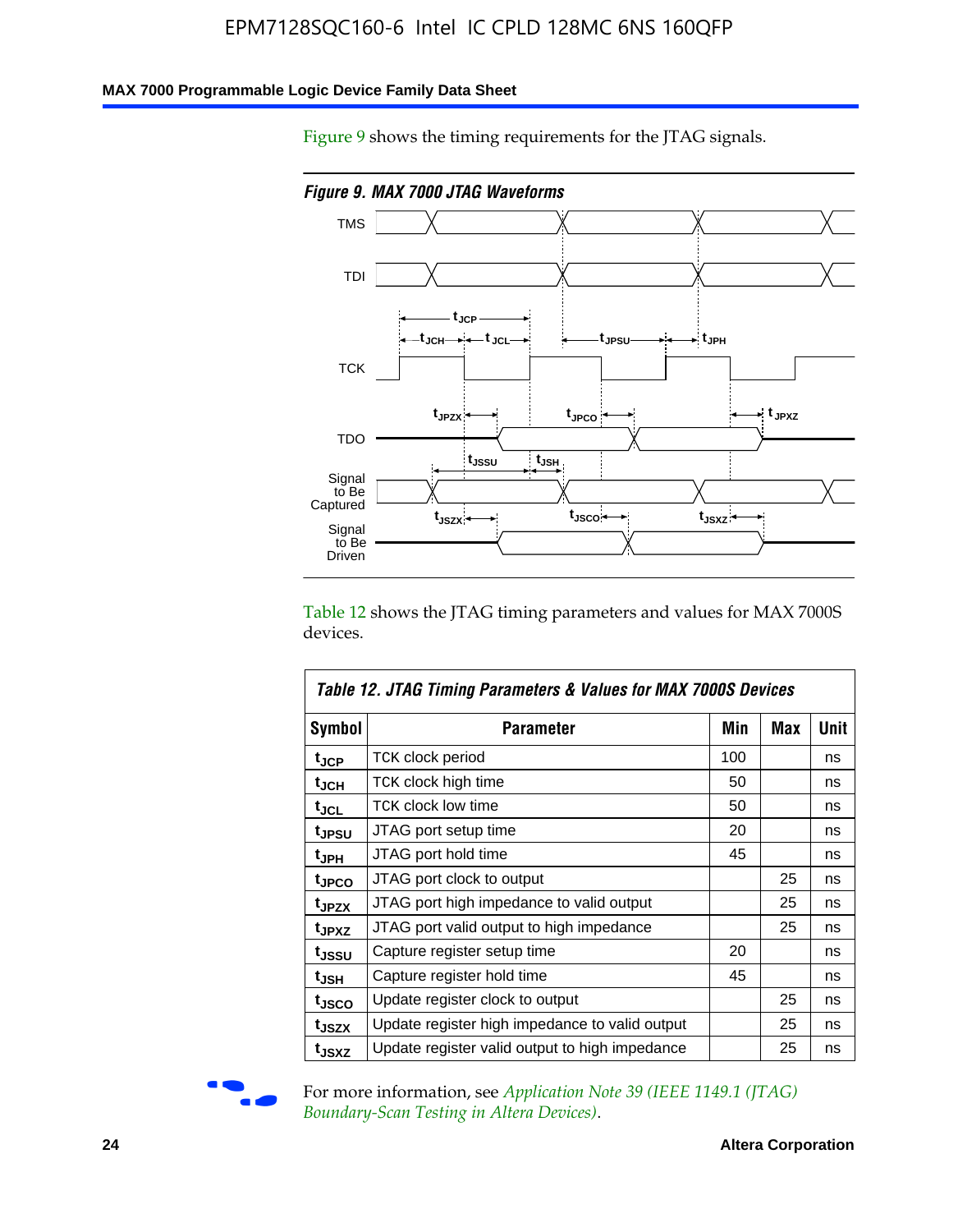#### **MAX 7000 Programmable Logic Device Family Data Sheet**

**Design Security** All MAX 7000 devices contain a programmable security bit that controls access to the data programmed into the device. When this bit is programmed, a proprietary design implemented in the device cannot be copied or retrieved. This feature provides a high level of design security because programmed data within EEPROM cells is invisible. The security bit that controls this function, as well as all other programmed data, is reset only when the device is reprogrammed.

### **Generic Testing** Each MAX 7000 device is functionally tested. Complete testing of each programmable EEPROM bit and all internal logic elements ensures 100% programming yield. AC test measurements are taken under conditions equivalent to those shown in Figure 10. Test patterns can be used and then erased during early stages of the production flow.

#### *Figure 10. MAX 7000 AC Test Conditions*

*Power supply transients can affect AC measurements. Simultaneous transitions of multiple outputs should be avoided for accurate measurement. Threshold tests must not be performed under AC conditions. Large-amplitude, fast ground-current transients normally occur as the device outputs discharge the load capacitances. When these transients flow through the parasitic inductance between the device ground pin and the test system ground, significant reductions in observable noise immunity can result. Numbers in brackets are for 2.5-V devices and outputs. Numbers without brackets are for 3.3-V devices and outputs.*



# **QFP Carrier & Development Socket**

MAX 7000 and MAX 7000E devices in QFP packages with 10[0 or more](http://www.altera.com/literature/ds/dsqfp.pdf)  [pins are shipped in special plas](http://www.altera.com/literature/ds/dsqfp.pdf)tic carriers to protect the QFP leads. The carrier is used with a prototype development socket and special programming hardware available from Altera. This carrier technology makes it possible to program, test, erase, and reprogram a device without exposing the leads to mechanical stress.

For detailed information and carrier dimensions, refer to the *QFP Carrier & Development Socket Data Sheet*.

MAX 7000S devices are not shipped in carriers.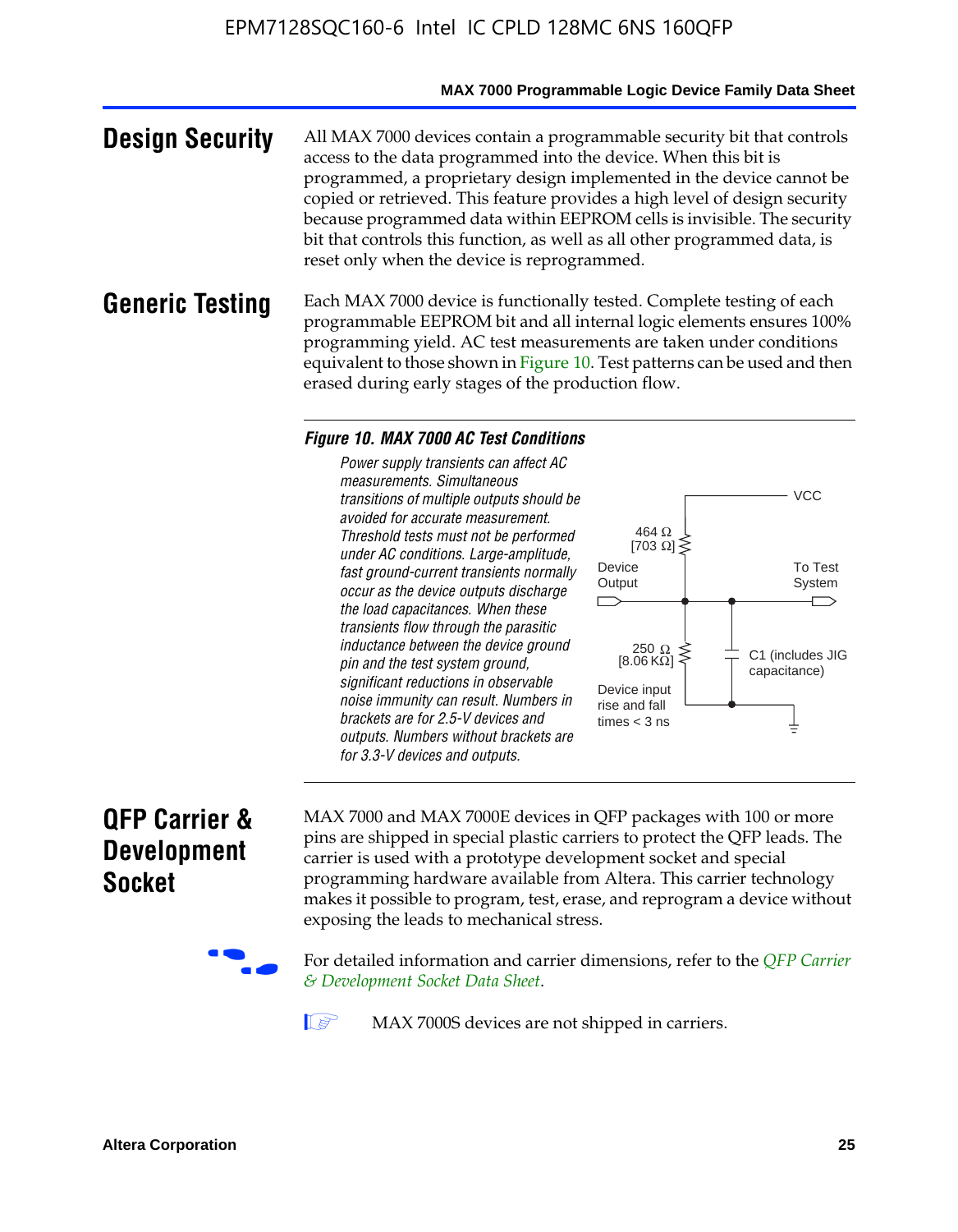## **MAX 7000 Programmable Logic Device Family Data Sheet**

# **Operating Conditions**

Tables 13 through 18 provide information about absolute maximum ratings, recommended operating conditions, operating conditions, and capacitance for 5.0-V MAX 7000 devices.

|                             | Table 13. MAX 7000 5.0-V Device Absolute Maximum Ratings | Note (1)                           |        |     |      |
|-----------------------------|----------------------------------------------------------|------------------------------------|--------|-----|------|
| Symbol                      | <b>Parameter</b>                                         | <b>Conditions</b>                  | Min    | Max | Unit |
| $V_{\rm CC}$                | Supply voltage                                           | With respect to ground (2)         | $-2.0$ | 7.0 | V    |
| $V_{1}$                     | DC input voltage                                         |                                    | $-2.0$ | 7.0 | V    |
| $I_{\text{OUT}}$            | DC output current, per pin                               |                                    | $-25$  | 25  | mA   |
| $\mathsf{T}_{\text{STG}}$   | Storage temperature                                      | No bias                            | $-65$  | 150 | ° C  |
| $\mathsf{T}_{\mathsf{AMB}}$ | Ambient temperature                                      | Under bias                         | $-65$  | 135 | ° C  |
| $T_{\rm J}$                 | Junction temperature                                     | Ceramic packages, under bias       |        | 150 | ° C  |
|                             |                                                          | PQFP and RQFP packages, under bias |        | 135 | ° C  |

|                          | <b>Table 14. MAX 7000 5.0-V Device Recommended Operating Conditions</b> |                    |                |                       |              |  |  |  |
|--------------------------|-------------------------------------------------------------------------|--------------------|----------------|-----------------------|--------------|--|--|--|
| Symbol                   | <b>Parameter</b>                                                        | <b>Conditions</b>  | Min            | Max                   | <b>Unit</b>  |  |  |  |
| <b>V<sub>CCINT</sub></b> | Supply voltage for internal logic and<br>input buffers                  | (3), (4), (5)      | 4.75<br>(4.50) | 5.25<br>(5.50)        | $\vee$       |  |  |  |
| V <sub>CCIO</sub>        | Supply voltage for output drivers,<br>5.0-V operation                   | (3), (4)           | 4.75<br>(4.50) | 5.25<br>(5.50)        | $\vee$       |  |  |  |
|                          | Supply voltage for output drivers,<br>3.3-V operation                   | (3), (4), (6)      | 3.00<br>(3.00) | 3.60<br>(3.60)        | $\vee$       |  |  |  |
| V <sub>CCISP</sub>       | Supply voltage during ISP                                               | (7)                | 4.75           | 5.25                  | V            |  |  |  |
| $V_{1}$                  | Input voltage                                                           |                    | $-0.5(8)$      | $V_{\rm CCINT}$ + 0.5 | V            |  |  |  |
| $V_{\rm O}$              | Output voltage                                                          |                    | 0              | V <sub>CCIO</sub>     | v            |  |  |  |
| T <sub>A</sub>           | Ambient temperature                                                     | For commercial use | $\Omega$       | 70                    | $^{\circ}$ C |  |  |  |
|                          |                                                                         | For industrial use | $-40$          | 85                    | $^{\circ}$ C |  |  |  |
| $T_{\rm J}$              | Junction temperature                                                    | For commercial use | $\Omega$       | 90                    | ° C          |  |  |  |
|                          |                                                                         | For industrial use | $-40$          | 105                   | ° C          |  |  |  |
| $t_{\mathsf{R}}$         | Input rise time                                                         |                    |                | 40                    | ns           |  |  |  |
| $t_{\mathsf{F}}$         | Input fall time                                                         |                    |                | 40                    | ns           |  |  |  |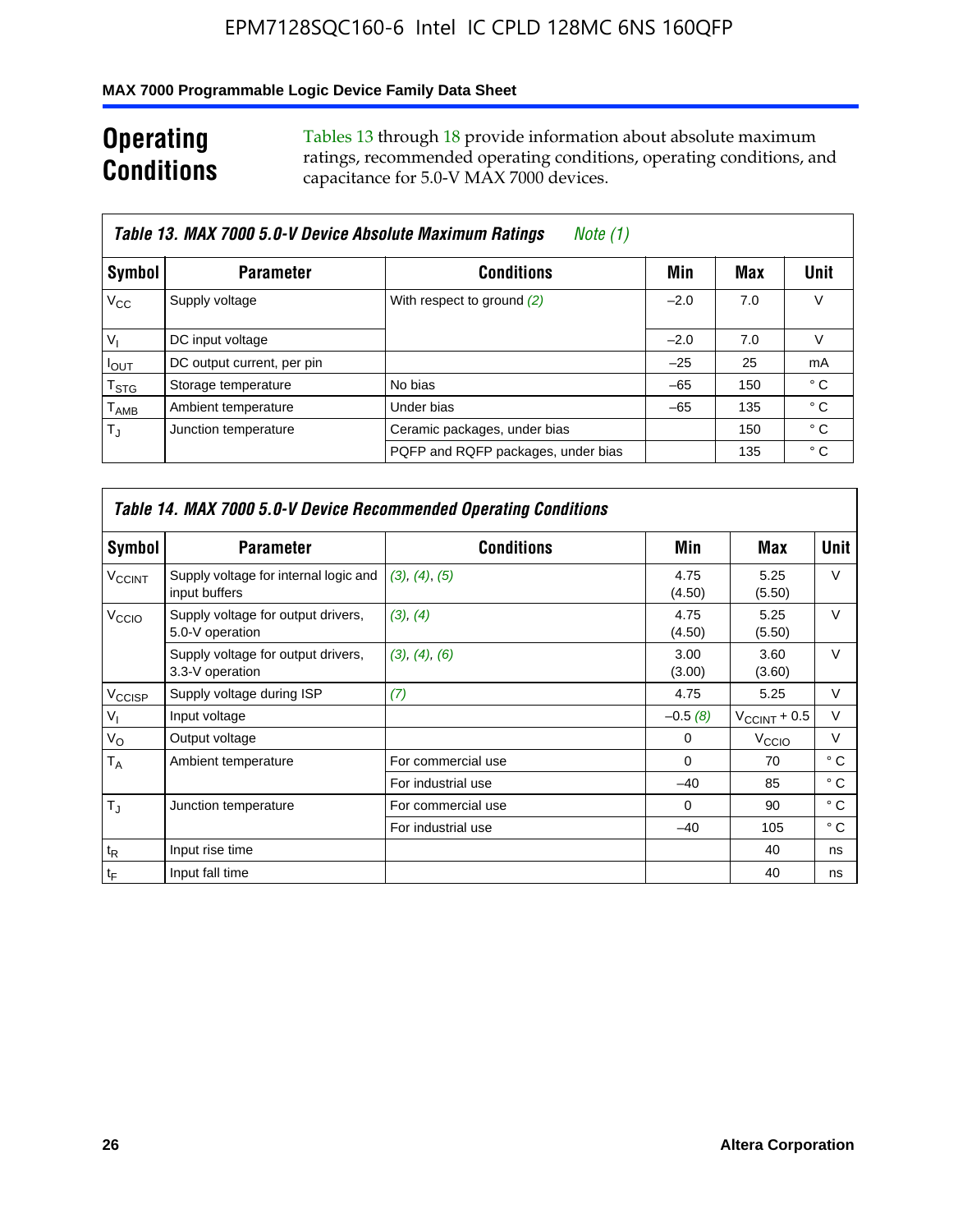|                 | Table 15. MAX 7000 5.0-V Device DC Operating Conditions<br>Note (9) |                                                                           |                         |                       |        |  |  |  |  |
|-----------------|---------------------------------------------------------------------|---------------------------------------------------------------------------|-------------------------|-----------------------|--------|--|--|--|--|
| Symbol          | <b>Parameter</b>                                                    | <b>Conditions</b>                                                         | Min                     | Max                   | Unit   |  |  |  |  |
| V <sub>IH</sub> | High-level input voltage                                            |                                                                           | 2.0                     | $V_{\rm CCINT}$ + 0.5 | V      |  |  |  |  |
| $V_{IL}$        | Low-level input voltage                                             |                                                                           | $-0.5(8)$               | 0.8                   | V      |  |  |  |  |
| $V_{OH}$        | 5.0-V high-level TTL output voltage                                 | $I_{OH} = -4$ mA DC, $V_{CClO} = 4.75$ V (10)                             | 2.4                     |                       | V      |  |  |  |  |
|                 | 3.3-V high-level TTL output voltage                                 | $I_{OH} = -4$ mA DC, $V_{CClO} = 3.00$ V (10)                             | 2.4                     |                       | V      |  |  |  |  |
|                 | 3.3-V high-level CMOS output<br>voltage                             | $I_{OH} = -0.1$ mA DC, $V_{CClO} = 3.0$ V (10)                            | $V_{\text{CClO}}$ – 0.2 |                       | $\vee$ |  |  |  |  |
| $V_{OL}$        | 5.0-V low-level TTL output voltage                                  | $I_{\text{OI}}$ = 12 mA DC, $V_{\text{CCIO}}$ = 4.75 V (11)               |                         | 0.45                  | V      |  |  |  |  |
|                 | 3.3-V low-level TTL output voltage                                  | $I_{OL}$ = 12 mA DC, $V_{CClO}$ = 3.00 V (11)                             |                         | 0.45                  | $\vee$ |  |  |  |  |
|                 | 3.3-V low-level CMOS output<br>voltage                              | $I_{\text{OI}} = 0.1 \text{ mA DC}, V_{\text{CCIO}} = 3.0 \text{ V} (11)$ |                         | 0.2                   | $\vee$ |  |  |  |  |
| h,              | Leakage current of dedicated input<br>pins                          | $V_1 = -0.5$ to 5.5 V (11)                                                | $-10$                   | 10                    | μA     |  |  |  |  |
| $I_{OZ}$        | I/O pin tri-state output off-state<br>current                       | $V_1 = -0.5$ to 5.5 V (11), (12)                                          | $-40$                   | 40                    | μA     |  |  |  |  |

|                  | Table 16. MAX 7000 5.0-V Device Capacitance: EPM7032, EPM7064 & EPM7096 Devices |                                |  |    |    |
|------------------|---------------------------------------------------------------------------------|--------------------------------|--|----|----|
| <b>Symbol</b>    | <b>Conditions</b><br>Min<br><b>Parameter</b>                                    |                                |  |    |    |
| $C_{IN}$         | Input pin capacitance                                                           | $V_{IN} = 0 V$ , f = 1.0 MHz   |  | 12 | рF |
| C <sub>I/O</sub> | I/O pin capacitance                                                             | $V_{OUIT} = 0 V$ , f = 1.0 MHz |  | 12 | рF |

|                  | Table 17. MAX 7000 5.0-V Device Capacitance: MAX 7000E Devices | <i>Note (13)</i>               |     |     |        |
|------------------|----------------------------------------------------------------|--------------------------------|-----|-----|--------|
| Symbol           | <b>Parameter</b>                                               | <b>Conditions</b>              | Min | Max | Unit I |
| $C_{IN}$         | Input pin capacitance                                          | $V_{1N} = 0 V$ , f = 1.0 MHz   |     | 15  | pF     |
| C <sub>I/O</sub> | I/O pin capacitance                                            | $V_{OIII} = 0 V$ , f = 1.0 MHz |     | 15  | pF     |

|                  | Table 18. MAX 7000 5.0-V Device Capacitance: MAX 7000S Devices | <i>Note (13)</i>                    |     |     |        |
|------------------|----------------------------------------------------------------|-------------------------------------|-----|-----|--------|
| Symbol           | <b>Parameter</b>                                               | <b>Conditions</b>                   | Min | Max | Unit I |
| $C_{IN}$         | Dedicated input pin capacitance                                | $V_{IN} = 0 V$ , f = 1.0 MHz        |     | 10  | pF     |
| C <sub>I/O</sub> | I/O pin capacitance                                            | $V_{\text{OUT}} = 0 V, f = 1.0 MHz$ |     | 10  | pF     |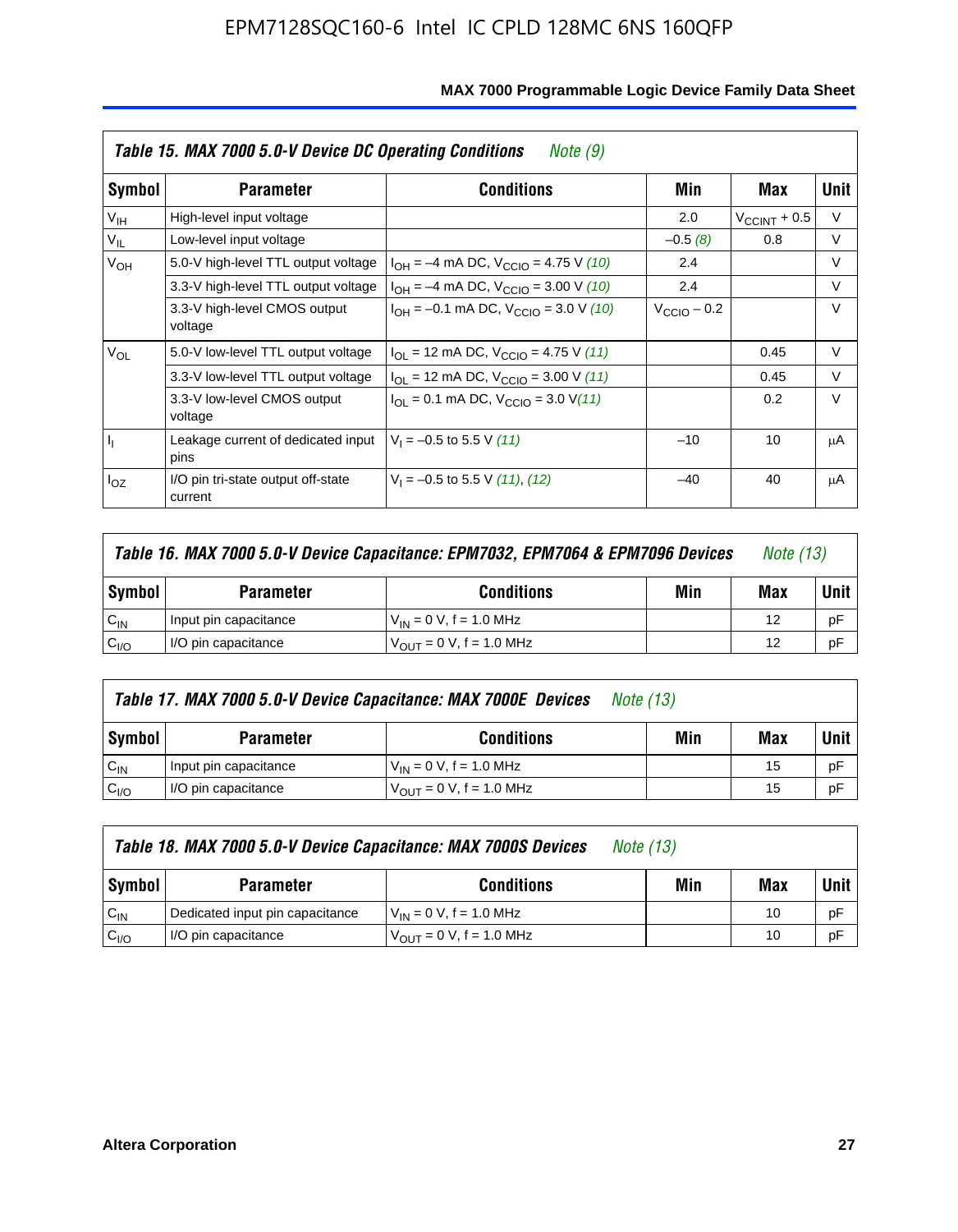#### **MAX 7000 Programmable Logic Device Family Data Sheet**

*Notes to tables:*

- (1) See the *Operating Requirements for Altera Devices Data Sheet*.
- (2) Minimum DC input voltage on I/O pins is –0.5 V and on 4 dedicated input pins is –0.3 V. During transitions, the inputs may undershoot to –2.0 V or overshoot to 7.0 V for input currents less than 100 mA and periods shorter than  $20$  ns.
- (3) Numbers in parentheses are for industrial-temperature-range devices.<br>(4)  $V_{CC}$  must rise monotonically.
- $V_{CC}$  must rise monotonically.
- (5) The POR time for all 7000S devices does not exceed 300 µs. The sufficient V<sub>CCINT</sub> voltage level for POR is 4.5 V. The device is fully initialized within the POR time after  $V_{\text{CCINT}}$  reaches the sufficient POR voltage level.
- (6) 3.3-V I/O operation is not available for 44-pin packages.
- (7) The  $V_{\text{CCISP}}$  parameter applies only to MAX 7000S devices.
- (8) During in-system programming, the minimum DC input voltage is –0.3 V.
- (9) These values are specified under the MAX 7000 recommended operating conditions in Table 14 on page 26.
- (10) The parameter is measured with 50% of the outputs each sourcing the specified current. The  $I_{OH}$  parameter refers to high-level TTL or CMOS output current.
- (11) The parameter is measured with 50% of the outputs each sinking the specified current. The  $I_{OL}$  parameter refers to low-level TTL, PCI, or CMOS output current.
- (12) When the JTAG interface is enabled in MAX 7000S devices, the input leakage current on the JTAG pins is typically –60 μA.
- (13) Capacitance is measured at 25° C and is sample-tested only. The OE1 pin has a maximum capacitance of 20 pF.

Figure 11 shows the typical output drive characteristics of MAX 7000 devices.

#### *Figure 11. Output Drive Characteristics of 5.0-V MAX 7000 Devices*



**Timing Model** MAX 7000 device timing can be analyzed with the Altera software, with a variety of popular industry-standard EDA simulators and timing analyzers, or with the timing model shown in Figure 12. MAX 7000 devices have fixed internal delays that enable the designer to determine the worst-case timing of any design. The Altera software provides timing simulation, point-to-point delay prediction, and detailed timing analysis for a device-wide performance evaluation.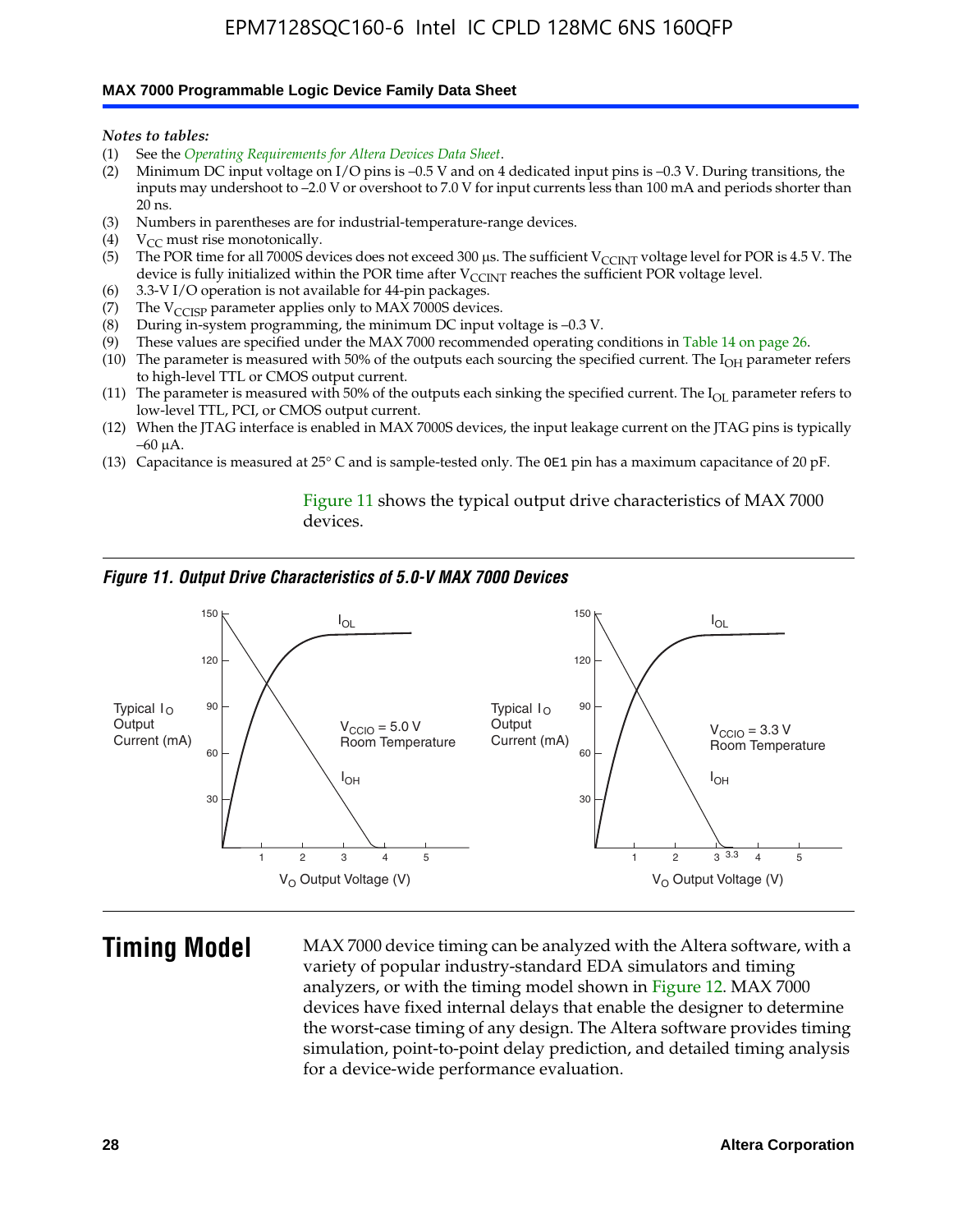

### **MAX 7000 Programmable Logic Device Family Data Sheet**

#### *Notes:*

- (1) Only available in MAX 7000E and MAX 7000S devices.
- (2) Not available in 44-pin devices.

[The tim](http://www.altera.com/literature/an/an094.pdf)ing characteristics [of any signal path can be derived from the](http://www.altera.com/literature/an/an094.pdf)  timing model and parameters of a particular device. External timing parameters, which represent pin-to-pin timing delays, can be calculated as the sum of internal parameters. Figure 13 shows the internal timing relationship of internal and external delay parameters.



For more infomration, see *Application Note 94 (Understanding MAX 7000 Timing)*.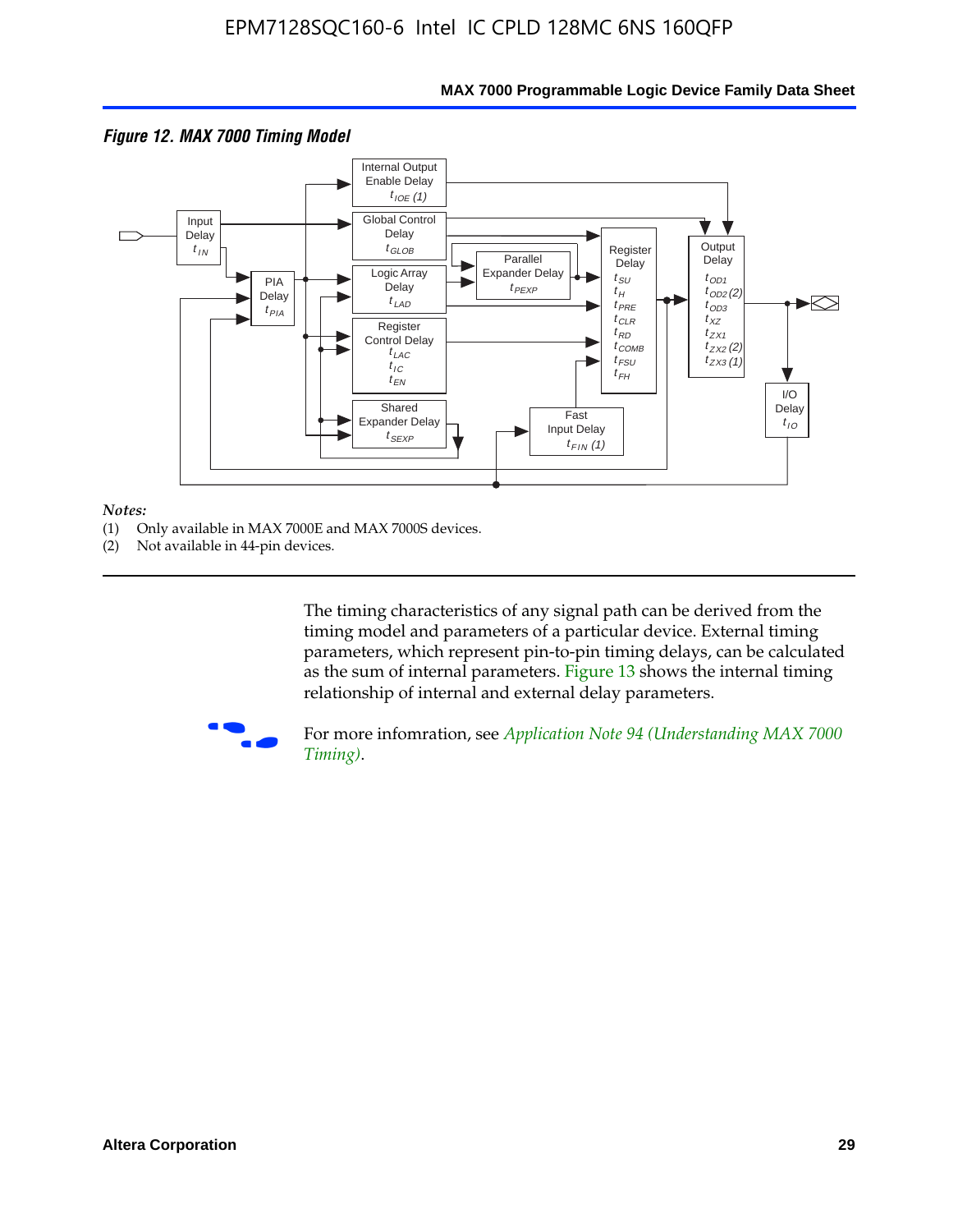### *Figure 13. Switching Waveforms*

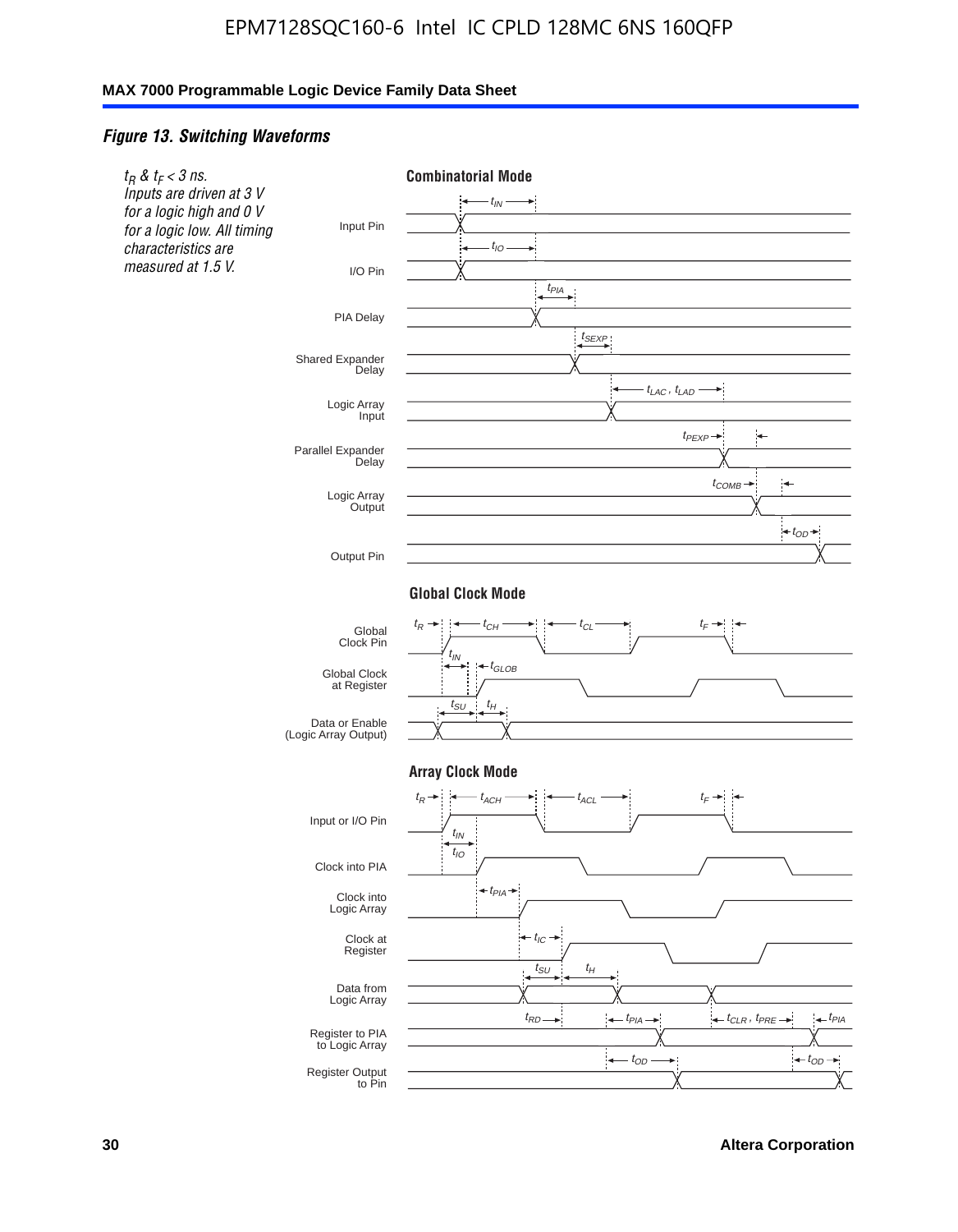operating conditions.

|                               | Table 19. MAX 7000 & MAX 7000E External Timing Parameters<br>Note $(1)$ |                    |       |                |       |                |            |  |
|-------------------------------|-------------------------------------------------------------------------|--------------------|-------|----------------|-------|----------------|------------|--|
| Symbol                        | <b>Parameter</b>                                                        | <b>Conditions</b>  |       | -6 Speed Grade |       | -7 Speed Grade |            |  |
|                               |                                                                         |                    | Min   | Max            | Min   | Max            |            |  |
| t <sub>PD1</sub>              | Input to non-registered output                                          | $C1 = 35 pF$       |       | 6.0            |       | 7.5            | ns         |  |
| t <sub>PD2</sub>              | I/O input to non-registered output                                      | $C1 = 35 pF$       |       | 6.0            |       | 7.5            | ns         |  |
| $\mathfrak{t}_{\texttt{SU}}$  | Global clock setup time                                                 |                    | 5.0   |                | 6.0   |                | ns         |  |
| tμ                            | Global clock hold time                                                  |                    | 0.0   |                | 0.0   |                | ns         |  |
| t <sub>FSU</sub>              | Global clock setup time of fast input                                   | (2)                | 2.5   |                | 3.0   |                | ns         |  |
| t <sub>FH</sub>               | Global clock hold time of fast input                                    | (2)                | 0.5   |                | 0.5   |                | ns         |  |
| t <sub>CO1</sub>              | Global clock to output delay                                            | $C1 = 35 pF$       |       | 4.0            |       | 4.5            | ns         |  |
| $\mathfrak{t}_{\textsf{CH}}$  | Global clock high time                                                  |                    | 2.5   |                | 3.0   |                | ns         |  |
| $t_{CL}$                      | Global clock low time                                                   |                    | 2.5   |                | 3.0   |                | ns         |  |
| t <sub>ASU</sub>              | Array clock setup time                                                  |                    | 2.5   |                | 3.0   |                | ns         |  |
| t <sub>АН</sub>               | Array clock hold time                                                   |                    | 2.0   |                | 2.0   |                | ns         |  |
| t <sub>ACO1</sub>             | Array clock to output delay                                             | $C1 = 35 pF$       |       | 6.5            |       | 7.5            | ns         |  |
| <sup>t</sup> ach              | Array clock high time                                                   |                    | 3.0   |                | 3.0   |                | ns         |  |
| $t_{\sf ACL}$                 | Array clock low time                                                    |                    | 3.0   |                | 3.0   |                | ns         |  |
| t <sub>CPPW</sub>             | Minimum pulse width for clear and<br>preset                             | (3)                | 3.0   |                | 3.0   |                | ns         |  |
| t <sub>ODH</sub>              | Output data hold time after clock                                       | $C1 = 35$ pF $(4)$ | 1.0   |                | 1.0   |                | ns         |  |
| $\mathfrak{t}_{\textsf{CNT}}$ | Minimum global clock period                                             |                    |       | 6.6            |       | 8.0            | ns         |  |
| $f_{\text{CNT}}$              | Maximum internal global clock<br>frequency                              | (5)                | 151.5 |                | 125.0 |                | <b>MHz</b> |  |
| <b>t<sub>ACNT</sub></b>       | Minimum array clock period                                              |                    |       | 6.6            |       | 8.0            | ns         |  |
| $f_{ACNT}$                    | Maximum internal array clock<br>frequency                               | (5)                | 151.5 |                | 125.0 |                | <b>MHz</b> |  |
| f <sub>MAX</sub>              | Maximum clock frequency                                                 | (6)                | 200   |                | 166.7 |                | <b>MHz</b> |  |

### **MAX 7000 Programmable Logic Device Family Data Sheet**

Tables 19 through 26 show the MAX 7000 and MAX 7000E AC

**Altera Corporation 31**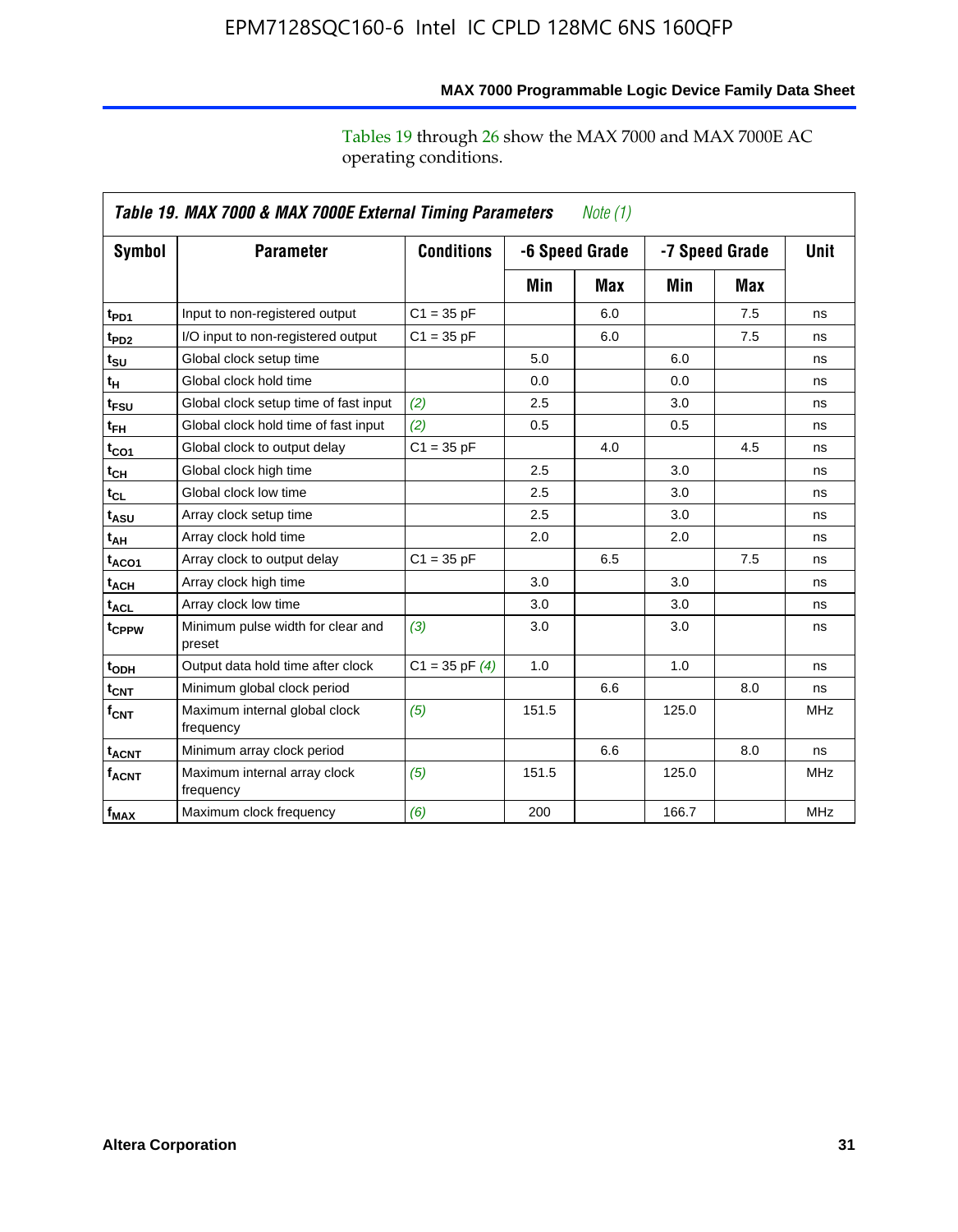| <b>Symbol</b>               | <b>Parameter</b>                                                                                             | <b>Conditions</b>  |     | Speed Grade -6 |     | Speed Grade -7 | Unit |
|-----------------------------|--------------------------------------------------------------------------------------------------------------|--------------------|-----|----------------|-----|----------------|------|
|                             |                                                                                                              |                    | Min | Max            | Min | Max            |      |
| $t_{IN}$                    | Input pad and buffer delay                                                                                   |                    |     | 0.4            |     | 0.5            | ns   |
| $t_{IO}$                    | I/O input pad and buffer delay                                                                               |                    |     | 0.4            |     | 0.5            | ns   |
| $t_{FIN}$                   | Fast input delay                                                                                             | (2)                |     | 0.8            |     | 1.0            | ns   |
| <sup>t</sup> SEXP           | Shared expander delay                                                                                        |                    |     | 3.5            |     | 4.0            | ns   |
| t <sub>PEXP</sub>           | Parallel expander delay                                                                                      |                    |     | 0.8            |     | 0.8            | ns   |
| $t_{LAD}$                   | Logic array delay                                                                                            |                    |     | 2.0            |     | 3.0            | ns   |
| $t_{LAC}$                   | Logic control array delay                                                                                    |                    |     | 2.0            |     | 3.0            | ns   |
| $t_{IOE}$                   | Internal output enable delay                                                                                 | (2)                |     |                |     | 2.0            | ns   |
| $t_{OD1}$                   | Output buffer and pad delay<br>Slow slew rate = off, $V_{\text{CCIO}} = 5.0 V$                               | $C1 = 35 pF$       |     | 2.0            |     | 2.0            | ns   |
| $t_{OD2}$                   | Output buffer and pad delay<br>Slow slew rate = off, $V_{\text{CCIO}} = 3.3$ V                               | $C1 = 35$ pF $(7)$ |     | 2.5            |     | 2.5            | ns   |
| $t_{OD3}$                   | Output buffer and pad delay<br>Slow slew rate $=$ on,<br>$V_{\text{CCIO}} = 5.0 \text{ V or } 3.3 \text{ V}$ | $C1 = 35$ pF $(2)$ |     | 7.0            |     | 7.0            | ns   |
| $t_{ZX1}$                   | Output buffer enable delay<br>Slow slew rate = off, $V_{\text{CCIO}} = 5.0 V$                                | $C1 = 35 pF$       |     | 4.0            |     | 4.0            | ns   |
| $t_{ZX2}$                   | Output buffer enable delay<br>Slow slew rate = off, $V_{\text{CCIO}} = 3.3 \text{ V}$                        | $C1 = 35$ pF $(7)$ |     | 4.5            |     | 4.5            | ns   |
| t <sub>ZX3</sub>            | Output buffer enable delay<br>Slow slew rate $=$ on<br>$V_{\text{CCIO}} = 5.0 \text{ V or } 3.3 \text{ V}$   | $C1 = 35$ pF $(2)$ |     | 9.0            |     | 9.0            | ns   |
| $t_{\text{XZ}}$             | Output buffer disable delay                                                                                  | $C1 = 5pF$         |     | 4.0            |     | 4.0            | ns   |
| $t_{\scriptstyle\text{SU}}$ | Register setup time                                                                                          |                    | 3.0 |                | 3.0 |                | ns   |
| $t_H$                       | Register hold time                                                                                           |                    | 1.5 |                | 2.0 |                | ns   |
| t <sub>FSU</sub>            | Register setup time of fast input                                                                            | (2)                | 2.5 |                | 3.0 |                | ns   |
| $t_{FH}$                    | Register hold time of fast input                                                                             | (2)                | 0.5 |                | 0.5 |                | ns   |
| t <sub>RD</sub>             | Register delay                                                                                               |                    |     | 0.8            |     | 1.0            | ns   |
| $t_{\mathsf{COMB}}$         | Combinatorial delay                                                                                          |                    |     | 0.8            |     | 1.0            | ns   |
| $t_{IC}$                    | Array clock delay                                                                                            |                    |     | 2.5            |     | 3.0            | ns   |
| $t_{EN}$                    | Register enable time                                                                                         |                    |     | 2.0            |     | 3.0            | ns   |
| t <sub>GLOB</sub>           | Global control delay                                                                                         |                    |     | 0.8            |     | 1.0            | ns   |
| $t_{PRE}$                   | Register preset time                                                                                         |                    |     | 2.0            |     | 2.0            | ns   |
| $t_{\sf CLR}$               | Register clear time                                                                                          |                    |     | 2.0            |     | 2.0            | ns   |
| $t_{PIA}$                   | PIA delay                                                                                                    |                    |     | 0.8            |     | 1.0            | ns   |
| $t_{LPA}$                   | Low-power adder                                                                                              | (8)                |     | 10.0           |     | 10.0           | ns   |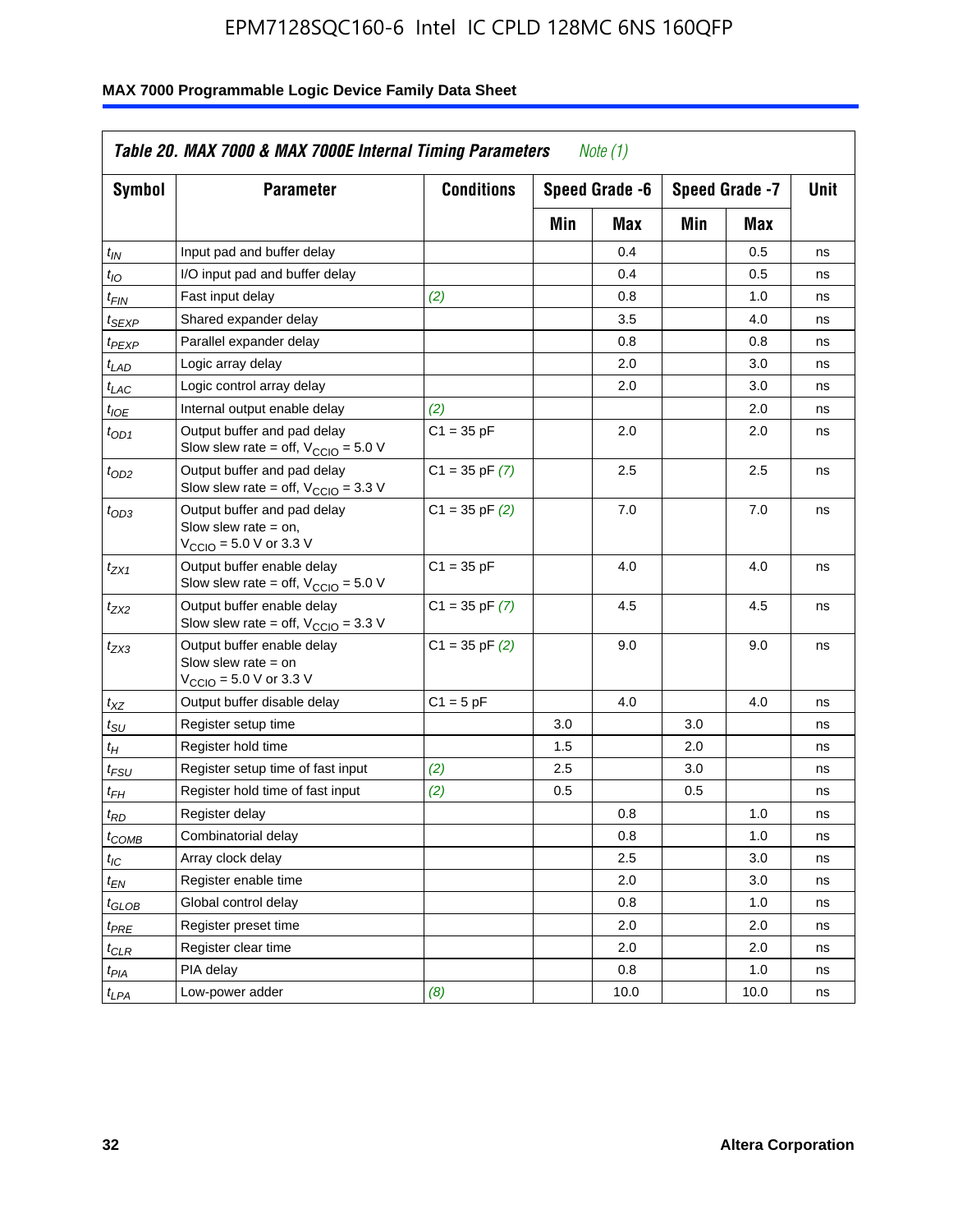| <b>Symbol</b>           | <b>Parameter</b>                            | <b>Conditions</b>  |       | <b>Speed Grade</b>      |       |                                   | <b>Unit</b> |
|-------------------------|---------------------------------------------|--------------------|-------|-------------------------|-------|-----------------------------------|-------------|
|                         |                                             |                    |       | <b>MAX 7000E (-10P)</b> |       | MAX 7000 (-10)<br>MAX 7000E (-10) |             |
|                         |                                             |                    | Min   | Max                     | Min   | Max                               |             |
| t <sub>PD1</sub>        | Input to non-registered output              | $C1 = 35 pF$       |       | 10.0                    |       | 10.0                              | ns          |
| t <sub>PD2</sub>        | I/O input to non-registered output          | $C1 = 35 pF$       |       | 10.0                    |       | 10.0                              | ns          |
| t <sub>su</sub>         | Global clock setup time                     |                    | 7.0   |                         | 8.0   |                                   | ns          |
| tμ                      | Global clock hold time                      |                    | 0.0   |                         | 0.0   |                                   | ns          |
| t <sub>FSU</sub>        | Global clock setup time of fast input (2)   |                    | 3.0   |                         | 3.0   |                                   | ns          |
| t <sub>FH</sub>         | Global clock hold time of fast input        | (2)                | 0.5   |                         | 0.5   |                                   | ns          |
| t <sub>CO1</sub>        | Global clock to output delay                | $C1 = 35 pF$       |       | 5.0                     |       | 5                                 | ns          |
| $t_{\mathsf{CH}}$       | Global clock high time                      |                    | 4.0   |                         | 4.0   |                                   | ns          |
| t <sub>CL</sub>         | Global clock low time                       |                    | 4.0   |                         | 4.0   |                                   | ns          |
| t <sub>ASU</sub>        | Array clock setup time                      |                    | 2.0   |                         | 3.0   |                                   | ns          |
| t <sub>АН</sub>         | Array clock hold time                       |                    | 3.0   |                         | 3.0   |                                   | ns          |
| t <sub>ACO1</sub>       | Array clock to output delay                 | $C1 = 35 pF$       |       | 10.0                    |       | 10.0                              | ns          |
| t <sub>ACH</sub>        | Array clock high time                       |                    | 4.0   |                         | 4.0   |                                   | ns          |
| $t_{\sf ACL}$           | Array clock low time                        |                    | 4.0   |                         | 4.0   |                                   | ns          |
| t <sub>CPPW</sub>       | Minimum pulse width for clear and<br>preset | (3)                | 4.0   |                         | 4.0   |                                   | ns          |
| t <sub>ODH</sub>        | Output data hold time after clock           | $C1 = 35$ pF $(4)$ | 1.0   |                         | 1.0   |                                   | ns          |
| $t_{\mathsf{CNT}}$      | Minimum global clock period                 |                    |       | 10.0                    |       | 10.0                              | ns          |
| $f_{\mathsf{CNT}}$      | Maximum internal global clock<br>frequency  | (5)                | 100.0 |                         | 100.0 |                                   | <b>MHz</b>  |
| <b>t<sub>ACNT</sub></b> | Minimum array clock period                  |                    |       | 10.0                    |       | 10.0                              | ns          |
| f <sub>ACNT</sub>       | Maximum internal array clock<br>frequency   | (5)                | 100.0 |                         | 100.0 |                                   | <b>MHz</b>  |
| f <sub>MAX</sub>        | Maximum clock frequency                     | (6)                | 125.0 |                         | 125.0 |                                   | <b>MHz</b>  |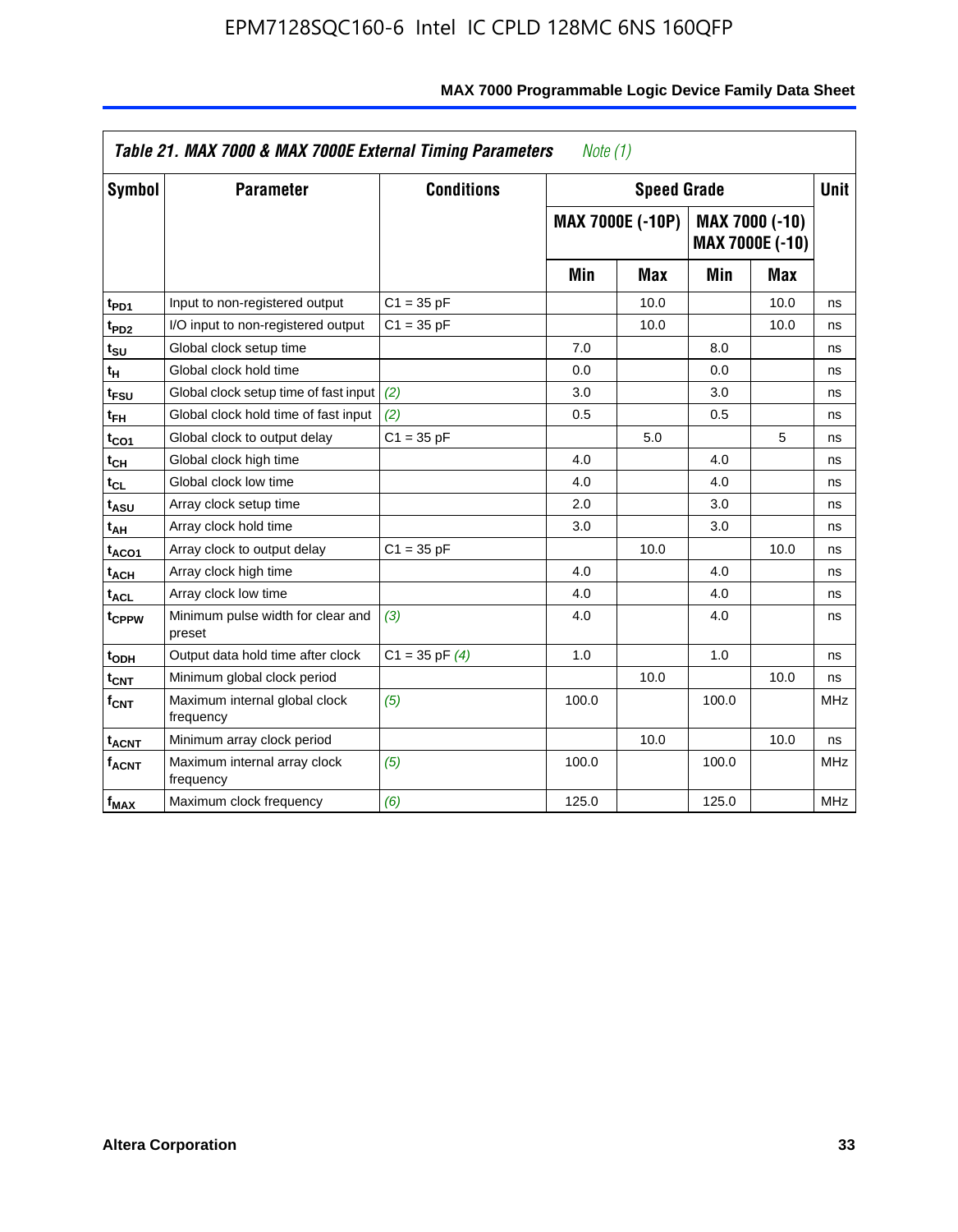| Symbol            | <b>Parameter</b>                                                                                            | <b>Conditions</b>  |     | <b>Speed Grade</b>      |     |                                   | Unit |
|-------------------|-------------------------------------------------------------------------------------------------------------|--------------------|-----|-------------------------|-----|-----------------------------------|------|
|                   |                                                                                                             |                    |     | <b>MAX 7000E (-10P)</b> |     | MAX 7000 (-10)<br>MAX 7000E (-10) |      |
|                   |                                                                                                             |                    | Min | Max                     | Min | Max                               |      |
| $t_{IN}$          | Input pad and buffer delay                                                                                  |                    |     | 0.5                     |     | 1.0                               | ns   |
| $t_{IO}$          | I/O input pad and buffer delay                                                                              |                    |     | 0.5                     |     | 1.0                               | ns   |
| t <sub>FIN</sub>  | Fast input delay                                                                                            | (2)                |     | 1.0                     |     | 1.0                               | ns   |
| <sup>t</sup> SEXP | Shared expander delay                                                                                       |                    |     | 5.0                     |     | 5.0                               | ns   |
| t <sub>PEXP</sub> | Parallel expander delay                                                                                     |                    |     | 0.8                     |     | 0.8                               | ns   |
| $t_{LAD}$         | Logic array delay                                                                                           |                    |     | 5.0                     |     | 5.0                               | ns   |
| $t_{LAC}$         | Logic control array delay                                                                                   |                    |     | 5.0                     |     | 5.0                               | ns   |
| $t_{IOE}$         | Internal output enable delay                                                                                | (2)                |     | 2.0                     |     | 2.0                               | ns   |
| $t_{OD1}$         | Output buffer and pad delay<br>Slow slew rate $=$ off<br>$VCCIO = 5.0 V$                                    | $C1 = 35 pF$       |     | 1.5                     |     | 2.0                               | ns   |
| $t_{OD2}$         | Output buffer and pad delay<br>Slow slew rate = off<br>$VCCIO = 3.3 V$                                      | $C1 = 35$ pF $(7)$ |     | 2.0                     |     | 2.5                               | ns   |
| $t_{OD3}$         | Output buffer and pad delay<br>Slow slew rate $=$ on<br>$V_{\text{CCIO}} = 5.0 \text{ V or } 3.3 \text{ V}$ | $C1 = 35$ pF $(2)$ |     | 5.5                     |     | 6.0                               | ns   |
| $t_{ZX1}$         | Output buffer enable delay<br>Slow slew rate $=$ off<br>$VCCIO = 5.0 V$                                     | $C1 = 35 pF$       |     | 5.0                     |     | 5.0                               | ns   |
| t <sub>ZX2</sub>  | Output buffer enable delay<br>Slow slew rate $=$ off<br>$V_{\text{CCIO}} = 3.3 \text{ V}$                   | $C1 = 35$ pF $(7)$ |     | 5.5                     |     | 5.5                               | ns   |
| t <sub>ZX3</sub>  | Output buffer enable delay<br>Slow slew rate $=$ on<br>$V_{\text{CCIO}} = 5.0 \text{ V or } 3.3 \text{ V}$  | $C1 = 35$ pF $(2)$ |     | 9.0                     |     | 9.0                               | ns   |
| $t_{XZ}$          | Output buffer disable delay                                                                                 | $C1 = 5$ pF        |     | 5.0                     |     | 5.0                               | ns   |
| $t_{\sf SU}$      | Register setup time                                                                                         |                    | 2.0 |                         | 3.0 |                                   | ns   |
| $t_H$             | Register hold time                                                                                          |                    | 3.0 |                         | 3.0 |                                   | ns   |
| t <sub>FSU</sub>  | Register setup time of fast input                                                                           | (2)                | 3.0 |                         | 3.0 |                                   | ns   |
| $t_{FH}$          | Register hold time of fast input                                                                            | (2)                | 0.5 |                         | 0.5 |                                   | ns   |
| $t_{RD}$          | Register delay                                                                                              |                    |     | 2.0                     |     | 1.0                               | ns   |
| $t_{COMB}$        | Combinatorial delay                                                                                         |                    |     | 2.0                     |     | 1.0                               | ns   |
| $I_{\textrm{IC}}$ | Array clock delay                                                                                           |                    |     | 5.0                     |     | 5.0                               | ns   |
| $t_{EN}$          | Register enable time                                                                                        |                    |     | 5.0                     |     | 5.0                               | ns   |
| $t_{GLOB}$        | Global control delay                                                                                        |                    |     | 1.0                     |     | 1.0                               | ns   |
| $t_{PRE}$         | Register preset time                                                                                        |                    |     | 3.0                     |     | 3.0                               | ns   |
| $t_{CLR}$         | Register clear time                                                                                         |                    |     | 3.0                     |     | 3.0                               | ns   |
| $t_{PIA}$         | PIA delay                                                                                                   |                    |     | 1.0                     |     | 1.0                               | ns   |
| $t_{LPA}$         | Low-power adder                                                                                             | (8)                |     | 11.0                    |     | 11.0                              | ns   |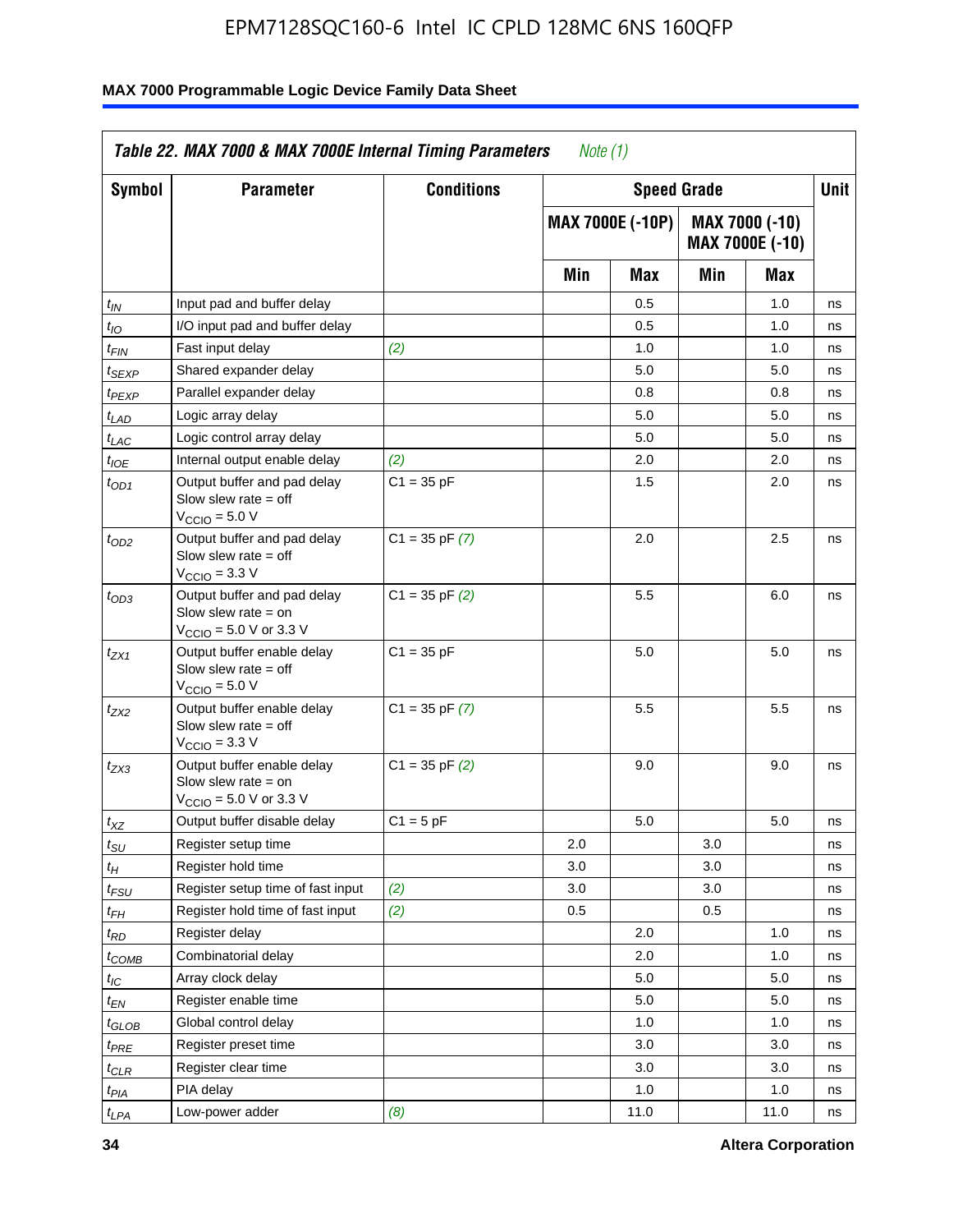|                         | Table 23. MAX 7000 & MAX 7000E External Timing Parameters |                    | Note (1) |                         |       |                                   |             |
|-------------------------|-----------------------------------------------------------|--------------------|----------|-------------------------|-------|-----------------------------------|-------------|
| <b>Symbol</b>           | <b>Parameter</b>                                          | <b>Conditions</b>  |          | <b>Speed Grade</b>      |       |                                   | <b>Unit</b> |
|                         |                                                           |                    |          | <b>MAX 7000E (-12P)</b> |       | MAX 7000 (-12)<br>MAX 7000E (-12) |             |
|                         |                                                           |                    | Min      | Max                     | Min   | Max                               |             |
| t <sub>PD1</sub>        | Input to non-registered output                            | $C1 = 35 pF$       |          | 12.0                    |       | 12.0                              | ns          |
| t <sub>PD2</sub>        | I/O input to non-registered output                        | $C1 = 35 pF$       |          | 12.0                    |       | 12.0                              | ns          |
| t <sub>su</sub>         | Global clock setup time                                   |                    | 7.0      |                         | 10.0  |                                   | ns          |
| tμ                      | Global clock hold time                                    |                    | 0.0      |                         | 0.0   |                                   | ns          |
| t <sub>FSU</sub>        | Global clock setup time of fast input                     | (2)                | 3.0      |                         | 3.0   |                                   | ns          |
| $t_{FH}$                | Global clock hold time of fast input                      | (2)                | 0.0      |                         | 0.0   |                                   | ns          |
| t <sub>CO1</sub>        | Global clock to output delay                              | $C1 = 35 pF$       |          | 6.0                     |       | 6.0                               | ns          |
| $t_{\mathsf{CH}}$       | Global clock high time                                    |                    | 4.0      |                         | 4.0   |                                   | ns          |
| $t_{CL}$                | Global clock low time                                     |                    | 4.0      |                         | 4.0   |                                   | ns          |
| t <sub>ASU</sub>        | Array clock setup time                                    |                    | 3.0      |                         | 4.0   |                                   | ns          |
| t <sub>АН</sub>         | Array clock hold time                                     |                    | 4.0      |                         | 4.0   |                                   | ns          |
| t <sub>ACO1</sub>       | Array clock to output delay                               | $C1 = 35 pF$       |          | 12.0                    |       | 12.0                              | ns          |
| t <sub>ACH</sub>        | Array clock high time                                     |                    | 5.0      |                         | 5.0   |                                   | ns          |
| t <sub>ACL</sub>        | Array clock low time                                      |                    | 5.0      |                         | 5.0   |                                   | ns          |
| t <sub>CPPW</sub>       | Minimum pulse width for clear and<br>preset               | (3)                | 5.0      |                         | 5.0   |                                   | ns          |
| t <sub>ODH</sub>        | Output data hold time after clock                         | $C1 = 35$ pF $(4)$ | 1.0      |                         | 1.0   |                                   | ns          |
| $t_{\mathsf{CNT}}$      | Minimum global clock period                               |                    |          | 11.0                    |       | 11.0                              | ns          |
| $f_{\mathsf{CNT}}$      | Maximum internal global clock<br>frequency                | (5)                | 90.9     |                         | 90.9  |                                   | <b>MHz</b>  |
| <b>t<sub>ACNT</sub></b> | Minimum array clock period                                |                    |          | 11.0                    |       | 11.0                              | ns          |
| $f_{ACNT}$              | Maximum internal array clock<br>frequency                 | (5)                | 90.9     |                         | 90.9  |                                   | <b>MHz</b>  |
| f <sub>MAX</sub>        | Maximum clock frequency                                   | (6)                | 125.0    |                         | 125.0 |                                   | <b>MHz</b>  |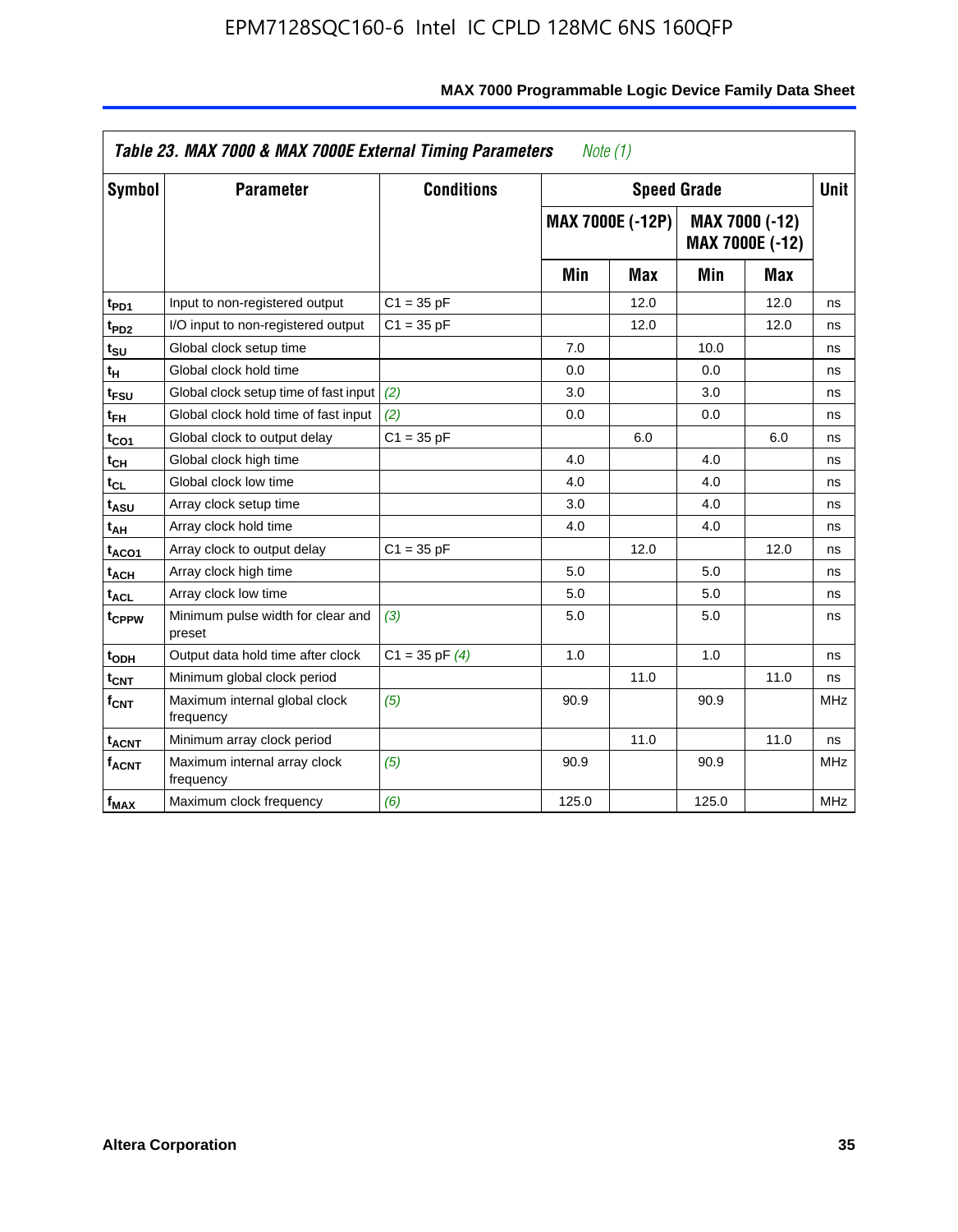| Symbol                      | <b>Parameter</b>                                                                                            | <b>Conditions</b>  |     | <b>Speed Grade</b>      |     |                                   | <b>Unit</b> |
|-----------------------------|-------------------------------------------------------------------------------------------------------------|--------------------|-----|-------------------------|-----|-----------------------------------|-------------|
|                             |                                                                                                             |                    |     | <b>MAX 7000E (-12P)</b> |     | MAX 7000 (-12)<br>MAX 7000E (-12) |             |
|                             |                                                                                                             |                    | Min | <b>Max</b>              | Min | Max                               |             |
| $t_{IN}$                    | Input pad and buffer delay                                                                                  |                    |     | 1.0                     |     | 2.0                               | ns          |
| $t_{IO}$                    | I/O input pad and buffer delay                                                                              |                    |     | 1.0                     |     | 2.0                               | ns          |
| $t_{FIN}$                   | Fast input delay                                                                                            | (2)                |     | 1.0                     |     | 1.0                               | ns          |
| t <sub>SEXP</sub>           | Shared expander delay                                                                                       |                    |     | 7.0                     |     | 7.0                               | ns          |
| t <sub>PEXP</sub>           | Parallel expander delay                                                                                     |                    |     | 1.0                     |     | 1.0                               | ns          |
| t <sub>LAD</sub>            | Logic array delay                                                                                           |                    |     | 7.0                     |     | 5.0                               | ns          |
| $t_{LAC}$                   | Logic control array delay                                                                                   |                    |     | 5.0                     |     | 5.0                               | ns          |
| $t_{IOE}$                   | Internal output enable delay                                                                                | (2)                |     | 2.0                     |     | 2.0                               | ns          |
| $t_{OD1}$                   | Output buffer and pad delay<br>Slow slew rate $=$ off<br>$V_{\text{CCIO}} = 5.0 V$                          | $C1 = 35 pF$       |     | 1.0                     |     | 3.0                               | ns          |
| $t_{OD2}$                   | Output buffer and pad delay<br>Slow slew rate $=$ off<br>$VCCIO = 3.3 V$                                    | $C1 = 35$ pF $(7)$ |     | 2.0                     |     | 4.0                               | ns          |
| $t_{OD3}$                   | Output buffer and pad delay<br>Slow slew rate $=$ on<br>$V_{\text{CCIO}} = 5.0 \text{ V or } 3.3 \text{ V}$ | $C1 = 35$ pF $(2)$ |     | 5.0                     |     | 7.0                               | ns          |
| $t_{ZX1}$                   | Output buffer enable delay<br>Slow slew rate $=$ off<br>$V_{\text{CCIO}} = 5.0 V$                           | $C1 = 35 pF$       |     | 6.0                     |     | 6.0                               | ns          |
| $t_{ZX2}$                   | Output buffer enable delay<br>Slow slew rate $=$ off<br>$V_{\rm CClO}$ = 3.3 V                              | $C1 = 35$ pF $(7)$ |     | 7.0                     |     | 7.0                               | ns          |
| $t_{ZX3}$                   | Output buffer enable delay<br>Slow slew rate $=$ on<br>$V_{\text{CCIO}} = 5.0 \text{ V or } 3.3 \text{ V}$  | $C1 = 35$ pF $(2)$ |     | 10.0                    |     | 10.0                              | ns          |
| $t_{\mathsf{XZ}}$           | Output buffer disable delay                                                                                 | $C1 = 5$ pF        |     | 6.0                     |     | 6.0                               | ns          |
| $t_{\scriptstyle\text{SU}}$ | Register setup time                                                                                         |                    | 1.0 |                         | 4.0 |                                   | ns          |
| $t_H$                       | Register hold time                                                                                          |                    | 6.0 |                         | 4.0 |                                   | ns          |
| $t_{\mathit{FSU}}$          | Register setup time of fast input                                                                           | (2)                | 4.0 |                         | 2.0 |                                   | ns          |
| t <sub>FH</sub>             | Register hold time of fast input                                                                            | (2)                | 0.0 |                         | 2.0 |                                   | ns          |
| $t_{RD}$                    | Register delay                                                                                              |                    |     | 2.0                     |     | 1.0                               | ns          |
| $t_{\sf COMB}$              | Combinatorial delay                                                                                         |                    |     | 2.0                     |     | 1.0                               | ns          |
| ЧC                          | Array clock delay                                                                                           |                    |     | $5.0\,$                 |     | 5.0                               | ns          |
| $t_{EN}$                    | Register enable time                                                                                        |                    |     | 7.0                     |     | 5.0                               | ns          |
| $t_{GLOB}$                  | Global control delay                                                                                        |                    |     | 2.0                     |     | 0.0                               | ns          |
| t <sub>PRE</sub>            | Register preset time                                                                                        |                    |     | 4.0                     |     | 3.0                               | ns          |
| $t_{\sf CLR}$               | Register clear time                                                                                         |                    |     | 4.0                     |     | 3.0                               | ns          |
| t <sub>PIA</sub>            | PIA delay                                                                                                   |                    |     | 1.0                     |     | 1.0                               | ns          |
| t <sub>LPA</sub>            | Low-power adder                                                                                             | (8)                |     | 12.0                    |     | 12.0                              | ns          |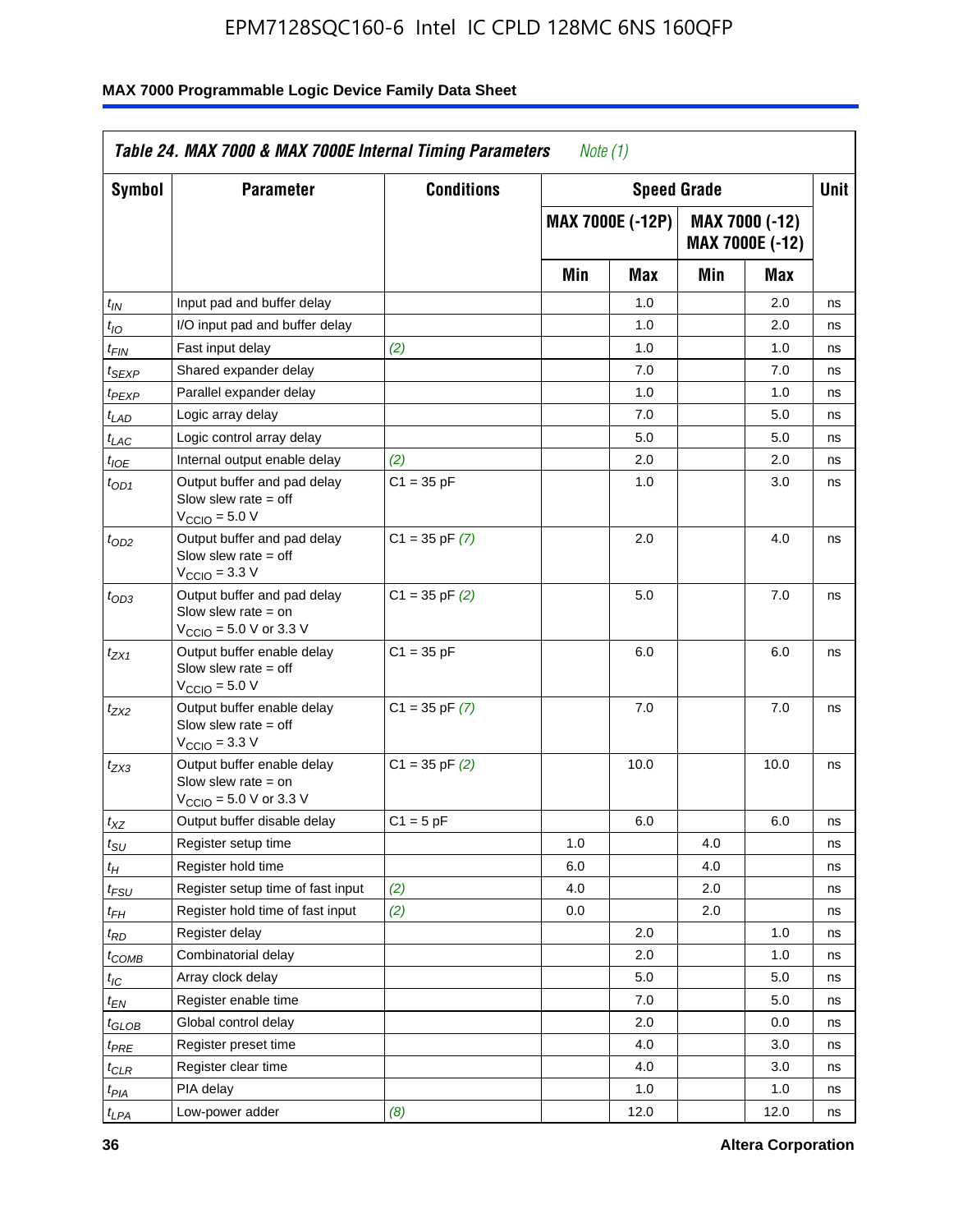| Symbol            | <b>Parameter</b>                            | <b>Conditions</b>  |      |            |      | <b>Speed Grade</b> |      |            | <b>Unit</b> |
|-------------------|---------------------------------------------|--------------------|------|------------|------|--------------------|------|------------|-------------|
|                   |                                             |                    |      | $-15$      |      | $-15T$             |      | $-20$      |             |
|                   |                                             |                    | Min  | <b>Max</b> | Min  | Max                | Min  | <b>Max</b> |             |
| t <sub>PD1</sub>  | Input to non-registered output              | $C1 = 35 pF$       |      | 15.0       |      | 15.0               |      | 20.0       | ns          |
| t <sub>PD2</sub>  | I/O input to non-registered<br>output       | $C1 = 35 pF$       |      | 15.0       |      | 15.0               |      | 20.0       | ns          |
| tsu               | Global clock setup time                     |                    | 11.0 |            | 11.0 |                    | 12.0 |            | ns          |
| $t_H$             | Global clock hold time                      |                    | 0.0  |            | 0.0  |                    | 0.0  |            | ns          |
| t <sub>FSU</sub>  | Global clock setup time of fast<br>input    | (2)                | 3.0  |            | -    |                    | 5.0  |            | ns          |
| $t_{FH}$          | Global clock hold time of fast<br>input     | (2)                | 0.0  |            | -    |                    | 0.0  |            | ns          |
| t <sub>CO1</sub>  | Global clock to output delay                | $C1 = 35 pF$       |      | 8.0        |      | 8.0                |      | 12.0       | ns          |
| $t_{\mathsf{CH}}$ | Global clock high time                      |                    | 5.0  |            | 6.0  |                    | 6.0  |            | ns          |
| t <sub>CL</sub>   | Global clock low time                       |                    | 5.0  |            | 6.0  |                    | 6.0  |            | ns          |
| t <sub>ASU</sub>  | Array clock setup time                      |                    | 4.0  |            | 4.0  |                    | 5.0  |            | ns          |
| t <sub>АН</sub>   | Array clock hold time                       |                    | 4.0  |            | 4.0  |                    | 5.0  |            | ns          |
| t <sub>ACO1</sub> | Array clock to output delay                 | $C1 = 35 pF$       |      | 15.0       |      | 15.0               |      | 20.0       | ns          |
| $t_{\sf ACH}$     | Array clock high time                       |                    | 6.0  |            | 6.5  |                    | 8.0  |            | ns          |
| t <sub>ACL</sub>  | Array clock low time                        |                    | 6.0  |            | 6.5  |                    | 8.0  |            | ns          |
| t <sub>CPPW</sub> | Minimum pulse width for clear<br>and preset | (3)                | 6.0  |            | 6.5  |                    | 8.0  |            | ns          |
| t <sub>ODH</sub>  | Output data hold time after<br>clock        | $C1 = 35$ pF $(4)$ | 1.0  |            | 1.0  |                    | 1.0  |            | ns          |
| $t_{\text{CNT}}$  | Minimum global clock period                 |                    |      | 13.0       |      | 13.0               |      | 16.0       | ns          |
| $f_{\text{CNT}}$  | Maximum internal global clock<br>frequency  | (5)                | 76.9 |            | 76.9 |                    | 62.5 |            | <b>MHz</b>  |
| t <sub>ACNT</sub> | Minimum array clock period                  |                    |      | 13.0       |      | 13.0               |      | 16.0       | ns          |
| <b>fACNT</b>      | Maximum internal array clock<br>frequency   | (5)                | 76.9 |            | 76.9 |                    | 62.5 |            | <b>MHz</b>  |
| f <sub>MAX</sub>  | Maximum clock frequency                     | (6)                | 100  |            | 83.3 |                    | 83.3 |            | MHz         |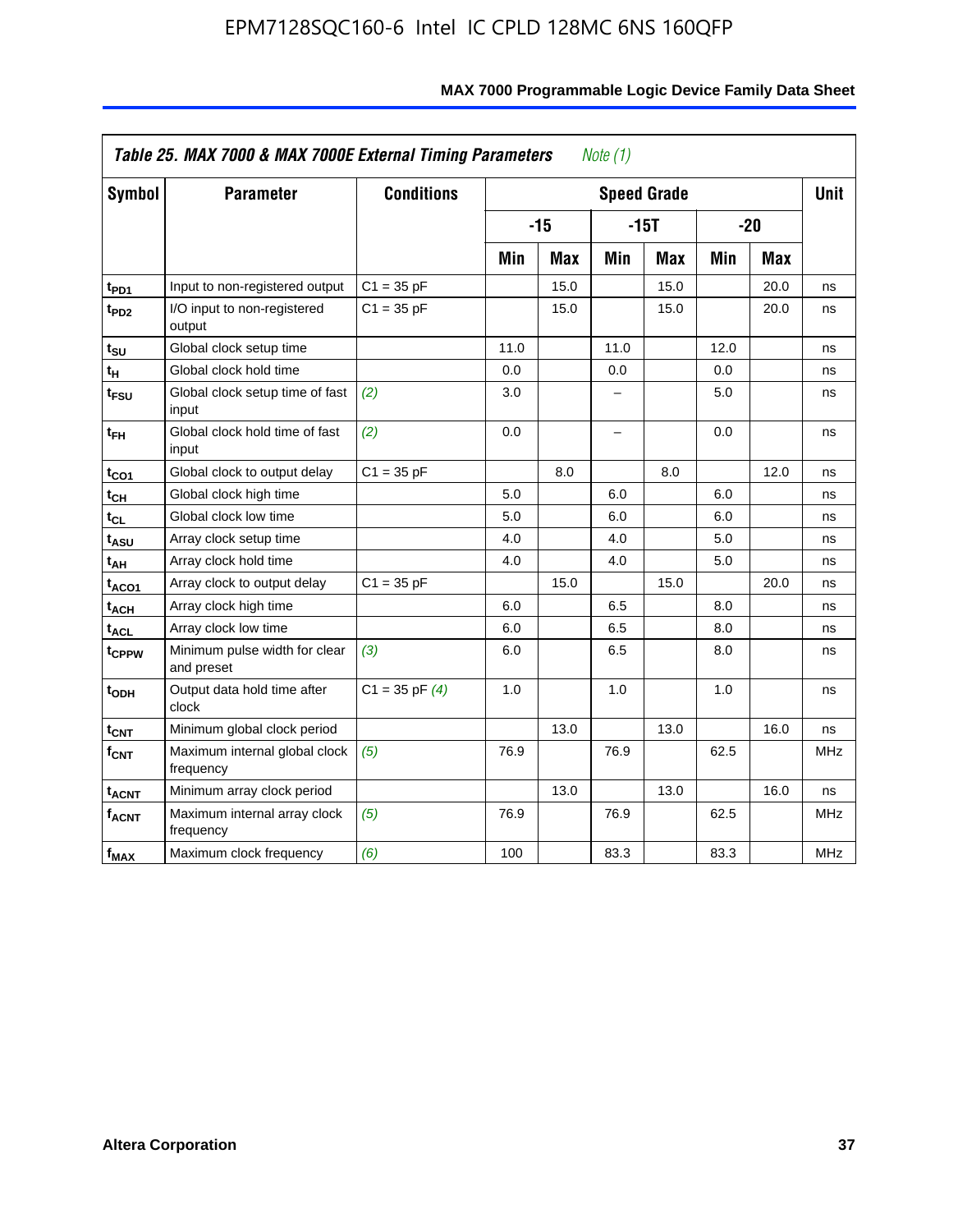| <b>Symbol</b>                 | <b>Parameter</b>                                                                                            | <b>Conditions</b>  |     |      |                          | <b>Speed Grade</b>       |     |      | <b>Unit</b> |
|-------------------------------|-------------------------------------------------------------------------------------------------------------|--------------------|-----|------|--------------------------|--------------------------|-----|------|-------------|
|                               |                                                                                                             |                    |     | -15  |                          | $-15T$                   |     | -20  |             |
|                               |                                                                                                             |                    | Min | Max  | Min                      | Max                      | Min | Max  |             |
| $t_{IN}$                      | Input pad and buffer delay                                                                                  |                    |     | 2.0  |                          | 2.0                      |     | 3.0  | ns          |
| $t_{IO}$                      | I/O input pad and buffer delay                                                                              |                    |     | 2.0  |                          | 2.0                      |     | 3.0  | ns          |
| $t_{\textit{FIN}}$            | Fast input delay                                                                                            | (2)                |     | 2.0  |                          | $\equiv$                 |     | 4.0  | ns          |
| $t_{SEXP}$                    | Shared expander delay                                                                                       |                    |     | 8.0  |                          | 10.0                     |     | 9.0  | ns          |
| t <sub>PEXP</sub>             | Parallel expander delay                                                                                     |                    |     | 1.0  |                          | 1.0                      |     | 2.0  | ns          |
| t <sub>LAD</sub>              | Logic array delay                                                                                           |                    |     | 6.0  |                          | 6.0                      |     | 8.0  | ns          |
| $t_{LAC}$                     | Logic control array delay                                                                                   |                    |     | 6.0  |                          | 6.0                      |     | 8.0  | ns          |
| $t_{IOE}$                     | Internal output enable delay                                                                                | (2)                |     | 3.0  |                          | $\overline{\phantom{0}}$ |     | 4.0  | ns          |
| $t_{OD1}$                     | Output buffer and pad delay<br>Slow slew rate $=$ off<br>$V_{\text{CCIO}} = 5.0 V$                          | $C1 = 35 pF$       |     | 4.0  |                          | 4.0                      |     | 5.0  | ns          |
| $t_{OD2}$                     | Output buffer and pad delay<br>Slow slew rate $=$ off<br>$V_{\text{CCIO}} = 3.3 \text{ V}$                  | $C1 = 35 pF(7)$    |     | 5.0  |                          | $\overline{\phantom{0}}$ |     | 6.0  | ns          |
| $t_{OD3}$                     | Output buffer and pad delay<br>Slow slew rate $=$ on<br>$V_{\text{CCIO}} = 5.0 \text{ V or } 3.3 \text{ V}$ | $C1 = 35$ pF $(2)$ |     | 8.0  |                          |                          |     | 9.0  | ns          |
| $t_{ZX1}$                     | Output buffer enable delay<br>Slow slew rate $=$ off<br>$V_{\text{CCIO}} = 5.0 V$                           | $C1 = 35 pF$       |     | 6.0  |                          | 6.0                      |     | 10.0 | ns          |
| t <sub>ZX2</sub>              | Output buffer enable delay<br>Slow slew rate $=$ off<br>$V_{\text{CCIO}} = 3.3 \text{ V}$                   | $C1 = 35$ pF $(7)$ |     | 7.0  |                          | L,                       |     | 11.0 | ns          |
| t <sub>ZX3</sub>              | Output buffer enable delay<br>Slow slew rate $=$ on<br>$V_{\text{CCIO}} = 5.0 \text{ V or } 3.3 \text{ V}$  | $C1 = 35$ pF $(2)$ |     | 10.0 |                          |                          |     | 14.0 | ns          |
| $t_{\mathsf{XZ}}$             | Output buffer disable delay                                                                                 | $C1 = 5pF$         |     | 6.0  |                          | 6.0                      |     | 10.0 | ns          |
| $t_{\scriptstyle\text{SU}}$   | Register setup time                                                                                         |                    | 4.0 |      | 4.0                      |                          | 4.0 |      | ns          |
| tμ                            | Register hold time                                                                                          |                    | 4.0 |      | 4.0                      |                          | 5.0 |      | ns          |
| t <sub>FSU</sub>              | Register setup time of fast input                                                                           | (2)                | 2.0 |      | $\overline{\phantom{0}}$ |                          | 4.0 |      | ns          |
| t <sub>FH</sub>               | Register hold time of fast input                                                                            | (2)                | 2.0 |      | L.                       |                          | 3.0 |      | ns          |
| $t_{RD}$                      | Register delay                                                                                              |                    |     | 1.0  |                          | 1.0                      |     | 1.0  | ns          |
| $t_{COMB}$                    | Combinatorial delay                                                                                         |                    |     | 1.0  |                          | 1.0                      |     | 1.0  | ns          |
| $t_{IC}$                      | Array clock delay                                                                                           |                    |     | 6.0  |                          | 6.0                      |     | 8.0  | ns          |
| $t_{EN}$                      | Register enable time                                                                                        |                    |     | 6.0  |                          | 6.0                      |     | 8.0  | ns          |
| $t_{\scriptstyle\text{GLOB}}$ | Global control delay                                                                                        |                    |     | 1.0  |                          | 1.0                      |     | 3.0  | ns          |
| $t_{PRE}$                     | Register preset time                                                                                        |                    |     | 4.0  |                          | 4.0                      |     | 4.0  | ns          |
| $t_{\sf CLR}$                 | Register clear time                                                                                         |                    |     | 4.0  |                          | 4.0                      |     | 4.0  | ns          |
| $t_{PIA}$                     | PIA delay                                                                                                   |                    |     | 2.0  |                          | 2.0                      |     | 3.0  | ns          |
| $t_{LPA}$                     | Low-power adder                                                                                             | (8)                |     | 13.0 |                          | 15.0                     |     | 15.0 | ns          |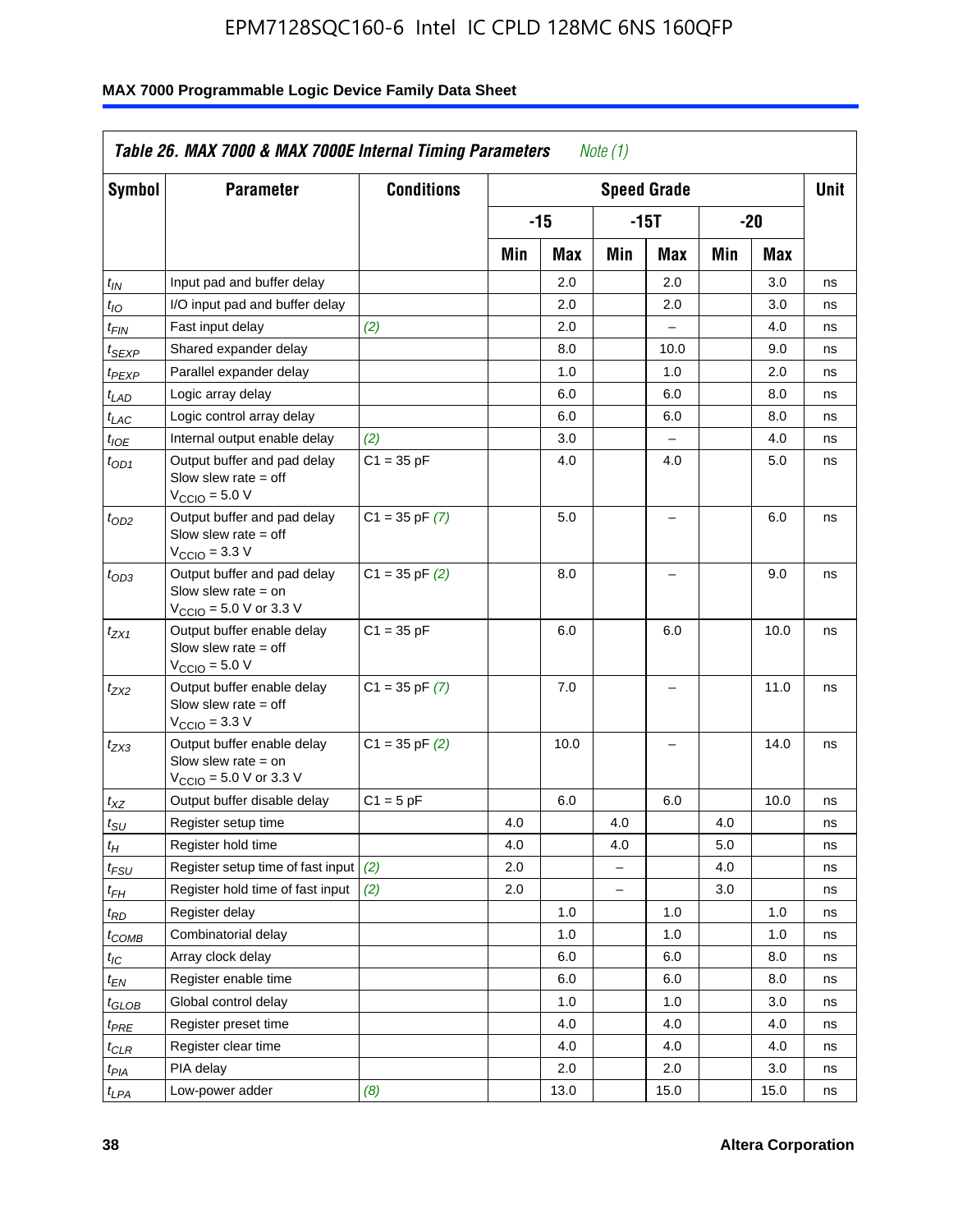**MAX 7000 Programmable Logic Device Family Data Sheet**

#### *Notes to tables:*

- (1) These values are specified under the recommended operating conditions shown in Table 14. See Figure 13 for more information on switching waveforms.
- (2) This parameter applies to MAX 7000E devices only.
- (3) This minimum pulse width for preset and clear applies for both global clear and array controls. The *tLPA* parameter must be added to this minimum width if the clear or reset signal incorporates the *tLAD* parameter into the signal path.
- (4) This parameter is a guideline that is sample-tested only and is based on extensive device characterization. This parameter applies for both global and array clocking.
- (5) These parameters are measured with a 16-bit loadable, enabled, up/down counter programmed into each LAB.
- (6) The  $f_{MAX}$  values represent the highest frequency for pipelined data.
- (7) Operating conditions:  $V_{\text{CCIO}} = 3.3 \text{ V} \pm 10\%$  for commercial and industrial use.
- (8) The  $t_{LPA}$  parameter must be added to the  $t_{LAD}$ ,  $t_{LAC}$ ,  $t_{IC}$ ,  $t_{EN}$ ,  $t_{SEXP}$ ,  $t_{ACL}$ , and  $t_{CPPW}$  parameters for macrocells running in the low-power mode.

|                    | Table 27. EPM7032S External Timing Parameters (Part 1 of 2) |                    |       |            |       | Note (1)   |                    |            |       |       |             |
|--------------------|-------------------------------------------------------------|--------------------|-------|------------|-------|------------|--------------------|------------|-------|-------|-------------|
| Symbol             | <b>Parameter</b>                                            | <b>Conditions</b>  |       |            |       |            | <b>Speed Grade</b> |            |       |       | <b>Unit</b> |
|                    |                                                             |                    |       | -5         |       | -6         |                    | -7         |       | $-10$ |             |
|                    |                                                             |                    | Min   | <b>Max</b> | Min   | <b>Max</b> | Min                | <b>Max</b> | Min   | Max   |             |
| t <sub>PD1</sub>   | Input to non-registered output                              | $C1 = 35 pF$       |       | 5.0        |       | 6.0        |                    | 7.5        |       | 10.0  | ns          |
| $t_{PD2}$          | I/O input to non-registered<br>output                       | $C1 = 35 pF$       |       | 5.0        |       | 6.0        |                    | 7.5        |       | 10.0  | ns          |
| tsu                | Global clock setup time                                     |                    | 2.9   |            | 4.0   |            | 5.0                |            | 7.0   |       | ns          |
| $t_H$              | Global clock hold time                                      |                    | 0.0   |            | 0.0   |            | 0.0                |            | 0.0   |       | ns          |
| t <sub>FSU</sub>   | Global clock setup time of fast<br>input                    |                    | 2.5   |            | 2.5   |            | 2.5                |            | 3.0   |       | ns          |
| $t_{FH}$           | Global clock hold time of fast<br>input                     |                    | 0.0   |            | 0.0   |            | 0.0                |            | 0.5   |       | ns          |
| t <sub>CO1</sub>   | Global clock to output delay                                | $C1 = 35 pF$       |       | 3.2        |       | 3.5        |                    | 4.3        |       | 5.0   | ns          |
| $t_{CH}$           | Global clock high time                                      |                    | 2.0   |            | 2.5   |            | 3.0                |            | 4.0   |       | ns          |
| $t_{CL}$           | Global clock low time                                       |                    | 2.0   |            | 2.5   |            | 3.0                |            | 4.0   |       | ns          |
| t <sub>ASU</sub>   | Array clock setup time                                      |                    | 0.7   |            | 0.9   |            | 1.1                |            | 2.0   |       | ns          |
| t <sub>АН</sub>    | Array clock hold time                                       |                    | 1.8   |            | 2.1   |            | 2.7                |            | 3.0   |       | ns          |
| t <sub>ACO1</sub>  | Array clock to output delay                                 | $C1 = 35 pF$       |       | 5.4        |       | 6.6        |                    | 8.2        |       | 10.0  | ns          |
| t <sub>ACH</sub>   | Array clock high time                                       |                    | 2.5   |            | 2.5   |            | 3.0                |            | 4.0   |       | ns          |
| $t_{\sf ACL}$      | Array clock low time                                        |                    | 2.5   |            | 2.5   |            | 3.0                |            | 4.0   |       | ns          |
| tcppw              | Minimum pulse width for clear<br>and preset                 | (2)                | 2.5   |            | 2.5   |            | 3.0                |            | 4.0   |       | ns          |
| $t_{ODH}$          | Output data hold time after<br>clock                        | $C1 = 35$ pF $(3)$ | 1.0   |            | 1.0   |            | 1.0                |            | 1.0   |       | ns          |
| $t_{\mathsf{CNT}}$ | Minimum global clock period                                 |                    |       | 5.7        |       | 7.0        |                    | 8.6        |       | 10.0  | ns          |
| $f_{\mathsf{CNT}}$ | Maximum internal global clock<br>frequency                  | (4)                | 175.4 |            | 142.9 |            | 116.3              |            | 100.0 |       | MHz         |
| t <sub>ACNT</sub>  | Minimum array clock period                                  |                    |       | 5.7        |       | 7.0        |                    | 8.6        |       | 10.0  | ns          |

### Tables 27 and 28 show the EPM7032S AC operating conditions.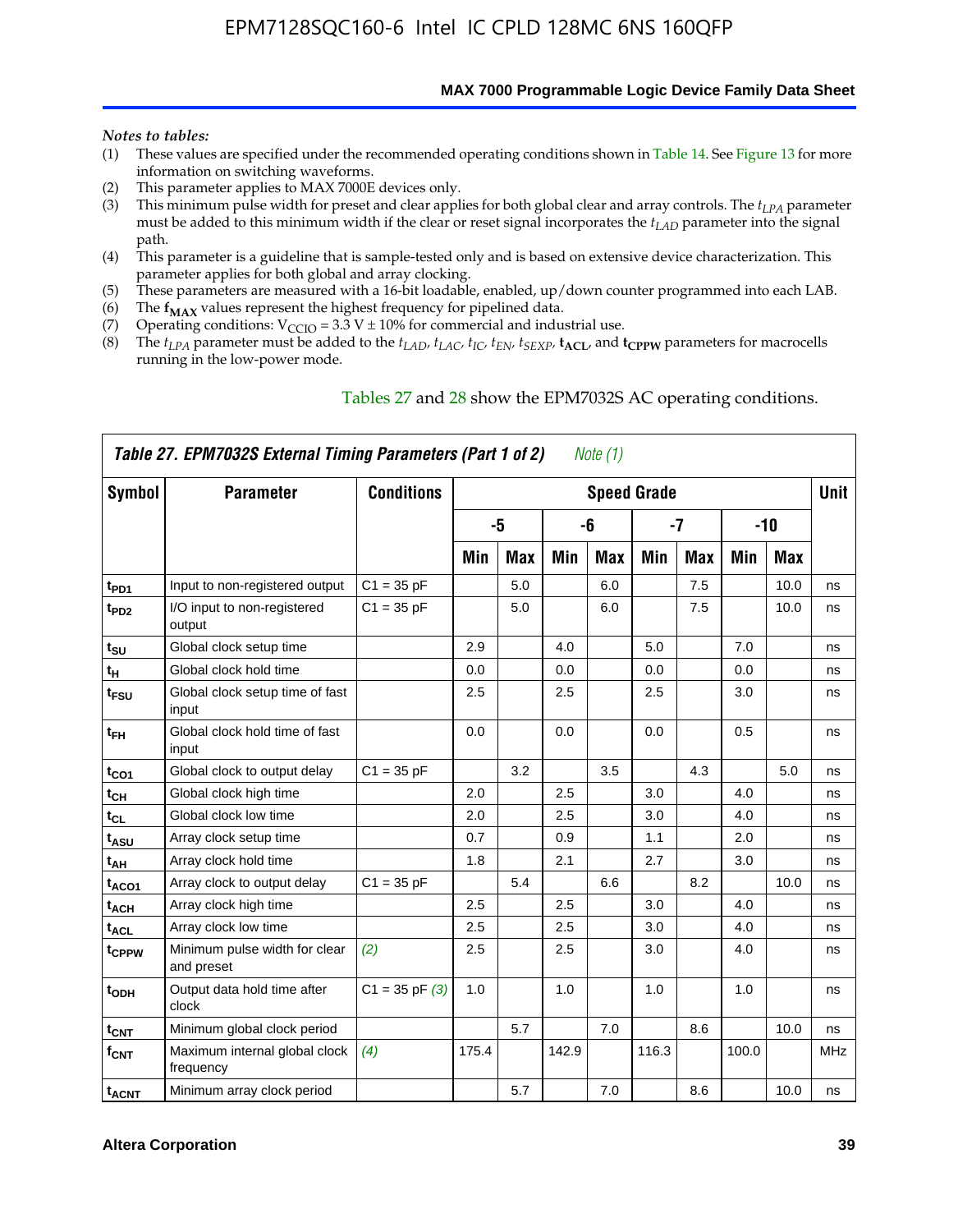| Table 27. EPM7032S External Timing Parameters (Part 2 of 2)<br>Note (1) |                                           |                   |       |                       |       |                    |       |     |       |            |            |  |  |
|-------------------------------------------------------------------------|-------------------------------------------|-------------------|-------|-----------------------|-------|--------------------|-------|-----|-------|------------|------------|--|--|
| Symbol                                                                  | <b>Parameter</b>                          | <b>Conditions</b> |       |                       |       | <b>Speed Grade</b> |       |     |       |            | Unit       |  |  |
|                                                                         |                                           |                   |       | -7<br>-10<br>-6<br>-5 |       |                    |       |     |       |            |            |  |  |
|                                                                         |                                           |                   | Min   | <b>Max</b>            | Min   | <b>Max</b>         | Min   | Max | Min   | <b>Max</b> |            |  |  |
| <b>fACNT</b>                                                            | Maximum internal array clock<br>frequency | (4)               | 175.4 |                       | 142.9 |                    | 116.3 |     | 100.0 |            | <b>MHz</b> |  |  |
| f <sub>MAX</sub>                                                        | Maximum clock frequency                   | (5)               | 250.0 |                       | 200.0 |                    | 166.7 |     | 125.0 |            | <b>MHz</b> |  |  |

| Symbol                        | <b>Parameter</b>                     | <b>Conditions</b>  |     |            |     |            | <b>Speed Grade</b> |            |     |            | <b>Unit</b> |
|-------------------------------|--------------------------------------|--------------------|-----|------------|-----|------------|--------------------|------------|-----|------------|-------------|
|                               |                                      |                    |     | -5         |     | -6         |                    | $-7$       |     | $-10$      |             |
|                               |                                      |                    | Min | <b>Max</b> | Min | <b>Max</b> | Min                | <b>Max</b> | Min | <b>Max</b> |             |
| $t_{IN}$                      | Input pad and buffer delay           |                    |     | 0.2        |     | 0.2        |                    | 0.3        |     | 0.5        | ns          |
| $t_{IO}$                      | I/O input pad and buffer delay       |                    |     | 0.2        |     | 0.2        |                    | 0.3        |     | 0.5        | ns          |
| $t_{\text{FIN}}$              | Fast input delay                     |                    |     | 2.2        |     | 2.1        |                    | 2.5        |     | 1.0        | ns          |
| t <sub>SEXP</sub>             | Shared expander delay                |                    |     | 3.1        |     | 3.8        |                    | 4.6        |     | 5.0        | ns          |
| <sup>t</sup> PEXP             | Parallel expander delay              |                    |     | 0.9        |     | 1.1        |                    | 1.4        |     | 0.8        | ns          |
| $t_{LAD}$                     | Logic array delay                    |                    |     | 2.6        |     | 3.3        |                    | 4.0        |     | 5.0        | ns          |
| $t_{LAC}$                     | Logic control array delay            |                    |     | 2.5        |     | 3.3        |                    | 4.0        |     | 5.0        | ns          |
| $t_{IOE}$                     | Internal output enable delay         |                    |     | 0.7        |     | 0.8        |                    | 1.0        |     | 2.0        | ns          |
| $t_{OD1}$                     | Output buffer and pad delay          | $C1 = 35 pF$       |     | 0.2        |     | 0.3        |                    | 0.4        |     | 1.5        | ns          |
| $t_{OD2}$                     | Output buffer and pad delay          | $C1 = 35$ pF $(6)$ |     | 0.7        |     | 0.8        |                    | 0.9        |     | 2.0        | ns          |
| $t_{OD3}$                     | Output buffer and pad delay          | $C1 = 35 pF$       |     | 5.2        |     | 5.3        |                    | 5.4        |     | 5.5        | ns          |
| $t_{ZX1}$                     | Output buffer enable delay           | $C1 = 35 pF$       |     | 4.0        |     | 4.0        |                    | 4.0        |     | 5.0        | ns          |
| t <sub>ZX2</sub>              | Output buffer enable delay           | $C1 = 35$ pF $(6)$ |     | 4.5        |     | 4.5        |                    | 4.5        |     | 5.5        | ns          |
| $t_{ZX3}$                     | Output buffer enable delay           | $C1 = 35 pF$       |     | 9.0        |     | 9.0        |                    | 9.0        |     | 9.0        | ns          |
| $t_{XZ}$                      | Output buffer disable delay          | $C1 = 5pF$         |     | 4.0        |     | 4.0        |                    | 4.0        |     | 5.0        | ns          |
| $t_{\scriptstyle\text{SU}}$   | Register setup time                  |                    | 0.8 |            | 1.0 |            | 1.3                |            | 2.0 |            | ns          |
| $t_H$                         | Register hold time                   |                    | 1.7 |            | 2.0 |            | 2.5                |            | 3.0 |            | ns          |
| $t_{\mathit{FSU}}$            | Register setup time of fast<br>input |                    | 1.9 |            | 1.8 |            | 1.7                |            | 3.0 |            | ns          |
| t <sub>FH</sub>               | Register hold time of fast<br>input  |                    | 0.6 |            | 0.7 |            | 0.8                |            | 0.5 |            | ns          |
| $t_{RD}$                      | Register delay                       |                    |     | 1.2        |     | 1.6        |                    | 1.9        |     | 2.0        | ns          |
| $t_{COMB}$                    | Combinatorial delay                  |                    |     | 0.9        |     | 1.1        |                    | 1.4        |     | 2.0        | ns          |
| $t_{IC}$                      | Array clock delay                    |                    |     | 2.7        |     | 3.4        |                    | 4.2        |     | 5.0        | ns          |
| $t_{EN}$                      | Register enable time                 |                    |     | 2.6        |     | 3.3        |                    | 4.0        |     | 5.0        | ns          |
| $t_{\scriptstyle\text{GLOB}}$ | Global control delay                 |                    |     | 1.6        |     | 1.4        |                    | 1.7        |     | 1.0        | ns          |
| $t_{PRE}$                     | Register preset time                 |                    |     | 2.0        |     | 2.4        |                    | 3.0        |     | 3.0        | ns          |
| $t_{CLR}$                     | Register clear time                  |                    |     | 2.0        |     | 2.4        |                    | 3.0        |     | 3.0        | ns          |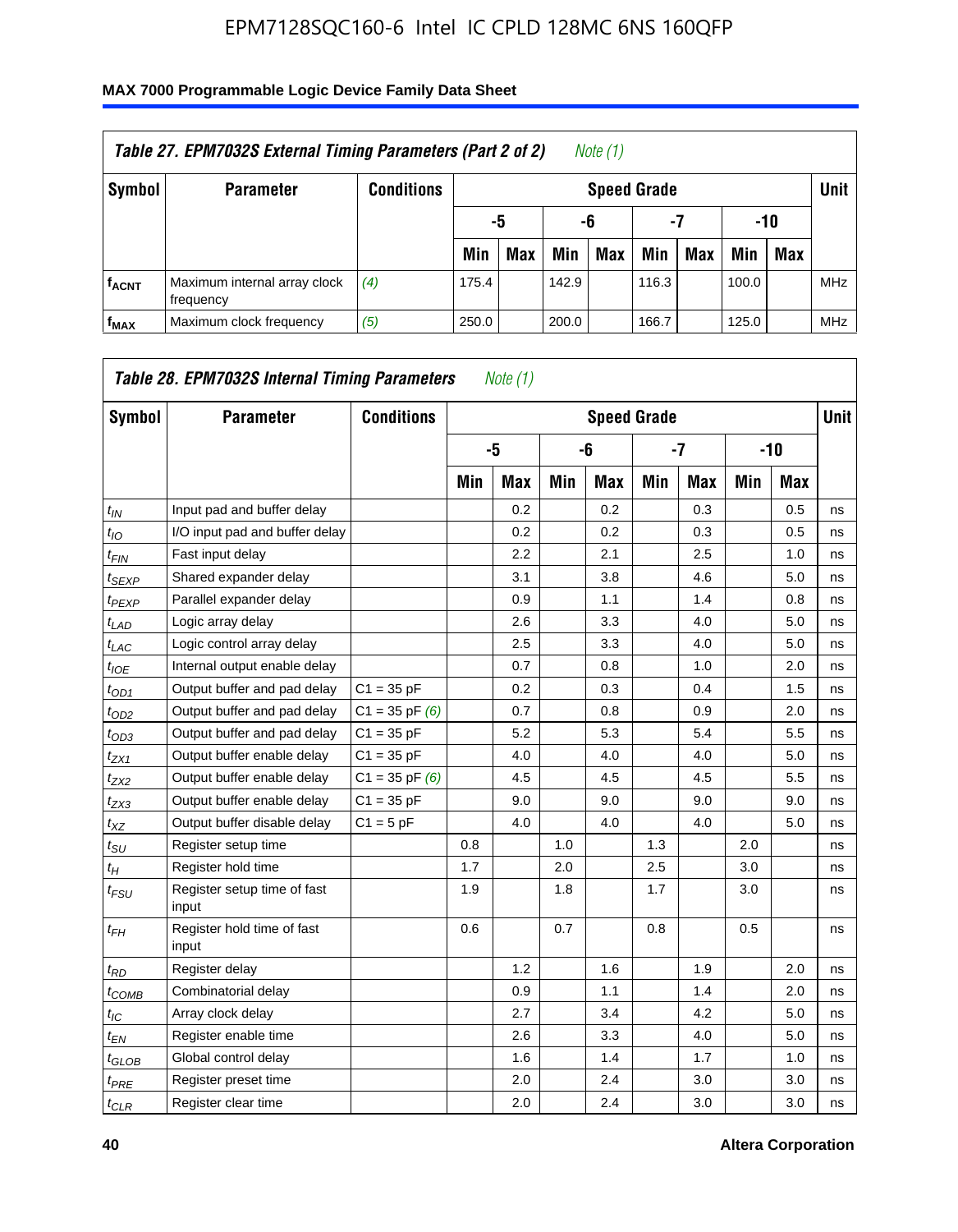| <b>Table 28. EPM7032S Internal Timing Parameters</b><br>Note (1)                |                  |                   |                          |                       |     |                    |     |     |     |     |        |  |
|---------------------------------------------------------------------------------|------------------|-------------------|--------------------------|-----------------------|-----|--------------------|-----|-----|-----|-----|--------|--|
| Symbol                                                                          | <b>Parameter</b> | <b>Conditions</b> |                          |                       |     | <b>Speed Grade</b> |     |     |     |     | Unit I |  |
|                                                                                 |                  |                   |                          | -10<br>-5<br>-6<br>-7 |     |                    |     |     |     |     |        |  |
|                                                                                 |                  |                   | Min                      | <b>Max</b>            | Min | Max                | Min | Max | Min | Max |        |  |
| $t_{PIA}$                                                                       | PIA delay        | 17.               | 1.0<br>1.1<br>1.4<br>1.1 |                       |     |                    |     |     |     |     |        |  |
| ns<br>Low-power adder<br>(8)<br>$t_{LPA}$<br>12.0<br>10.0<br>10.0<br>11.0<br>ns |                  |                   |                          |                       |     |                    |     |     |     |     |        |  |

#### **MAX 7000 Programmable Logic Device Family Data Sheet**

*Notes to tables:*

(1) These values are specified under the recommended operating conditions shown in Table 14. See Figure 13 for more information on switching waveforms.

(2) This minimum pulse width for preset and clear applies for both global clear and array controls. The  $t_{LPA}$  parameter must be added to this minimum width if the clear or reset signal incorporates the *tLAD* parameter into the signal path.

(3) This parameter is a guideline that is sample-tested only and is based on extensive device characterization. This parameter applies for both global and array clocking.

(4) These parameters are measured with a 16-bit loadable, enabled, up/down counter programmed into each LAB.

(5) The  $f_{MAX}$  values represent the highest frequency for pipelined data.

(6) Operating conditions:  $V_{\text{CCIO}} = 3.3 \text{ V} \pm 10\%$  for commercial and industrial use.

(7) For EPM7064S-5, EPM7064S-6, EPM7128S-6, EPM7160S-6, EPM7160S-7, EPM7192S-7, and EPM7256S-7 devices, these values are specified for a PIA fan-out of one LAB (16 macrocells). For each additional LAB fan-out in these devices, add an additional 0.1 ns to the PIA timing value.

(8) The  $t_{LPA}$  parameter must be added to the  $t_{LAD}$ ,  $t_{LAC}$ ,  $t_{IC}$ ,  $t_{EN}$ ,  $t_{SEXP}$ ,  $t_{ACL}$ , and  $t_{CPPW}$  parameters for macrocells running in the low-power mode.

|                  | Table 29. EPM7064S External Timing Parameters (Part 1 of 2) |                   |     |     |     | Note (1)           |     |     |     |      |      |
|------------------|-------------------------------------------------------------|-------------------|-----|-----|-----|--------------------|-----|-----|-----|------|------|
| Symbol           | <b>Parameter</b>                                            | <b>Conditions</b> |     |     |     | <b>Speed Grade</b> |     |     |     |      | Unit |
|                  |                                                             |                   |     | -5  |     | -6                 |     | -7  |     | -10  |      |
|                  |                                                             |                   | Min | Max | Min | Max                | Min | Max | Min | Max  |      |
| t <sub>PD1</sub> | Input to non-registered output                              | $C1 = 35 pF$      |     | 5.0 |     | 6.0                |     | 7.5 |     | 10.0 | ns   |
| t <sub>PD2</sub> | I/O input to non-registered<br>output                       | $C1 = 35 pF$      |     | 5.0 |     | 6.0                |     | 7.5 |     | 10.0 | ns   |
| $t_{\text{SU}}$  | Global clock setup time                                     |                   | 2.9 |     | 3.6 |                    | 6.0 |     | 7.0 |      | ns   |
| $t_H$            | Global clock hold time                                      |                   | 0.0 |     | 0.0 |                    | 0.0 |     | 0.0 |      | ns   |
| t <sub>FSU</sub> | Global clock setup time of fast<br>input                    |                   | 2.5 |     | 2.5 |                    | 3.0 |     | 3.0 |      | ns   |
| $t_{FH}$         | Global clock hold time of fast<br>input                     |                   | 0.0 |     | 0.0 |                    | 0.5 |     | 0.5 |      | ns   |
| $t_{CO1}$        | Global clock to output delay                                | $C1 = 35 pF$      |     | 3.2 |     | 4.0                |     | 4.5 |     | 5.0  | ns   |
| $t_{CH}$         | Global clock high time                                      |                   | 2.0 |     | 2.5 |                    | 3.0 |     | 4.0 |      | ns   |
| $t_{CL}$         | Global clock low time                                       |                   | 2.0 |     | 2.5 |                    | 3.0 |     | 4.0 |      | ns   |
| t <sub>ASU</sub> | Array clock setup time                                      |                   | 0.7 |     | 0.9 |                    | 3.0 |     | 2.0 |      | ns   |
| $t_{AH}$         | Array clock hold time                                       |                   | 1.8 |     | 2.1 |                    | 2.0 |     | 3.0 |      | ns   |

Tables 29 and 30 show the EPM7064S AC operating conditions.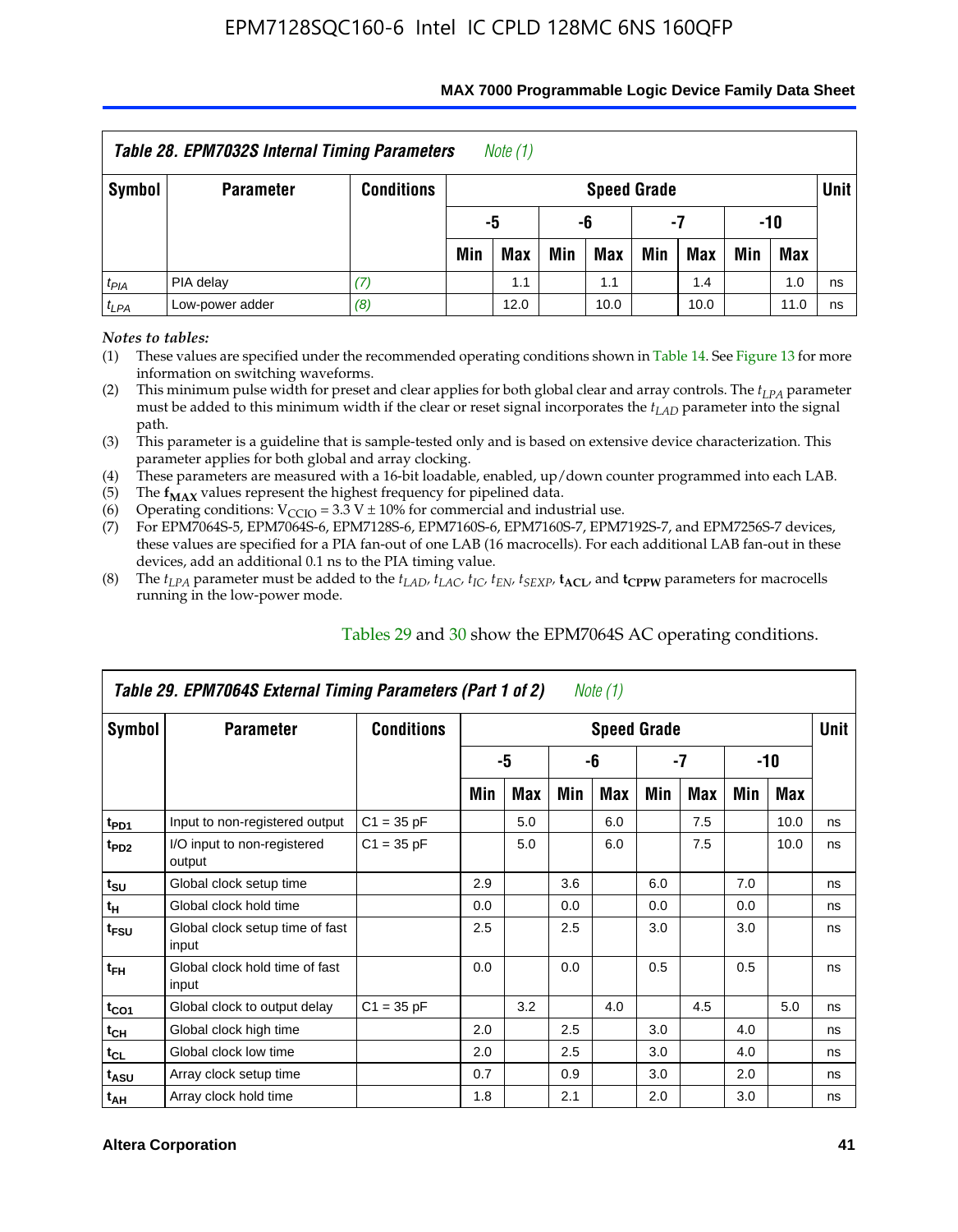| Symbol                  | <b>Parameter</b>                            | <b>Conditions</b>  |       |            |       |     | <b>Speed Grade</b> |     |       |      | <b>Unit</b> |
|-------------------------|---------------------------------------------|--------------------|-------|------------|-------|-----|--------------------|-----|-------|------|-------------|
|                         |                                             |                    |       | -5         |       | -6  |                    | -7  |       | -10  |             |
|                         |                                             |                    | Min   | <b>Max</b> | Min   | Max | Min                | Max | Min   | Max  |             |
| t <sub>ACO1</sub>       | Array clock to output delay                 | $C1 = 35 pF$       |       | 5.4        |       | 6.7 |                    | 7.5 |       | 10.0 | ns          |
| $t_{\sf ACH}$           | Array clock high time                       |                    | 2.5   |            | 2.5   |     | 3.0                |     | 4.0   |      | ns          |
| t <sub>ACL</sub>        | Array clock low time                        |                    | 2.5   |            | 2.5   |     | 3.0                |     | 4.0   |      | ns          |
| t <sub>CPPW</sub>       | Minimum pulse width for clear<br>and preset | (2)                | 2.5   |            | 2.5   |     | 3.0                |     | 4.0   |      | ns          |
| t <sub>ODH</sub>        | Output data hold time after<br>clock        | $C1 = 35$ pF $(3)$ | 1.0   |            | 1.0   |     | 1.0                |     | 1.0   |      | ns          |
| $t_{\text{CNT}}$        | Minimum global clock period                 |                    |       | 5.7        |       | 7.1 |                    | 8.0 |       | 10.0 | ns          |
| $f_{\text{CNT}}$        | Maximum internal global clock<br>frequency  | (4)                | 175.4 |            | 140.8 |     | 125.0              |     | 100.0 |      | <b>MHz</b>  |
| t <sub>ACNT</sub>       | Minimum array clock period                  |                    |       | 5.7        |       | 7.1 |                    | 8.0 |       | 10.0 | ns          |
| <b>f<sub>ACNT</sub></b> | Maximum internal array clock<br>frequency   | (4)                | 175.4 |            | 140.8 |     | 125.0              |     | 100.0 |      | <b>MHz</b>  |
| $f_{MAX}$               | Maximum clock frequency                     | (5)                | 250.0 |            | 200.0 |     | 166.7              |     | 125.0 |      | <b>MHz</b>  |

### **MAX 7000 Programmable Logic Device Family Data Sheet**

| Symbol            | <b>Parameter</b>               | <b>Conditions</b>  |     |     |     | <b>Speed Grade</b> |     |            |     |            | <b>Unit</b> |
|-------------------|--------------------------------|--------------------|-----|-----|-----|--------------------|-----|------------|-----|------------|-------------|
|                   |                                |                    |     | -5  |     | -6                 |     | -7         |     | $-10$      |             |
|                   |                                |                    | Min | Max | Min | Max                | Min | <b>Max</b> | Min | <b>Max</b> |             |
| $t_{IN}$          | Input pad and buffer delay     |                    |     | 0.2 |     | 0.2                |     | 0.5        |     | 0.5        | ns          |
| $t_{IO}$          | I/O input pad and buffer delay |                    |     | 0.2 |     | 0.2                |     | 0.5        |     | 0.5        | ns          |
| t <sub>FIN</sub>  | Fast input delay               |                    |     | 2.2 |     | 2.6                |     | 1.0        |     | 1.0        | ns          |
| $t_{SEXP}$        | Shared expander delay          |                    |     | 3.1 |     | 3.8                |     | 4.0        |     | 5.0        | ns          |
| $t_{PEXP}$        | Parallel expander delay        |                    |     | 0.9 |     | 1.1                |     | 0.8        |     | 0.8        | ns          |
| t <sub>LAD</sub>  | Logic array delay              |                    |     | 2.6 |     | 3.2                |     | 3.0        |     | 5.0        | ns          |
| $t_{LAC}$         | Logic control array delay      |                    |     | 2.5 |     | 3.2                |     | 3.0        |     | 5.0        | ns          |
| $t_{IOE}$         | Internal output enable delay   |                    |     | 0.7 |     | 0.8                |     | 2.0        |     | 2.0        | ns          |
| $t_{OD1}$         | Output buffer and pad delay    | $C1 = 35 pF$       |     | 0.2 |     | 0.3                |     | 2.0        |     | 1.5        | ns          |
| $t_{OD2}$         | Output buffer and pad delay    | $C1 = 35$ pF $(6)$ |     | 0.7 |     | 0.8                |     | 2.5        |     | 2.0        | ns          |
| $t_{OD3}$         | Output buffer and pad delay    | $C1 = 35 pF$       |     | 5.2 |     | 5.3                |     | 7.0        |     | 5.5        | ns          |
| $t_{ZX1}$         | Output buffer enable delay     | $C1 = 35 pF$       |     | 4.0 |     | 4.0                |     | 4.0        |     | 5.0        | ns          |
| $t_{ZX2}$         | Output buffer enable delay     | $C1 = 35$ pF $(6)$ |     | 4.5 |     | 4.5                |     | 4.5        |     | 5.5        | ns          |
| $t_{ZX3}$         | Output buffer enable delay     | $C1 = 35 pF$       |     | 9.0 |     | 9.0                |     | 9.0        |     | 9.0        | ns          |
| $t_{\mathsf{XZ}}$ | Output buffer disable delay    | $C1 = 5pF$         |     | 4.0 |     | 4.0                |     | 4.0        |     | 5.0        | ns          |
| $t_{\text{SU}}$   | Register setup time            |                    | 0.8 |     | 1.0 |                    | 3.0 |            | 2.0 |            | ns          |
| $t_H\,$           | Register hold time             |                    | 1.7 |     | 2.0 |                    | 2.0 |            | 3.0 |            | ns          |

٦

 $\Gamma$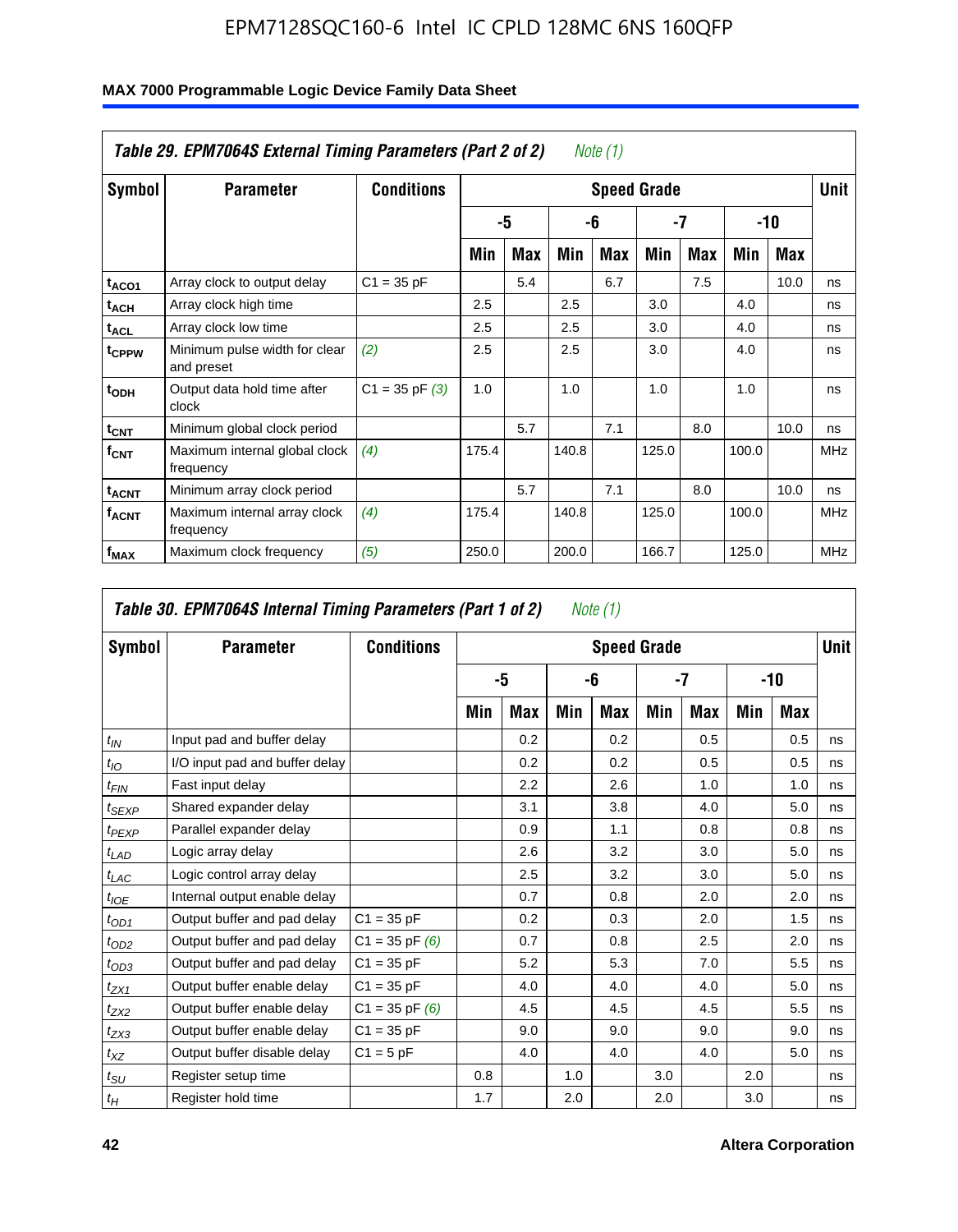|                   | Table 30. EPM7064S Internal Timing Parameters (Part 2 of 2) |                   |     |      |     | Note (1)           |     |      |     |            |             |
|-------------------|-------------------------------------------------------------|-------------------|-----|------|-----|--------------------|-----|------|-----|------------|-------------|
| Symbol            | <b>Parameter</b>                                            | <b>Conditions</b> |     |      |     | <b>Speed Grade</b> |     |      |     |            | <b>Unit</b> |
|                   |                                                             |                   |     | -5   |     | -6                 |     | -7   |     | $-10$      |             |
|                   |                                                             |                   | Min | Max  | Min | Max                | Min | Max  | Min | <b>Max</b> |             |
| $t_{FSU}$         | Register setup time of fast<br>input                        |                   | 1.9 |      | 1.8 |                    | 3.0 |      | 3.0 |            | ns          |
| $t_{FH}$          | Register hold time of fast<br>input                         |                   | 0.6 |      | 0.7 |                    | 0.5 |      | 0.5 |            | ns          |
| $t_{RD}$          | Register delay                                              |                   |     | 1.2  |     | 1.6                |     | 1.0  |     | 2.0        | ns          |
| $t_{COMB}$        | Combinatorial delay                                         |                   |     | 0.9  |     | 1.0                |     | 1.0  |     | 2.0        | ns          |
| $t_{IC}$          | Array clock delay                                           |                   |     | 2.7  |     | 3.3                |     | 3.0  |     | 5.0        | ns          |
| $t_{EN}$          | Register enable time                                        |                   |     | 2.6  |     | 3.2                |     | 3.0  |     | 5.0        | ns          |
| $t_{\text{GLOB}}$ | Global control delay                                        |                   |     | 1.6  |     | 1.9                |     | 1.0  |     | 1.0        | ns          |
| $t_{PRE}$         | Register preset time                                        |                   |     | 2.0  |     | 2.4                |     | 2.0  |     | 3.0        | ns          |
| $t_{CLR}$         | Register clear time                                         |                   |     | 2.0  |     | 2.4                |     | 2.0  |     | 3.0        | ns          |
| $t_{PIA}$         | PIA delay                                                   | (7)               |     | 1.1  |     | 1.3                |     | 1.0  |     | 1.0        | ns          |
| $t_{LPA}$         | Low-power adder                                             | (8)               |     | 12.0 |     | 11.0               |     | 10.0 |     | 11.0       | ns          |

#### **MAX 7000 Programmable Logic Device Family Data Sheet**

#### *Notes to tables:*

- (1) These values are specified under the recommended operating conditions shown in Table 14. See Figure 13 for more information on switching waveforms.
- (2) This minimum pulse width for preset and clear applies for both global clear and array controls. The  $t_{LPA}$  parameter must be added to this minimum width if the clear or reset signal incorporates the *t<sub>LAD</sub>* parameter into the signal path.
- (3) This parameter is a guideline that is sample-tested only and is based on extensive device characterization. This parameter applies for both global and array clocking.
- (4) These parameters are measured with a 16-bit loadable, enabled, up/down counter programmed into each LAB.
- (5) The  $f_{MAX}$  values represent the highest frequency for pipelined data.
- (6) Operating conditions:  $V_{\text{CGO}} = 3.3 \text{ V} \pm 10\%$  for commercial and industrial use.
- (7) For EPM7064S-5, EPM7064S-6, EPM7128S-6, EPM7160S-6, EPM7160S-7, EPM7192S-7, and EPM7256S-7 devices, these values are specified for a PIA fan-out of one LAB (16 macrocells). For each additional LAB fan-out in these devices, add an additional 0.1 ns to the PIA timing value.
- (8) The  $t_{LPA}$  parameter must be added to the  $t_{LAD}$ ,  $t_{LAC}$ ,  $t_{IC}$ ,  $t_{EN}$ ,  $t_{SEXP}$ ,  $t_{ACL}$ , and  $t_{CPPW}$  parameters for macrocells running in the low-power mode.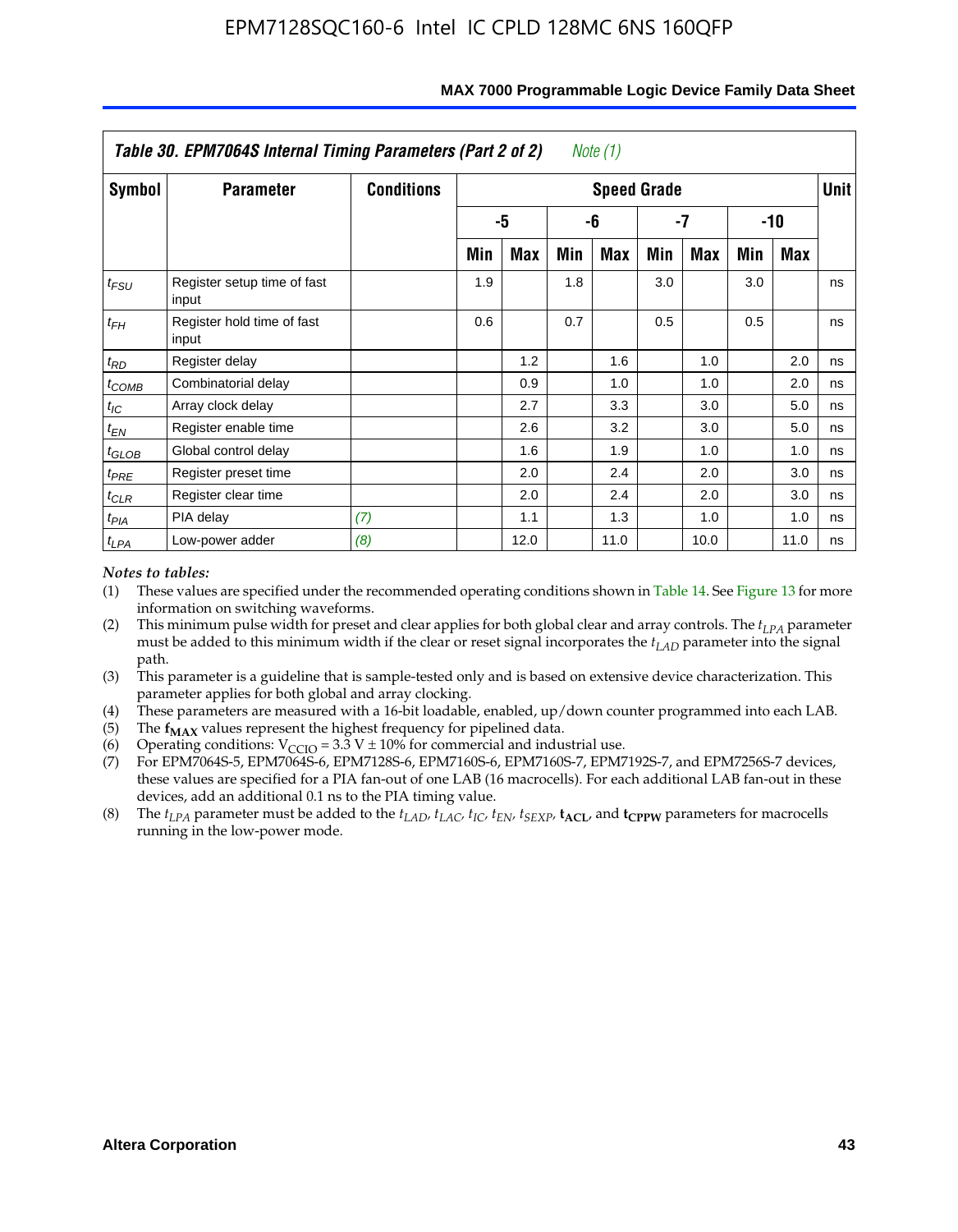## **MAX 7000 Programmable Logic Device Family Data Sheet**

|                   | Table 31. EPM7128S External Timing Parameters |                    |       | Note (1)   |       |            |                    |            |       |            |             |
|-------------------|-----------------------------------------------|--------------------|-------|------------|-------|------------|--------------------|------------|-------|------------|-------------|
| Symbol            | <b>Parameter</b>                              | <b>Conditions</b>  |       |            |       |            | <b>Speed Grade</b> |            |       |            | <b>Unit</b> |
|                   |                                               |                    |       | -6         |       | -7         |                    | $-10$      |       | $-15$      |             |
|                   |                                               |                    | Min   | <b>Max</b> | Min   | <b>Max</b> | Min                | <b>Max</b> | Min   | <b>Max</b> |             |
| t <sub>PD1</sub>  | Input to non-registered output                | $C1 = 35 pF$       |       | 6.0        |       | 7.5        |                    | 10.0       |       | 15.0       | ns          |
| t <sub>PD2</sub>  | I/O input to non-registered<br>output         | $C1 = 35 pF$       |       | 6.0        |       | 7.5        |                    | 10.0       |       | 15.0       | ns          |
| t <sub>SU</sub>   | Global clock setup time                       |                    | 3.4   |            | 6.0   |            | 7.0                |            | 11.0  |            | ns          |
| t <sub>Η</sub>    | Global clock hold time                        |                    | 0.0   |            | 0.0   |            | 0.0                |            | 0.0   |            | ns          |
| t <sub>FSU</sub>  | Global clock setup time of fast<br>input      |                    | 2.5   |            | 3.0   |            | 3.0                |            | 3.0   |            | ns          |
| t <sub>ЕН</sub>   | Global clock hold time of fast<br>input       |                    | 0.0   |            | 0.5   |            | 0.5                |            | 0.0   |            | ns          |
| $t_{CO1}$         | Global clock to output delay                  | $C1 = 35 pF$       |       | 4.0        |       | 4.5        |                    | 5.0        |       | 8.0        | ns          |
| $t_{\mathsf{CH}}$ | Global clock high time                        |                    | 3.0   |            | 3.0   |            | 4.0                |            | 5.0   |            | ns          |
| $t_{CL}$          | Global clock low time                         |                    | 3.0   |            | 3.0   |            | 4.0                |            | 5.0   |            | ns          |
| t <sub>ASU</sub>  | Array clock setup time                        |                    | 0.9   |            | 3.0   |            | 2.0                |            | 4.0   |            | ns          |
| t <sub>АН</sub>   | Array clock hold time                         |                    | 1.8   |            | 2.0   |            | 5.0                |            | 4.0   |            | ns          |
| taco1             | Array clock to output delay                   | $C1 = 35 pF$       |       | 6.5        |       | 7.5        |                    | 10.0       |       | 15.0       | ns          |
| t <sub>АСН</sub>  | Array clock high time                         |                    | 3.0   |            | 3.0   |            | 4.0                |            | 6.0   |            | ns          |
| t <sub>ACL</sub>  | Array clock low time                          |                    | 3.0   |            | 3.0   |            | 4.0                |            | 6.0   |            | ns          |
| tcppw             | Minimum pulse width for clear<br>and preset   | (2)                | 3.0   |            | 3.0   |            | 4.0                |            | 6.0   |            | ns          |
| t <sub>орн</sub>  | Output data hold time after<br>clock          | $C1 = 35$ pF $(3)$ | 1.0   |            | 1.0   |            | 1.0                |            | 1.0   |            | ns          |
| $t_{\text{CNT}}$  | Minimum global clock period                   |                    |       | 6.8        |       | 8.0        |                    | 10.0       |       | 13.0       | ns          |
| $f_{\text{CNT}}$  | Maximum internal global clock<br>frequency    | (4)                | 147.1 |            | 125.0 |            | 100.0              |            | 76.9  |            | <b>MHz</b>  |
| t <sub>acnt</sub> | Minimum array clock period                    |                    |       | 6.8        |       | 8.0        |                    | 10.0       |       | 13.0       | ns          |
| <sup>f</sup> acnt | Maximum internal array clock<br>frequency     | (4)                | 147.1 |            | 125.0 |            | 100.0              |            | 76.9  |            | <b>MHz</b>  |
| f <sub>MAX</sub>  | Maximum clock frequency                       | (5)                | 166.7 |            | 166.7 |            | 125.0              |            | 100.0 |            | <b>MHz</b>  |

# Tables 31 and 32 show the EPM7128S AC operating conditions.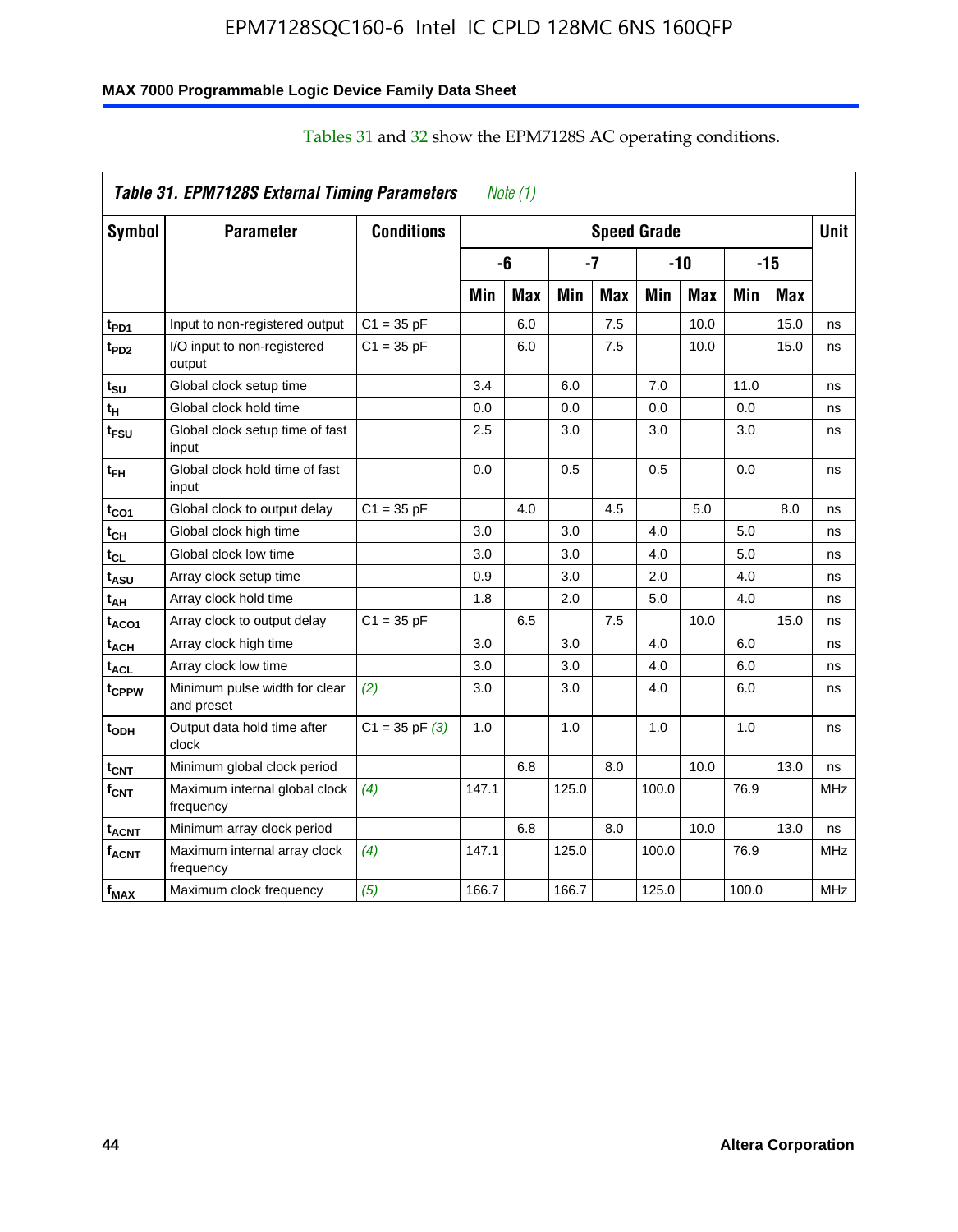| Symbol                      | <b>Parameter</b>                     | <b>Conditions</b>  |     |            |     | <b>Speed Grade</b> |     |            |     |            | <b>Unit</b> |
|-----------------------------|--------------------------------------|--------------------|-----|------------|-----|--------------------|-----|------------|-----|------------|-------------|
|                             |                                      |                    |     | -6         |     | $-7$               |     | $-10$      |     | $-15$      |             |
|                             |                                      |                    | Min | <b>Max</b> | Min | <b>Max</b>         | Min | <b>Max</b> | Min | <b>Max</b> |             |
| $t_{IN}$                    | Input pad and buffer delay           |                    |     | 0.2        |     | 0.5                |     | 0.5        |     | 2.0        | ns          |
| $t_{IO}$                    | I/O input pad and buffer delay       |                    |     | 0.2        |     | 0.5                |     | 0.5        |     | 2.0        | ns          |
| $t_{FIN}$                   | Fast input delay                     |                    |     | 2.6        |     | 1.0                |     | 1.0        |     | 2.0        | ns          |
| t <sub>SEXP</sub>           | Shared expander delay                |                    |     | 3.7        |     | 4.0                |     | 5.0        |     | 8.0        | ns          |
| t <sub>PEXP</sub>           | Parallel expander delay              |                    |     | 1.1        |     | 0.8                |     | 0.8        |     | 1.0        | ns          |
| t <sub>LAD</sub>            | Logic array delay                    |                    |     | 3.0        |     | 3.0                |     | 5.0        |     | 6.0        | ns          |
| $t_{LAC}$                   | Logic control array delay            |                    |     | 3.0        |     | 3.0                |     | 5.0        |     | 6.0        | ns          |
| $t_{IOE}$                   | Internal output enable delay         |                    |     | 0.7        |     | 2.0                |     | 2.0        |     | 3.0        | ns          |
| t <sub>OD1</sub>            | Output buffer and pad delay          | $C1 = 35 pF$       |     | 0.4        |     | 2.0                |     | 1.5        |     | 4.0        | ns          |
| $t_{OD2}$                   | Output buffer and pad delay          | $C1 = 35$ pF $(6)$ |     | 0.9        |     | 2.5                |     | 2.0        |     | 5.0        | ns          |
| $t_{OD3}$                   | Output buffer and pad delay          | $C1 = 35 pF$       |     | 5.4        |     | 7.0                |     | 5.5        |     | 8.0        | ns          |
| $t_{ZX1}$                   | Output buffer enable delay           | $C1 = 35 pF$       |     | 4.0        |     | 4.0                |     | 5.0        |     | 6.0        | ns          |
| t <sub>ZX2</sub>            | Output buffer enable delay           | $C1 = 35$ pF $(6)$ |     | 4.5        |     | 4.5                |     | 5.5        |     | 7.0        | ns          |
| tzx3                        | Output buffer enable delay           | $C1 = 35 pF$       |     | 9.0        |     | 9.0                |     | 9.0        |     | 10.0       | ns          |
| $t_{XZ}$                    | Output buffer disable delay          | $C1 = 5pF$         |     | 4.0        |     | 4.0                |     | 5.0        |     | 6.0        | ns          |
| $t_{\scriptstyle\text{SU}}$ | Register setup time                  |                    | 1.0 |            | 3.0 |                    | 2.0 |            | 4.0 |            | ns          |
| $t_H$                       | Register hold time                   |                    | 1.7 |            | 2.0 |                    | 5.0 |            | 4.0 |            | ns          |
| $t_{\it FSU}$               | Register setup time of fast<br>input |                    | 1.9 |            | 3.0 |                    | 3.0 |            | 2.0 |            | ns          |
| t <sub>FH</sub>             | Register hold time of fast<br>input  |                    | 0.6 |            | 0.5 |                    | 0.5 |            | 1.0 |            | ns          |
| $t_{RD}$                    | Register delay                       |                    |     | 1.4        |     | 1.0                |     | 2.0        |     | 1.0        | ns          |
| t <sub>COMB</sub>           | Combinatorial delay                  |                    |     | 1.0        |     | 1.0                |     | 2.0        |     | 1.0        | ns          |
| $t_{IC}$                    | Array clock delay                    |                    |     | 3.1        |     | 3.0                |     | 5.0        |     | 6.0        | ns          |
| t <sub>EN</sub>             | Register enable time                 |                    |     | 3.0        |     | 3.0                |     | 5.0        |     | 6.0        | ns          |
| $t_{\scriptstyle\rm GLOB}$  | Global control delay                 |                    |     | 2.0        |     | 1.0                |     | 1.0        |     | 1.0        | ns          |
| $t_{PRE}$                   | Register preset time                 |                    |     | 2.4        |     | 2.0                |     | 3.0        |     | 4.0        | ns          |
| $t_{CLR}$                   | Register clear time                  |                    |     | 2.4        |     | 2.0                |     | 3.0        |     | 4.0        | ns          |
| t <sub>PIA</sub>            | PIA delay                            | (7)                |     | 1.4        |     | 1.0                |     | 1.0        |     | 2.0        | ns          |
| $t_{LPA}$                   | Low-power adder                      | (8)                |     | 11.0       |     | 10.0               |     | 11.0       |     | 13.0       | ns          |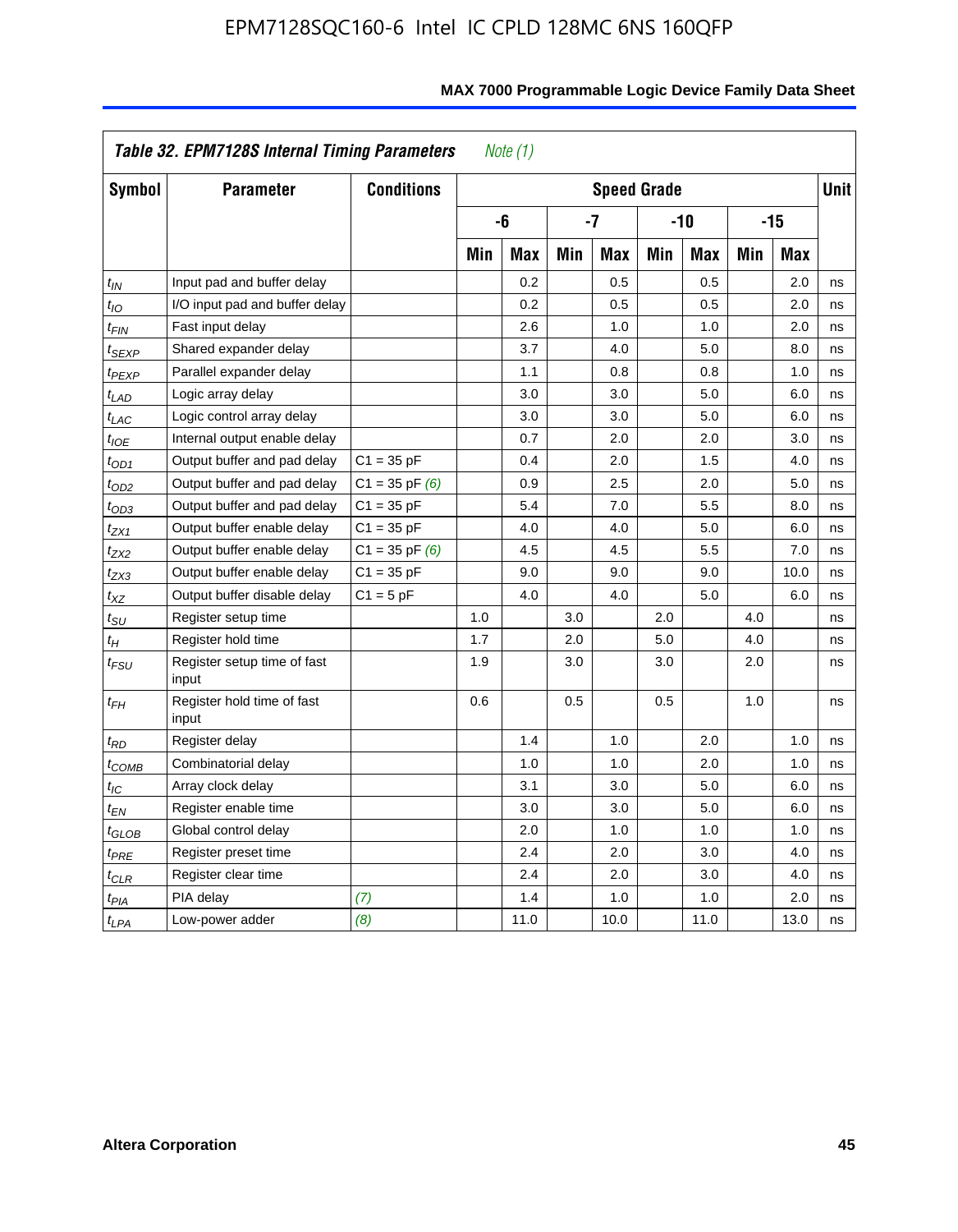#### **MAX 7000 Programmable Logic Device Family Data Sheet**

*Notes to tables:*

- (1) These values are specified under the recommended operating conditions shown in Table 14. See Figure 13 for more information on switching waveforms.
- (2) This minimum pulse width for preset and clear applies for both global clear and array controls. The  $t_{LPA}$  parameter must be added to this minimum width if the clear or reset signal incorporates the *tLAD* parameter into the signal path.
- (3) This parameter is a guideline that is sample-tested only and is based on extensive device characterization. This parameter applies for both global and array clocking.
- (4) These parameters are measured with a 16-bit loadable, enabled, up/down counter programmed into each LAB.
- (5) The  $f_{MAX}$  values represent the highest frequency for pipelined data.
- (6) Operating conditions:  $V_{\text{CCIO}} = 3.3 \text{ V} \pm 10\%$  for commercial and industrial use.
- (7) For EPM7064S-5, EPM7064S-6, EPM7128S-6, EPM7160S-6, EPM7160S-7, EPM7192S-7, and EPM7256S-7 devices, these values are specified for a PIA fan-out of one LAB (16 macrocells). For each additional LAB fan-out in these devices, add an additional 0.1 ns to the PIA timing value.
- (8) The  $t_{LPA}$  parameter must be added to the  $t_{LAD}$ ,  $t_{LAC}$ ,  $t_{IC}$ ,  $t_{EN}$ ,  $t_{SEXP}$ ,  $t_{ACL}$ , and  $t_{CPPW}$  parameters for macrocells running in the low-power mode.

|                   | Table 33. EPM7160S External Timing Parameters (Part 1 of 2) |                    |       |            |       | Note (1) |                    |            |      |       |            |
|-------------------|-------------------------------------------------------------|--------------------|-------|------------|-------|----------|--------------------|------------|------|-------|------------|
| Symbol            | <b>Parameter</b>                                            | <b>Conditions</b>  |       |            |       |          | <b>Speed Grade</b> |            |      |       | Unit       |
|                   |                                                             |                    |       | -6         |       | $-7$     |                    | $-10$      |      | $-15$ |            |
|                   |                                                             |                    | Min   | <b>Max</b> | Min   | Max      | Min                | <b>Max</b> | Min  | Max   |            |
| t <sub>PD1</sub>  | Input to non-registered output                              | $C1 = 35 pF$       |       | 6.0        |       | 7.5      |                    | 10.0       |      | 15.0  | ns         |
| $t_{PD2}$         | I/O input to non-registered<br>output                       | $C1 = 35 pF$       |       | 6.0        |       | 7.5      |                    | 10.0       |      | 15.0  | ns         |
| $t_{\text{SU}}$   | Global clock setup time                                     |                    | 3.4   |            | 4.2   |          | 7.0                |            | 11.0 |       | ns         |
| $t_H$             | Global clock hold time                                      |                    | 0.0   |            | 0.0   |          | 0.0                |            | 0.0  |       | ns         |
| t <sub>FSU</sub>  | Global clock setup time of fast<br>input                    |                    | 2.5   |            | 3.0   |          | 3.0                |            | 3.0  |       | ns         |
| $t_{FH}$          | Global clock hold time of fast<br>input                     |                    | 0.0   |            | 0.0   |          | 0.5                |            | 0.0  |       | ns         |
| $t_{CO1}$         | Global clock to output delay                                | $C1 = 35 pF$       |       | 3.9        |       | 4.8      |                    | 5          |      | 8     | ns         |
| $t_{CH}$          | Global clock high time                                      |                    | 3.0   |            | 3.0   |          | 4.0                |            | 5.0  |       | ns         |
| $t_{CL}$          | Global clock low time                                       |                    | 3.0   |            | 3.0   |          | 4.0                |            | 5.0  |       | ns         |
| t <sub>ASU</sub>  | Array clock setup time                                      |                    | 0.9   |            | 1.1   |          | 2.0                |            | 4.0  |       | ns         |
| t <sub>AH</sub>   | Array clock hold time                                       |                    | 1.7   |            | 2.1   |          | 3.0                |            | 4.0  |       | ns         |
| t <sub>ACO1</sub> | Array clock to output delay                                 | $C1 = 35 pF$       |       | 6.4        |       | 7.9      |                    | 10.0       |      | 15.0  | ns         |
| $t_{ACH}$         | Array clock high time                                       |                    | 3.0   |            | 3.0   |          | 4.0                |            | 6.0  |       | ns         |
| t <sub>ACL</sub>  | Array clock low time                                        |                    | 3.0   |            | 3.0   |          | 4.0                |            | 6.0  |       | ns         |
| tcppw             | Minimum pulse width for clear<br>and preset                 | (2)                | 2.5   |            | 3.0   |          | 4.0                |            | 6.0  |       | ns         |
| $t_{ODH}$         | Output data hold time after<br>clock                        | $C1 = 35$ pF $(3)$ | 1.0   |            | 1.0   |          | 1.0                |            | 1.0  |       | ns         |
| $t_{\text{CNT}}$  | Minimum global clock period                                 |                    |       | 6.7        |       | 8.2      |                    | 10.0       |      | 13.0  | ns         |
| $f_{\text{CNT}}$  | Maximum internal global clock<br>frequency                  | (4)                | 149.3 |            | 122.0 |          | 100.0              |            | 76.9 |       | <b>MHz</b> |

### Tables 33 and 34 show the EPM7160S AC operating conditions.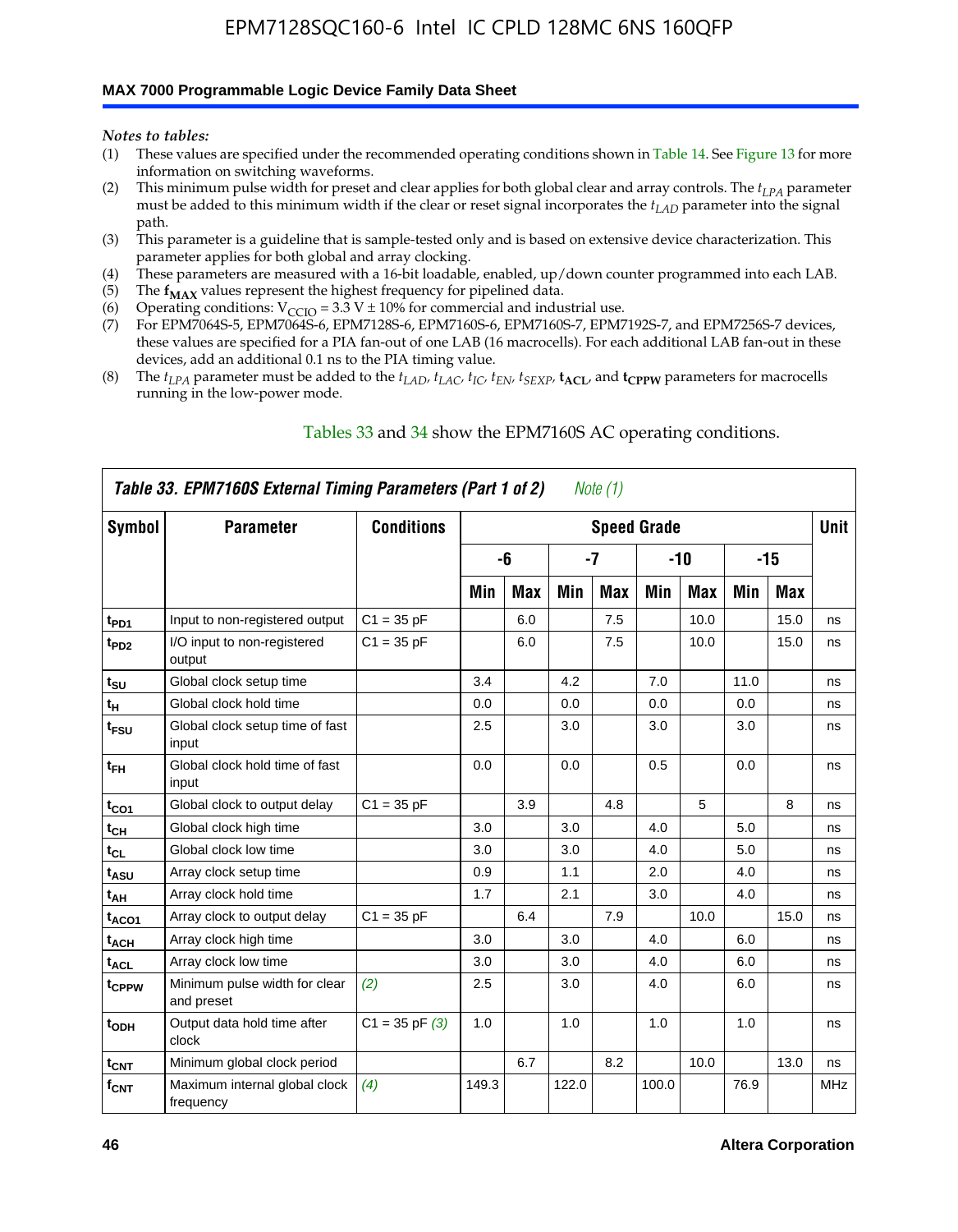|                         | Table 33. EPM7160S External Timing Parameters (Part 2 of 2) |                   |       |                        |       | Note (1) |       |      |       |            |            |  |  |
|-------------------------|-------------------------------------------------------------|-------------------|-------|------------------------|-------|----------|-------|------|-------|------------|------------|--|--|
| Symbol                  | <b>Parameter</b>                                            | <b>Conditions</b> |       | <b>Speed Grade</b>     |       |          |       |      |       |            |            |  |  |
|                         |                                                             |                   |       | -7<br>-10<br>-15<br>-6 |       |          |       |      |       |            |            |  |  |
|                         |                                                             |                   | Min   | <b>Max</b>             | Min   | Max      | Min   | Max  | Min   | <b>Max</b> |            |  |  |
| <sup>t</sup> acnt       | Minimum array clock period                                  |                   |       | 6.7                    |       | 8.2      |       | 10.0 |       | 13.0       | ns         |  |  |
| <b>f<sub>ACNT</sub></b> | Maximum internal array clock<br>frequency                   | (4)               | 149.3 |                        | 122.0 |          | 100.0 |      | 76.9  |            | <b>MHz</b> |  |  |
| $f_{MAX}$               | Maximum clock frequency                                     | (5)               | 166.7 |                        | 166.7 |          | 125.0 |      | 100.0 |            | <b>MHz</b> |  |  |

| Symbol          | <b>Parameter</b>                     | <b>Conditions</b>  |     |     |     | <b>Speed Grade</b> |     |            |     |       | <b>Unit</b> |
|-----------------|--------------------------------------|--------------------|-----|-----|-----|--------------------|-----|------------|-----|-------|-------------|
|                 |                                      |                    |     | -6  |     | -7                 |     | $-10$      |     | $-15$ |             |
|                 |                                      |                    | Min | Max | Min | <b>Max</b>         | Min | <b>Max</b> | Min | Max   |             |
| $t_{IN}$        | Input pad and buffer delay           |                    |     | 0.2 |     | 0.3                |     | 0.5        |     | 2.0   | ns          |
| $t_{IO}$        | I/O input pad and buffer delay       |                    |     | 0.2 |     | 0.3                |     | 0.5        |     | 2.0   | ns          |
| $t_{FIN}$       | Fast input delay                     |                    |     | 2.6 |     | 3.2                |     | 1.0        |     | 2.0   | ns          |
| $t_{SEXP}$      | Shared expander delay                |                    |     | 3.6 |     | 4.3                |     | 5.0        |     | 8.0   | ns          |
| $t_{PEXP}$      | Parallel expander delay              |                    |     | 1.0 |     | 1.3                |     | 0.8        |     | 1.0   | ns          |
| $t_{LAD}$       | Logic array delay                    |                    |     | 2.8 |     | 3.4                |     | 5.0        |     | 6.0   | ns          |
| $t_{LAC}$       | Logic control array delay            |                    |     | 2.8 |     | 3.4                |     | 5.0        |     | 6.0   | ns          |
| $t_{IOE}$       | Internal output enable delay         |                    |     | 0.7 |     | 0.9                |     | 2.0        |     | 3.0   | ns          |
| $t_{OD1}$       | Output buffer and pad delay          | $C1 = 35 pF$       |     | 0.4 |     | 0.5                |     | 1.5        |     | 4.0   | ns          |
| $t_{OD2}$       | Output buffer and pad delay          | $C1 = 35$ pF $(6)$ |     | 0.9 |     | 1.0                |     | 2.0        |     | 5.0   | ns          |
| $t_{OD3}$       | Output buffer and pad delay          | $C1 = 35 pF$       |     | 5.4 |     | 5.5                |     | 5.5        |     | 8.0   | ns          |
| $t_{ZX1}$       | Output buffer enable delay           | $C1 = 35 pF$       |     | 4.0 |     | 4.0                |     | 5.0        |     | 6.0   | ns          |
| $t_{ZX2}$       | Output buffer enable delay           | $C1 = 35$ pF $(6)$ |     | 4.5 |     | 4.5                |     | 5.5        |     | 7.0   | ns          |
| $t_{ZX3}$       | Output buffer enable delay           | $C1 = 35 pF$       |     | 9.0 |     | 9.0                |     | 9.0        |     | 10.0  | ns          |
| $t_{XZ}$        | Output buffer disable delay          | $C1 = 5$ pF        |     | 4.0 |     | 4.0                |     | 5.0        |     | 6.0   | ns          |
| $t_{\rm SU}$    | Register setup time                  |                    | 1.0 |     | 1.2 |                    | 2.0 |            | 4.0 |       | ns          |
| $t_H$           | Register hold time                   |                    | 1.6 |     | 2.0 |                    | 3.0 |            | 4.0 |       | ns          |
| $t_{FSU}$       | Register setup time of fast<br>input |                    | 1.9 |     | 2.2 |                    | 3.0 |            | 2.0 |       | ns          |
| $t_{FH}$        | Register hold time of fast<br>input  |                    | 0.6 |     | 0.8 |                    | 0.5 |            | 1.0 |       | ns          |
| $t_{RD}$        | Register delay                       |                    |     | 1.3 |     | 1.6                |     | 2.0        |     | 1.0   | ns          |
| $t_{COMB}$      | Combinatorial delay                  |                    |     | 1.0 |     | 1.3                |     | 2.0        |     | 1.0   | ns          |
| $t_{\text{IC}}$ | Array clock delay                    |                    |     | 2.9 |     | 3.5                |     | 5.0        |     | 6.0   | ns          |
| $t_{EN}$        | Register enable time                 |                    |     | 2.8 |     | 3.4                |     | 5.0        |     | 6.0   | ns          |
| $t_{GLOB}$      | Global control delay                 |                    |     | 2.0 |     | 2.4                |     | 1.0        |     | 1.0   | ns          |
| $t_{PRE}$       | Register preset time                 |                    |     | 2.4 |     | 3.0                |     | 3.0        |     | 4.0   | ns          |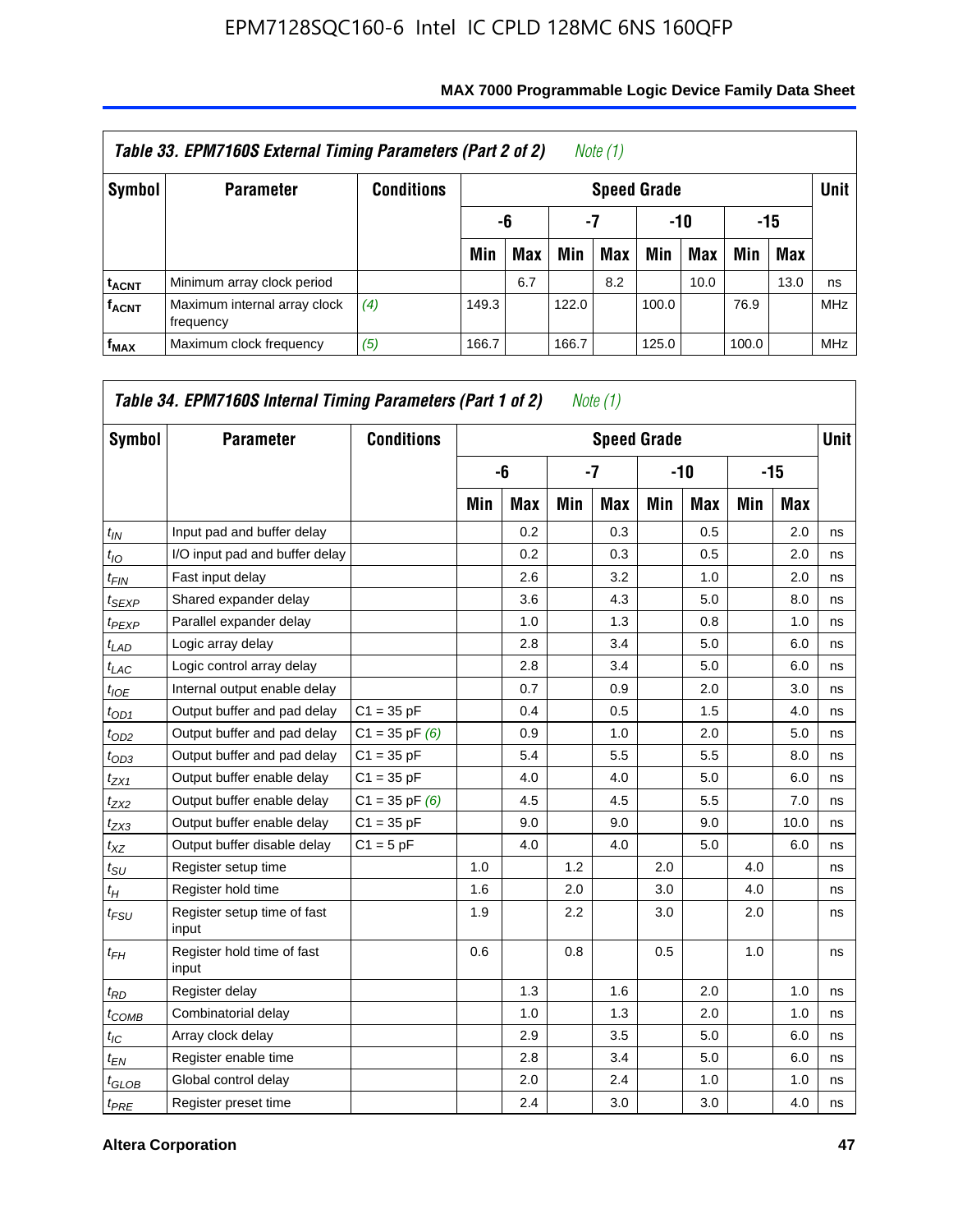### **MAX 7000 Programmable Logic Device Family Data Sheet**

|           | Table 34. EPM7160S Internal Timing Parameters (Part 2 of 2) |                   |                          |                    |     | Note $(1)$ |     |      |     |            |    |  |  |
|-----------|-------------------------------------------------------------|-------------------|--------------------------|--------------------|-----|------------|-----|------|-----|------------|----|--|--|
| Symbol    | <b>Parameter</b>                                            | <b>Conditions</b> |                          | <b>Speed Grade</b> |     |            |     |      |     |            |    |  |  |
|           |                                                             |                   | $-10$<br>-6<br>-15<br>-7 |                    |     |            |     |      |     |            |    |  |  |
|           |                                                             |                   | Min                      | Max                | Min | Max        | Min | Max  | Min | <b>Max</b> |    |  |  |
| $t_{CLR}$ | Register clear time                                         |                   |                          | 2.4                |     | 3.0        |     | 3.0  |     | 4.0        | ns |  |  |
| $t_{PIA}$ | PIA delay                                                   | (7)               |                          | 1.6                |     | 2.0        |     | 1.0  |     | 2.0        | ns |  |  |
| $t_{LPA}$ | Low-power adder                                             | (8)               |                          | 11.0               |     | 10.0       |     | 11.0 |     | 13.0       | ns |  |  |

*Notes to tables:*

- (1) These values are specified under the recommended operating conditions shown in Table 14. See Figure 13 for more information on switching waveforms.
- (2) This minimum pulse width for preset and clear applies for both global clear and array controls. The  $t_{LPA}$  parameter must be added to this minimum width if the clear or reset signal incorporates the *t<sub>LAD</sub>* parameter into the signal path.
- (3) This parameter is a guideline that is sample-tested only and is based on extensive device characterization. This parameter applies for both global and array clocking.
- (4) These parameters are measured with a 16-bit loadable, enabled, up/down counter programmed into each LAB.
- (5) The  $f_{MAX}$  values represent the highest frequency for pipelined data.
- (6) Operating conditions:  $V_{\text{CCIO}} = 3.3 V \pm 10\%$  for commercial and industrial use.
- (7) For EPM7064S-5, EPM7064S-6, EPM7128S-6, EPM7160S-6, EPM7160S-7, EPM7192S-7, and EPM7256S-7 devices, these values are specified for a PIA fan-out of one LAB (16 macrocells). For each additional LAB fan-out in these devices, add an additional 0.1 ns to the PIA timing value.
- (8) The  $t_{LPA}$  parameter must be added to the  $t_{LAP}$ ,  $t_{LAC}$ ,  $t_{IC}$ ,  $t_{EN}$ ,  $t_{SEXP}$ ,  $t_{ACL}$ , and  $t_{CPPW}$  parameters for macrocells running in the low-power mode.

|                               | Table 35. EPM7192S External Timing Parameters (Part 1 of 2) |                   |     |      | Note (1) |                    |      |      |             |
|-------------------------------|-------------------------------------------------------------|-------------------|-----|------|----------|--------------------|------|------|-------------|
| Symbol                        | <b>Parameter</b>                                            | <b>Conditions</b> |     |      |          | <b>Speed Grade</b> |      |      | <b>Unit</b> |
|                               |                                                             |                   |     | $-7$ |          | -10                |      | -15  |             |
|                               |                                                             |                   | Min | Max  | Min      | <b>Max</b>         | Min  | Max  |             |
| t <sub>PD1</sub>              | Input to non-registered output                              | $C1 = 35 pF$      |     | 7.5  |          | 10.0               |      | 15.0 | ns          |
| $t_{PD2}$                     | I/O input to non-registered<br>output                       | $C1 = 35 pF$      |     | 7.5  |          | 10.0               |      | 15.0 | ns          |
| $t_{\scriptstyle\textrm{SU}}$ | Global clock setup time                                     |                   | 4.1 |      | 7.0      |                    | 11.0 |      | ns          |
| $t_H$                         | Global clock hold time                                      |                   | 0.0 |      | 0.0      |                    | 0.0  |      | ns          |
| t <sub>FSU</sub>              | Global clock setup time of fast<br>input                    |                   | 3.0 |      | 3.0      |                    | 3.0  |      | ns          |
| $t_{FH}$                      | Global clock hold time of fast<br>input                     |                   | 0.0 |      | 0.5      |                    | 0.0  |      | ns          |
| $t_{CO1}$                     | Global clock to output delay                                | $C1 = 35 pF$      |     | 4.7  |          | 5.0                |      | 8.0  | ns          |
| $t_{\mathsf{CH}}$             | Global clock high time                                      |                   | 3.0 |      | 4.0      |                    | 5.0  |      | ns          |
| $t_{CL}$                      | Global clock low time                                       |                   | 3.0 |      | 4.0      |                    | 5.0  |      | ns          |
| t <sub>ASU</sub>              | Array clock setup time                                      |                   | 1.0 |      | 2.0      |                    | 4.0  |      | ns          |

### Tables 35 and 36 show the EPM7192S AC operating conditions.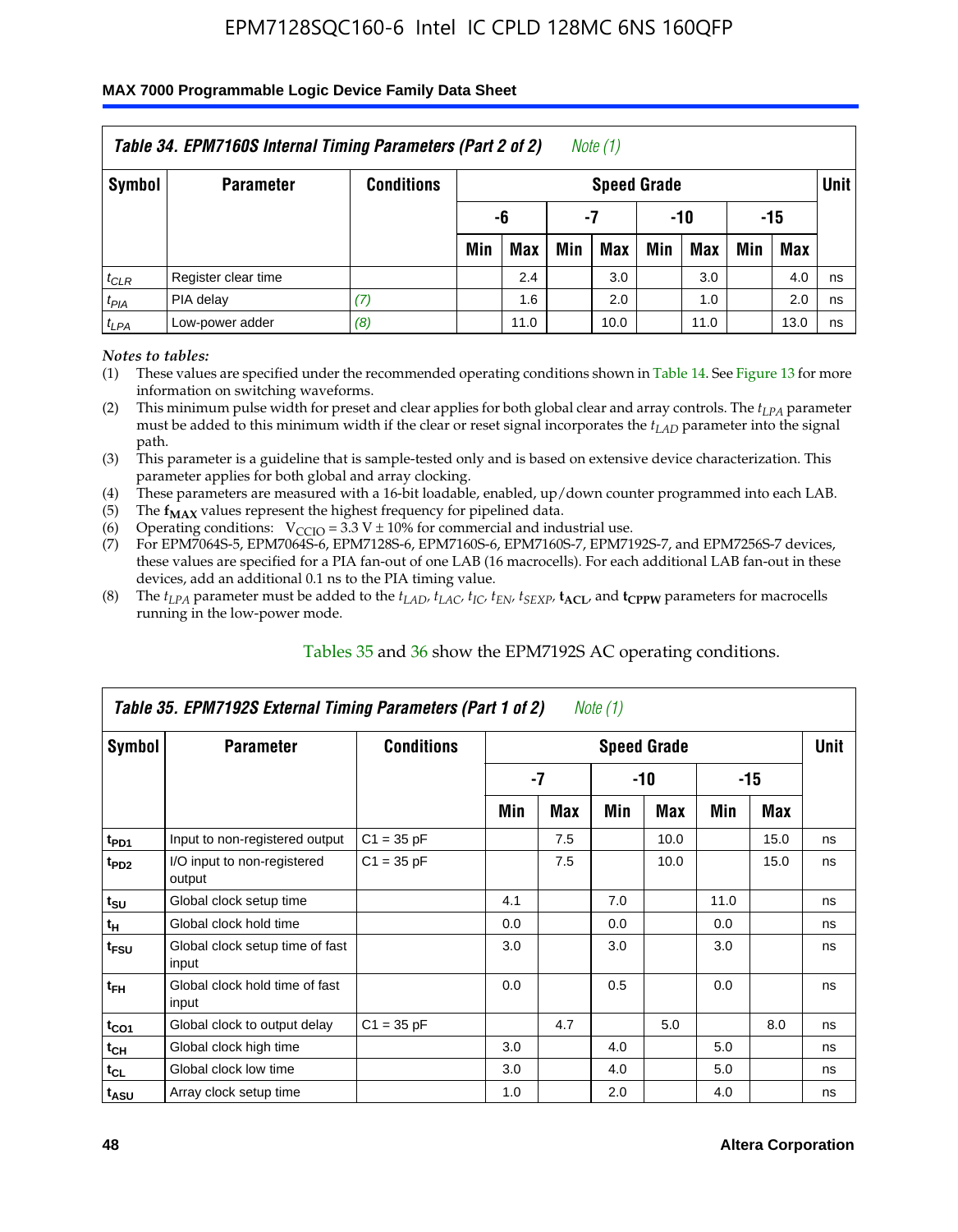|                         | Table 35. EPM7192S External Timing Parameters (Part 2 of 2) |                    |       |     | Note (1) |                    |       |      |            |
|-------------------------|-------------------------------------------------------------|--------------------|-------|-----|----------|--------------------|-------|------|------------|
| Symbol                  | <b>Parameter</b>                                            | <b>Conditions</b>  |       |     |          | <b>Speed Grade</b> |       |      | Unit       |
|                         |                                                             |                    |       | -7  |          | -10                |       | -15  |            |
|                         |                                                             |                    | Min   | Max | Min      | <b>Max</b>         | Min   | Max  |            |
| t <sub>AH</sub>         | Array clock hold time                                       |                    | 1.8   |     | 3.0      |                    | 4.0   |      | ns         |
| t <sub>ACO1</sub>       | Array clock to output delay                                 | $C1 = 35 pF$       |       | 7.8 |          | 10.0               |       | 15.0 | ns         |
| $t_{\sf ACH}$           | Array clock high time                                       |                    | 3.0   |     | 4.0      |                    | 6.0   |      | ns         |
| $t_{\sf ACL}$           | Array clock low time                                        |                    | 3.0   |     | 4.0      |                    | 6.0   |      | ns         |
| t <sub>CPPW</sub>       | Minimum pulse width for clear<br>and preset                 | (2)                | 3.0   |     | 4.0      |                    | 6.0   |      | ns         |
| $t_{ODH}$               | Output data hold time after<br>clock                        | $C1 = 35$ pF $(3)$ | 1.0   |     | 1.0      |                    | 1.0   |      | ns         |
| $t_{\mathsf{CNT}}$      | Minimum global clock period                                 |                    |       | 8.0 |          | 10.0               |       | 13.0 | ns         |
| $f_{\text{CNT}}$        | Maximum internal global clock<br>frequency                  | (4)                | 125.0 |     | 100.0    |                    | 76.9  |      | <b>MHz</b> |
| $t_{ACNT}$              | Minimum array clock period                                  |                    |       | 8.0 |          | 10.0               |       | 13.0 | ns         |
| <b>f<sub>ACNT</sub></b> | Maximum internal array clock<br>frequency                   | (4)                | 125.0 |     | 100.0    |                    | 76.9  |      | <b>MHz</b> |
| f <sub>MAX</sub>        | Maximum clock frequency                                     | (5)                | 166.7 |     | 125.0    |                    | 100.0 |      | <b>MHz</b> |

|                   | Table 36. EPM7192S Internal Timing Parameters (Part 1 of 2) |                    |     | Note (1) |     |                    |     |       |      |
|-------------------|-------------------------------------------------------------|--------------------|-----|----------|-----|--------------------|-----|-------|------|
| Symbol            | <b>Parameter</b>                                            | <b>Conditions</b>  |     |          |     | <b>Speed Grade</b> |     |       | Unit |
|                   |                                                             |                    |     | -7       |     | -10                |     | $-15$ |      |
|                   |                                                             |                    | Min | Max      | Min | <b>Max</b>         | Min | Max   |      |
| $t_{IN}$          | Input pad and buffer delay                                  |                    |     | 0.3      |     | 0.5                |     | 2.0   | ns   |
| $t_{IO}$          | I/O input pad and buffer delay                              |                    |     | 0.3      |     | 0.5                |     | 2.0   | ns   |
| $t_{FIN}$         | Fast input delay                                            |                    |     | 3.2      |     | 1.0                |     | 2.0   | ns   |
| t <sub>SEXP</sub> | Shared expander delay                                       |                    |     | 4.2      |     | 5.0                |     | 8.0   | ns   |
| $t_{PEXP}$        | Parallel expander delay                                     |                    |     | 1.2      |     | 0.8                |     | 1.0   | ns   |
| $t_{LAD}$         | Logic array delay                                           |                    |     | 3.1      |     | 5.0                |     | 6.0   | ns   |
| $t_{LAC}$         | Logic control array delay                                   |                    |     | 3.1      |     | 5.0                |     | 6.0   | ns   |
| $t_{IOE}$         | Internal output enable delay                                |                    |     | 0.9      |     | 2.0                |     | 3.0   | ns   |
| $t_{OD1}$         | Output buffer and pad delay                                 | $C1 = 35 pF$       |     | 0.5      |     | 1.5                |     | 4.0   | ns   |
| $t_{OD2}$         | Output buffer and pad delay                                 | $C1 = 35$ pF $(6)$ |     | 1.0      |     | 2.0                |     | 5.0   | ns   |
| $t_{OD3}$         | Output buffer and pad delay                                 | $C1 = 35 pF$       |     | 5.5      |     | 5.5                |     | 7.0   | ns   |
| $t_{ZX1}$         | Output buffer enable delay                                  | $C1 = 35 pF$       |     | 4.0      |     | 5.0                |     | 6.0   | ns   |
| $t_{ZX2}$         | Output buffer enable delay                                  | $C1 = 35$ pF $(6)$ |     | 4.5      |     | 5.5                |     | 7.0   | ns   |
| $t_{ZX3}$         | Output buffer enable delay                                  | $C1 = 35 pF$       |     | 9.0      |     | 9.0                |     | 10.0  | ns   |
| $t_{XZ}$          | Output buffer disable delay                                 | $C1 = 5pF$         |     | 4.0      |     | 5.0                |     | 6.0   | ns   |
| $t_{\text{SU}}$   | Register setup time                                         |                    | 1.1 |          | 2.0 |                    | 4.0 |       | ns   |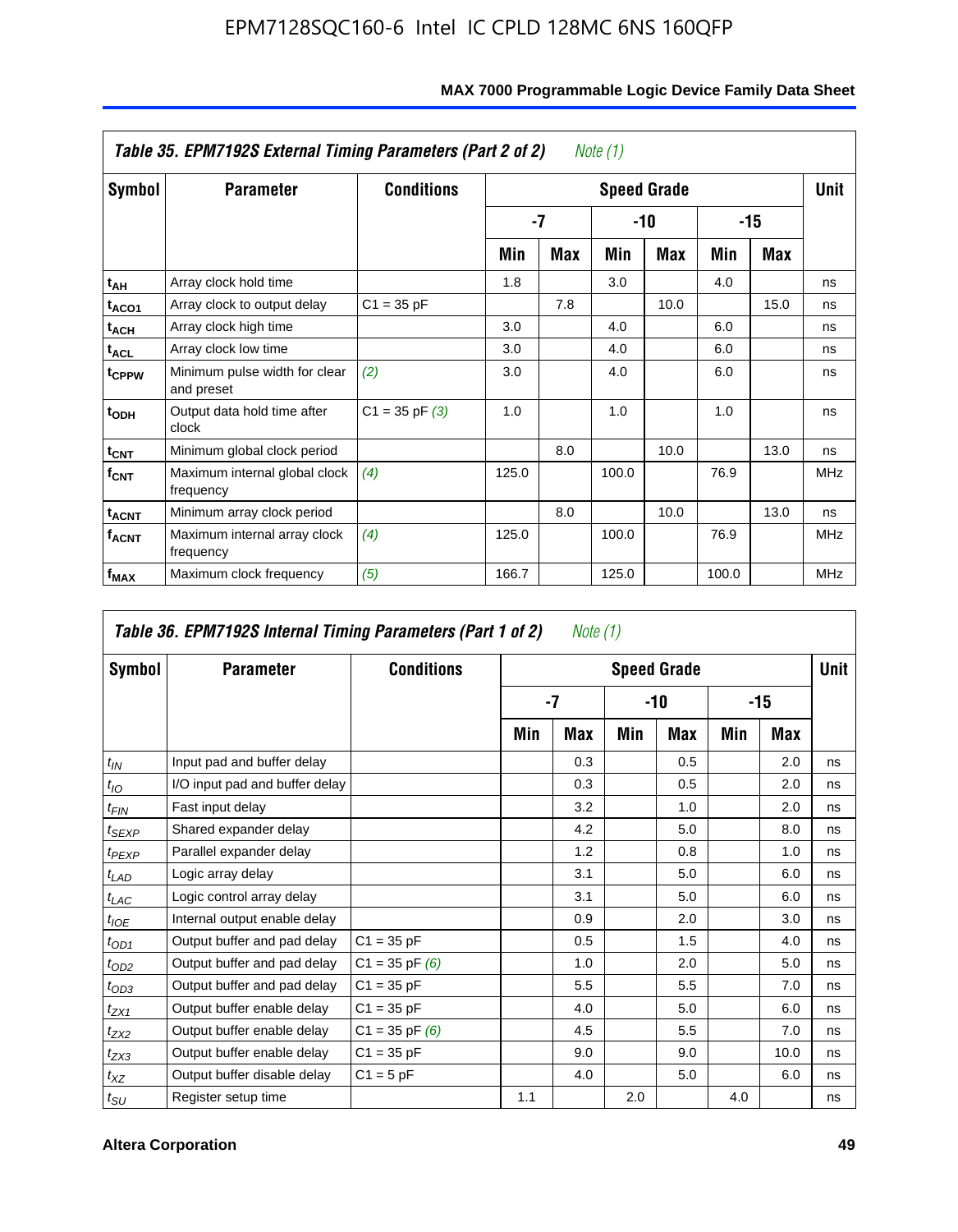|                    | Table 36. EPM7192S Internal Timing Parameters (Part 2 of 2) |                   |     | Note (1) |     |                    |     |       |      |
|--------------------|-------------------------------------------------------------|-------------------|-----|----------|-----|--------------------|-----|-------|------|
| Symbol             | <b>Parameter</b>                                            | <b>Conditions</b> |     |          |     | <b>Speed Grade</b> |     |       | Unit |
|                    |                                                             |                   |     | -7       |     | -10                |     | $-15$ |      |
|                    |                                                             |                   | Min | Max      | Min | Max                | Min | Max   |      |
| $t_H$              | Register hold time                                          |                   | 1.7 |          | 3.0 |                    | 4.0 |       | ns   |
| $t_{\mathit{FSU}}$ | Register setup time of fast<br>input                        |                   | 2.3 |          | 3.0 |                    | 2.0 |       | ns   |
| $t_{FH}$           | Register hold time of fast<br>input                         |                   | 0.7 |          | 0.5 |                    | 1.0 |       | ns   |
| $t_{RD}$           | Register delay                                              |                   |     | 1.4      |     | 2.0                |     | 1.0   | ns   |
| $t_{COMB}$         | Combinatorial delay                                         |                   |     | 1.2      |     | 2.0                |     | 1.0   | ns   |
| $t_{IC}$           | Array clock delay                                           |                   |     | 3.2      |     | 5.0                |     | 6.0   | ns   |
| $t_{EN}$           | Register enable time                                        |                   |     | 3.1      |     | 5.0                |     | 6.0   | ns   |
| $t_{GLOB}$         | Global control delay                                        |                   |     | 2.5      |     | 1.0                |     | 1.0   | ns   |
| $t_{PRE}$          | Register preset time                                        |                   |     | 2.7      |     | 3.0                |     | 4.0   | ns   |
| $t_{CLR}$          | Register clear time                                         |                   |     | 2.7      |     | 3.0                |     | 4.0   | ns   |
| t <sub>PIA</sub>   | PIA delay                                                   | (7)               |     | 2.4      |     | 1.0                |     | 2.0   | ns   |
| $t_{LPA}$          | Low-power adder                                             | (8)               |     | 10.0     |     | 11.0               |     | 13.0  | ns   |

#### **MAX 7000 Programmable Logic Device Family Data Sheet**

#### *Notes to tables:*

- (1) These values are specified under the recommended operating conditions shown in Table 14. See Figure 13 for more information on switching waveforms.
- (2) This minimum pulse width for preset and clear applies for both global clear and array controls. The *tLPA* parameter must be added to this minimum width if the clear or reset signal incorporates the *t<sub>LAD</sub>* parameter into the signal path.
- (3) This parameter is a guideline that is sample-tested only and is based on extensive device characterization. This parameter applies for both global and array clocking.
- (4) These parameters are measured with a 16-bit loadable, enabled, up/down counter programmed into each LAB.
- (5) The  $f_{MAX}$  values represent the highest frequency for pipelined data.
- (6) Operating conditions:  $V_{\text{CCIO}} = 3.3 \text{ V} \pm 10\%$  for commercial and industrial use.
- (7) For EPM7064S-5, EPM7064S-6, EPM7128S-6, EPM7160S-6, EPM7160S-7, EPM7192S-7, and EPM7256S-7 devices, these values are specified for a PIA fan-out of one LAB (16 macrocells). For each additional LAB fan-out in these devices, add an additional 0.1 ns to the PIA timing value.
- (8) The  $t_{LPA}$  parameter must be added to the  $t_{LAD}$ ,  $t_{LAC}$ ,  $t_{IC}$ ,  $t_{EN}$ ,  $t_{SIX}$ ,  $t_{ACL}$ , and  $t_{CPW}$  parameters for macrocells running in the low-power mode.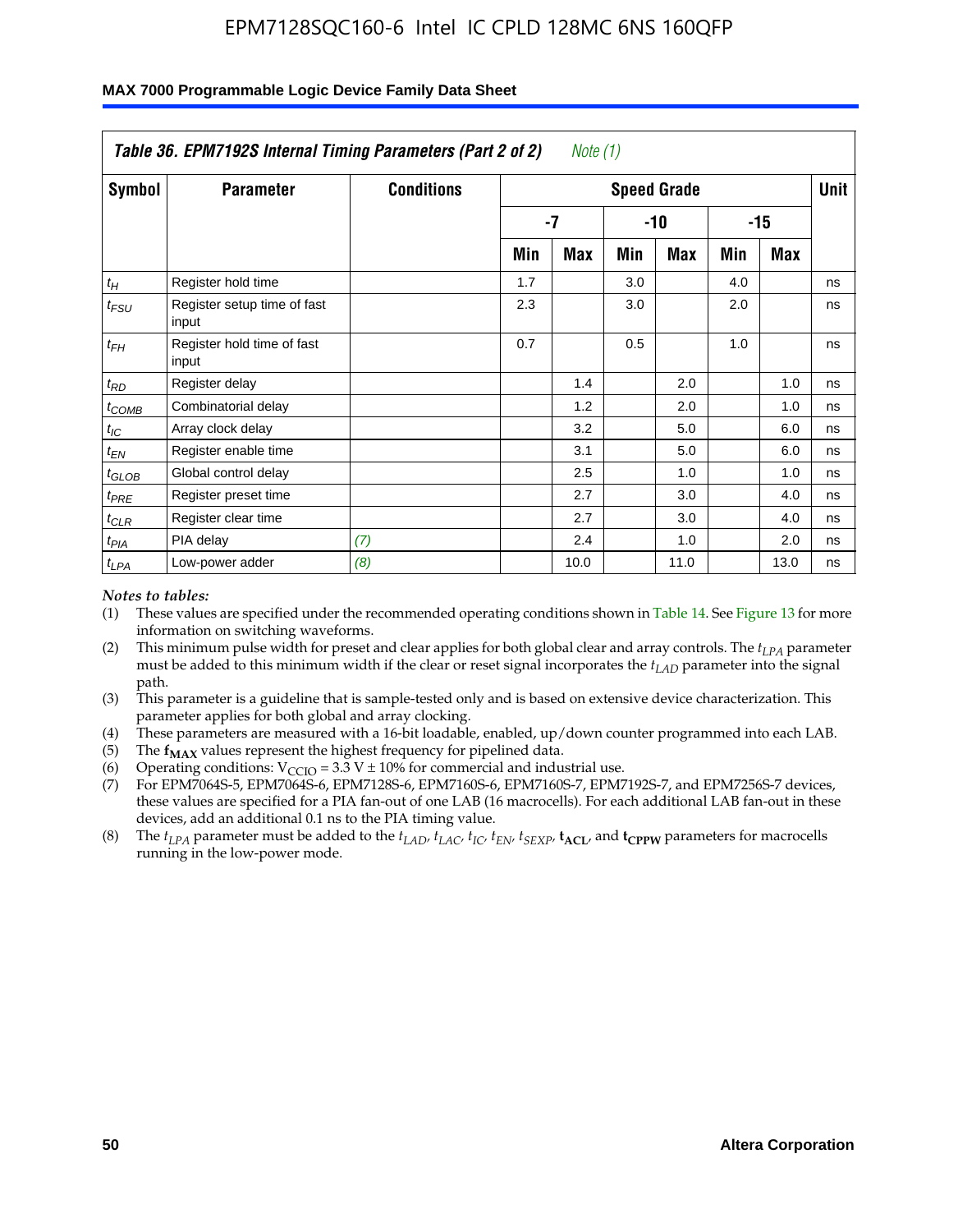|                    | Table 37. EPM7256S External Timing Parameters |                    | Note $(1)$ |            |                    |            |       |            |            |
|--------------------|-----------------------------------------------|--------------------|------------|------------|--------------------|------------|-------|------------|------------|
| Symbol             | <b>Parameter</b>                              | <b>Conditions</b>  |            |            | <b>Speed Grade</b> |            |       |            | Unit       |
|                    |                                               |                    | $-7$       |            |                    | $-10$      | $-15$ |            |            |
|                    |                                               |                    | Min        | <b>Max</b> | Min                | <b>Max</b> | Min   | <b>Max</b> |            |
| t <sub>PD1</sub>   | Input to non-registered output                | $C1 = 35 pF$       |            | 7.5        |                    | 10.0       |       | 15.0       | ns         |
| t <sub>PD2</sub>   | I/O input to non-registered<br>output         | $C1 = 35 pF$       |            | 7.5        |                    | 10.0       |       | 15.0       | ns         |
| $t_{\text{SU}}$    | Global clock setup time                       |                    | 3.9        |            | 7.0                |            | 11.0  |            | ns         |
| $t_H$              | Global clock hold time                        |                    | 0.0        |            | 0.0                |            | 0.0   |            | ns         |
| t <sub>FSU</sub>   | Global clock setup time of fast<br>input      |                    | 3.0        |            | 3.0                |            | 3.0   |            | ns         |
| $t_{FH}$           | Global clock hold time of fast<br>input       |                    | 0.0        |            | 0.5                |            | 0.0   |            | ns         |
| $t_{CO1}$          | Global clock to output delay                  | $C1 = 35 pF$       |            | 4.7        |                    | 5.0        |       | 8.0        | ns         |
| $t_{CH}$           | Global clock high time                        |                    | 3.0        |            | 4.0                |            | 5.0   |            | ns         |
| $t_{CL}$           | Global clock low time                         |                    | 3.0        |            | 4.0                |            | 5.0   |            | ns         |
| $t_{ASU}$          | Array clock setup time                        |                    | 0.8        |            | 2.0                |            | 4.0   |            | ns         |
| t <sub>AH</sub>    | Array clock hold time                         |                    | 1.9        |            | 3.0                |            | 4.0   |            | ns         |
| $t_{ACO1}$         | Array clock to output delay                   | $C1 = 35 pF$       |            | 7.8        |                    | 10.0       |       | 15.0       | ns         |
| t <sub>ACH</sub>   | Array clock high time                         |                    | 3.0        |            | 4.0                |            | 6.0   |            | ns         |
| $t_{ACL}$          | Array clock low time                          |                    | 3.0        |            | 4.0                |            | 6.0   |            | ns         |
| t <sub>CPPW</sub>  | Minimum pulse width for clear<br>and preset   | (2)                | 3.0        |            | 4.0                |            | 6.0   |            | ns         |
| t <sub>ODH</sub>   | Output data hold time after<br>clock          | $C1 = 35$ pF $(3)$ | 1.0        |            | 1.0                |            | 1.0   |            | ns         |
| $t_{CNT}$          | Minimum global clock period                   |                    |            | 7.8        |                    | 10.0       |       | 13.0       | ns         |
| $f_{\mathsf{CNT}}$ | Maximum internal global clock<br>frequency    | (4)                | 128.2      |            | 100.0              |            | 76.9  |            | <b>MHz</b> |
| t <sub>ACNT</sub>  | Minimum array clock period                    |                    |            | 7.8        |                    | 10.0       |       | 13.0       | ns         |
| $f_{ACNT}$         | Maximum internal array clock<br>frequency     | (4)                | 128.2      |            | 100.0              |            | 76.9  |            | <b>MHz</b> |
| f <sub>MAX</sub>   | Maximum clock frequency                       | (5)                | 166.7      |            | 125.0              |            | 100.0 |            | <b>MHz</b> |

# Tables 37 and 38 show the EPM7256S AC operating conditions.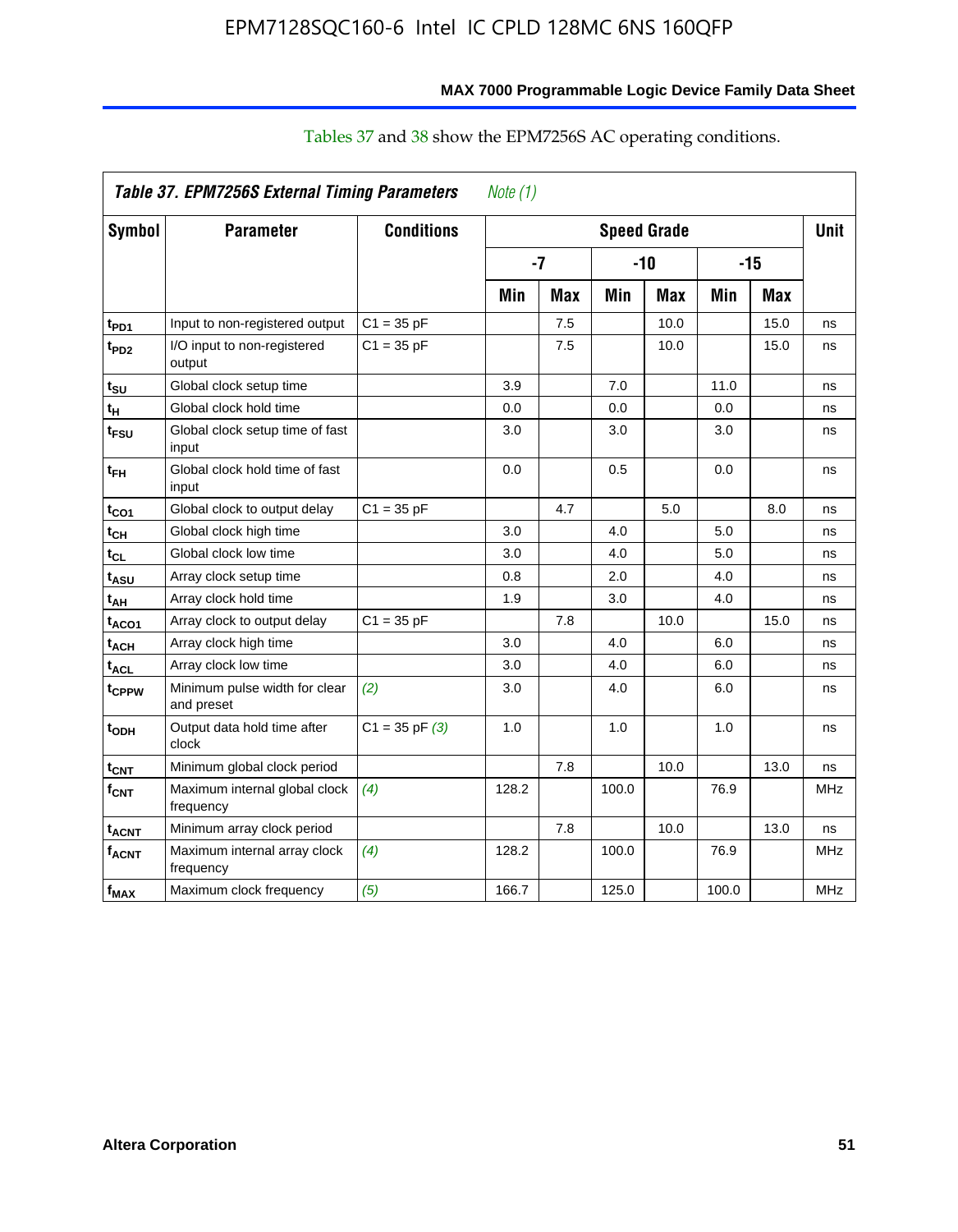| Symbol                      | <b>Parameter</b>                     | <b>Conditions</b>  |     |            |     | <b>Speed Grade</b> |     |            | <b>Unit</b> |
|-----------------------------|--------------------------------------|--------------------|-----|------------|-----|--------------------|-----|------------|-------------|
|                             |                                      |                    |     | $-7$       |     | $-10$              |     | $-15$      |             |
|                             |                                      |                    | Min | <b>Max</b> | Min | <b>Max</b>         | Min | <b>Max</b> |             |
| $t_{IN}$                    | Input pad and buffer delay           |                    |     | 0.3        |     | 0.5                |     | 2.0        | ns          |
| $t_{IO}$                    | I/O input pad and buffer delay       |                    |     | 0.3        |     | 0.5                |     | 2.0        | ns          |
| t <sub>FIN</sub>            | Fast input delay                     |                    |     | 3.4        |     | 1.0                |     | 2.0        | ns          |
| t <sub>SEXP</sub>           | Shared expander delay                |                    |     | 3.9        |     | 5.0                |     | 8.0        | ns          |
| t <sub>PEXP</sub>           | Parallel expander delay              |                    |     | 1.1        |     | 0.8                |     | 1.0        | ns          |
| t <sub>LAD</sub>            | Logic array delay                    |                    |     | 2.6        |     | 5.0                |     | 6.0        | ns          |
| $t_{LAC}$                   | Logic control array delay            |                    |     | 2.6        |     | 5.0                |     | 6.0        | ns          |
| $t_{IOE}$                   | Internal output enable delay         |                    |     | 0.8        |     | 2.0                |     | 3.0        | ns          |
| $t_{OD1}$                   | Output buffer and pad delay          | $C1 = 35 pF$       |     | 0.5        |     | 1.5                |     | 4.0        | ns          |
| t <sub>OD2</sub>            | Output buffer and pad delay          | $C1 = 35$ pF $(6)$ |     | 1.0        |     | 2.0                |     | 5.0        | ns          |
| $t_{OD3}$                   | Output buffer and pad delay          | $C1 = 35 pF$       |     | 5.5        |     | 5.5                |     | 8.0        | ns          |
| t <sub>ZX1</sub>            | Output buffer enable delay           | $C1 = 35 pF$       |     | 4.0        |     | 5.0                |     | 6.0        | ns          |
| t <sub>ZX2</sub>            | Output buffer enable delay           | $C1 = 35$ pF $(6)$ |     | 4.5        |     | 5.5                |     | 7.0        | ns          |
| t <sub>ZX3</sub>            | Output buffer enable delay           | $C1 = 35 pF$       |     | 9.0        |     | 9.0                |     | 10.0       | ns          |
| $t_{\chi Z}$                | Output buffer disable delay          | $C1 = 5pF$         |     | 4.0        |     | 5.0                |     | 6.0        | ns          |
| $t_{\scriptstyle\text{SU}}$ | Register setup time                  |                    | 1.1 |            | 2.0 |                    | 4.0 |            | ns          |
| $t_H$                       | Register hold time                   |                    | 1.6 |            | 3.0 |                    | 4.0 |            | ns          |
| t <sub>FSU</sub>            | Register setup time of fast<br>input |                    | 2.4 |            | 3.0 |                    | 2.0 |            | ns          |
| $t_{FH}$                    | Register hold time of fast<br>input  |                    | 0.6 |            | 0.5 |                    | 1.0 |            | ns          |
| $t_{RD}$                    | Register delay                       |                    |     | 1.1        |     | 2.0                |     | 1.0        | ns          |
| $t_{COMB}$                  | Combinatorial delay                  |                    |     | 1.1        |     | 2.0                |     | 1.0        | ns          |
| t <sub>IC</sub>             | Array clock delay                    |                    |     | 2.9        |     | 5.0                |     | 6.0        | ns          |
| t <sub>EN</sub>             | Register enable time                 |                    |     | 2.6        |     | 5.0                |     | 6.0        | ns          |
| t <sub>GLOB</sub>           | Global control delay                 |                    |     | 2.8        |     | 1.0                |     | 1.0        | ns          |
| $t_{PRE}$                   | Register preset time                 |                    |     | 2.7        |     | 3.0                |     | 4.0        | ns          |
| $t_{\sf CLR}$               | Register clear time                  |                    |     | 2.7        |     | 3.0                |     | 4.0        | ns          |
| $t_{PIA}$                   | PIA delay                            | (7)                |     | 3.0        |     | 1.0                |     | 2.0        | ns          |
| $t_{LPA}$                   | Low-power adder                      | (8)                |     | 10.0       |     | 11.0               |     | 13.0       | ns          |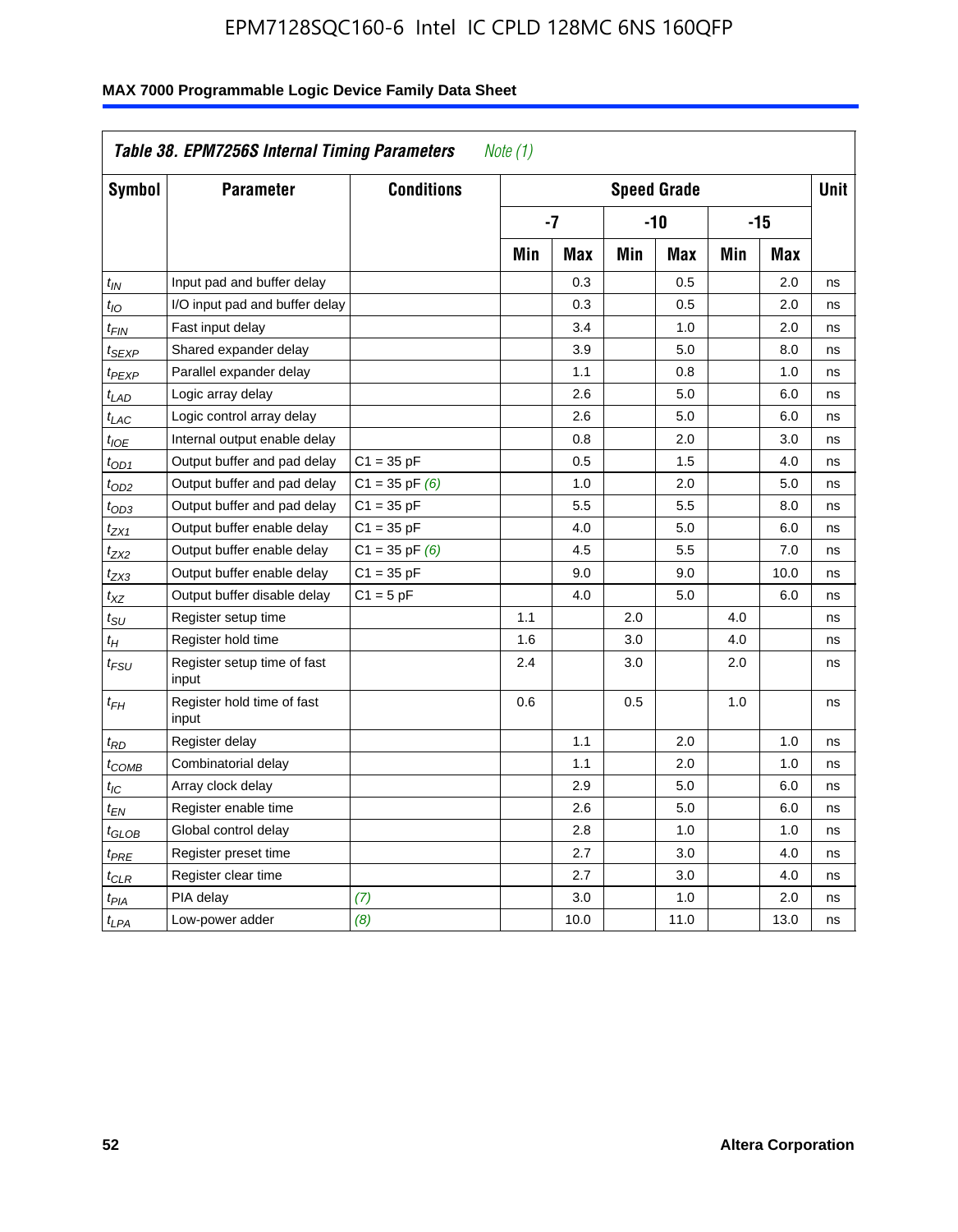**MAX 7000 Programmable Logic Device Family Data Sheet**

#### *Notes to tables:*

- (1) These values are specified under the recommended operating conditions shown in Table 14. See Figure 13 for more information on switching waveforms.
- (2) This minimum pulse width for preset and clear applies for both global clear and array controls. The  $t_{LPA}$  parameter must be added to this minimum width if the clear or reset signal incorporates the *tLAD* parameter into the signal path.
- (3) This parameter is a guideline that is sample-tested only and is based on extensive device characterization. This parameter applies for both global and array clocking.
- (4) These parameters are measured with a 16-bit loadable, enabled, up/down counter programmed into each LAB.
- (5) The  $f_{MAX}$  values represent the highest frequency for pipelined data.
- (6) Operating conditions:  $V_{\text{CCIO}} = 3.3 \text{ V} \pm 10\%$  for commercial and industrial use.
- (7) For EPM7064S-5, EPM7064S-6, EPM7128S-6, EPM7160S-6, EPM7160S-7, EPM7192S-7, and EPM7256S-7 devices, these values are specified for a PIA fan-out of one LAB (16 macrocells). For each additional LAB fan-out in these devices, add an additional 0.1 ns to the PIA timing value.
- (8) The  $t_{LPA}$  parameter must be added to the  $t_{LAD}$ ,  $t_{LAC}$ ,  $t_{IC}$ ,  $t_{EN}$ ,  $t_{SEXP}$ ,  $t_{ACL}$ , and  $t_{CPPW}$  parameters for macrocells running in the low-power mode.

# **Power Consumption**

[Supply power \(P\) versus frequency \(](http://www.altera.com/literature/an/an074.pdf) $f_{MAX}$  in MHz) for MAX 7000 devices is calculated with the following equation:

 $P = P_{INT} + P_{IO} = I_{CCLNT} \times V_{CC} + P_{IO}$ 

The  $P_{IO}$  value, which depends on the device output load characteristics and switching frequency, can be calculated using the guidelines given in *Application Note 74 (Evaluating Power for Altera Devices)*.

The  $I_{\text{CCINT}}$  value, which depends on the switching frequency and the application logic, is calculated with the following equation:

 $I_{\text{CCTNT}} =$ 

 $A \times MC_{TON} + B \times (MC_{DEFU} - MC_{TON}) + C \times MC_{LISED} \times f_{MAX} \times tog_{LC}$ 

The parameters in this equation are shown below:

| $MC$ <sub>TON</sub> | = Number of macrocells with the Turbo Bit option turned on,                |
|---------------------|----------------------------------------------------------------------------|
|                     | as reported in the MAX+PLUS II Report File (.rpt)                          |
| MC <sub>DFV</sub>   | = Number of macrocells in the device                                       |
|                     | $MC_{\text{USED}}$ = Total number of macrocells in the design, as reported |
|                     | in the MAX+PLUS II Report File (.rpt)                                      |
| $f_{MAX}$           | = Highest clock frequency to the device                                    |
| $tog_{LC}$          | = Average ratio of logic cells toggling at each clock                      |
|                     | (typically 0.125)                                                          |
| A, B, C             | = Constants, shown in Table 39                                             |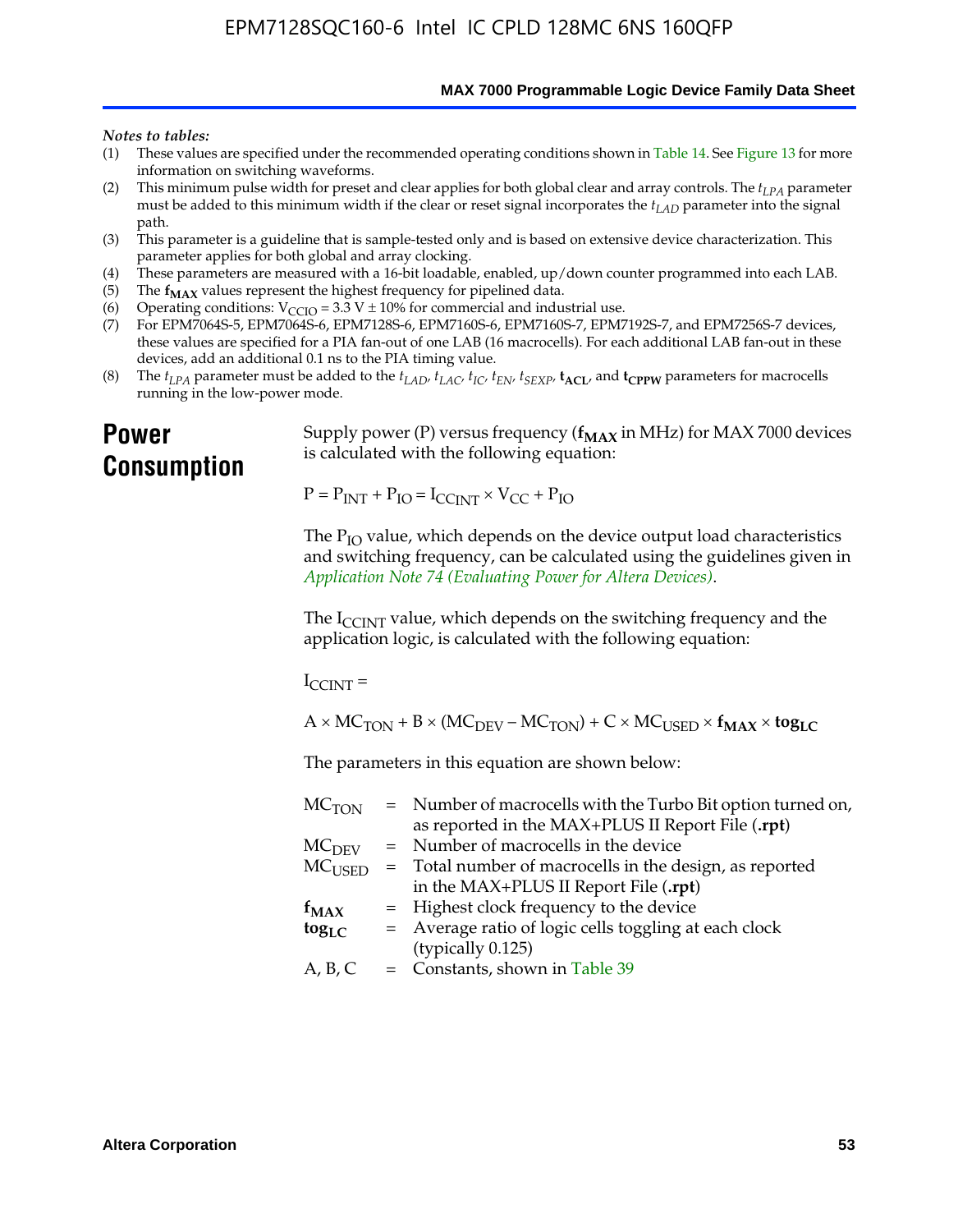| Table 39. MAX 7000 I <sub>CC</sub> Equation Constants |      |      |       |  |  |
|-------------------------------------------------------|------|------|-------|--|--|
| <b>Device</b>                                         | A    | B    | C     |  |  |
| EPM7032                                               | 1.87 | 0.52 | 0.144 |  |  |
| EPM7064                                               | 1.63 | 0.74 | 0.144 |  |  |
| <b>EPM7096</b>                                        | 1.63 | 0.74 | 0.144 |  |  |
| <b>EPM7128E</b>                                       | 1.17 | 0.54 | 0.096 |  |  |
| <b>EPM7160E</b>                                       | 1.17 | 0.54 | 0.096 |  |  |
| <b>EPM7192E</b>                                       | 1.17 | 0.54 | 0.096 |  |  |
| <b>EPM7256E</b>                                       | 1.17 | 0.54 | 0.096 |  |  |
| <b>EPM7032S</b>                                       | 0.93 | 0.40 | 0.040 |  |  |
| <b>EPM7064S</b>                                       | 0.93 | 0.40 | 0.040 |  |  |
| <b>EPM7128S</b>                                       | 0.93 | 0.40 | 0.040 |  |  |
| <b>EPM7160S</b>                                       | 0.93 | 0.40 | 0.040 |  |  |
| <b>EPM7192S</b>                                       | 0.93 | 0.40 | 0.040 |  |  |
| <b>EPM7256S</b>                                       | 0.93 | 0.40 | 0.040 |  |  |

This calculation provides an  $I_{CC}$  estimate based on typical conditions using a pattern of a 16-bit, loadable, enabled, up/down counter in each LAB with no output load. Actual  $I_{CC}$  values should be verified during operation because this measurement is sensitive to the actual pattern in the device and the environmental operating conditions.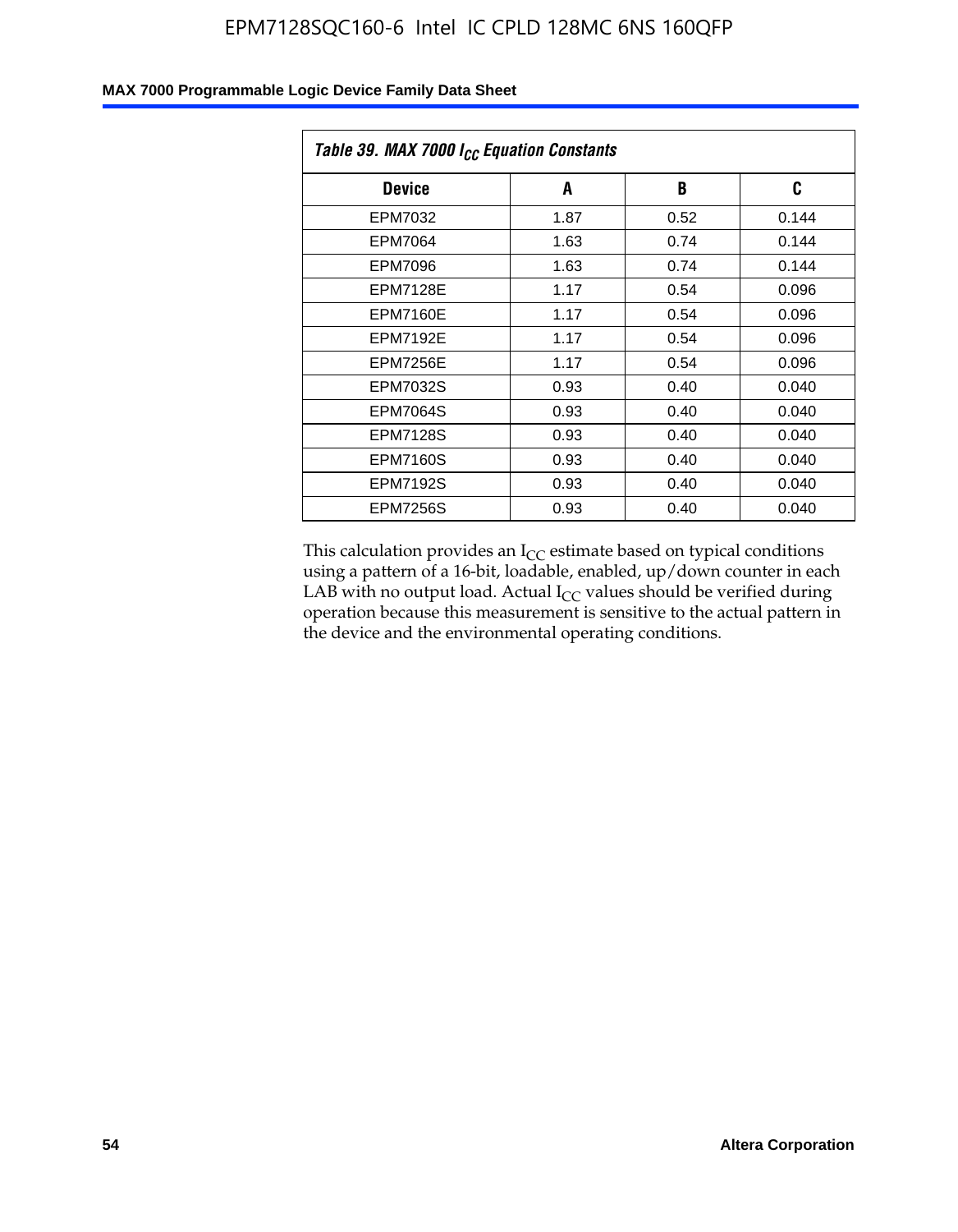### **MAX 7000 Programmable Logic Device Family Data Sheet**

Figure 14 shows typical supply current versus frequency for MAX 7000 devices.

*Figure 14. I<sub>CC</sub> vs. Frequency for MAX 7000 Devices (Part 1 of 2)* 



**EPM7096**

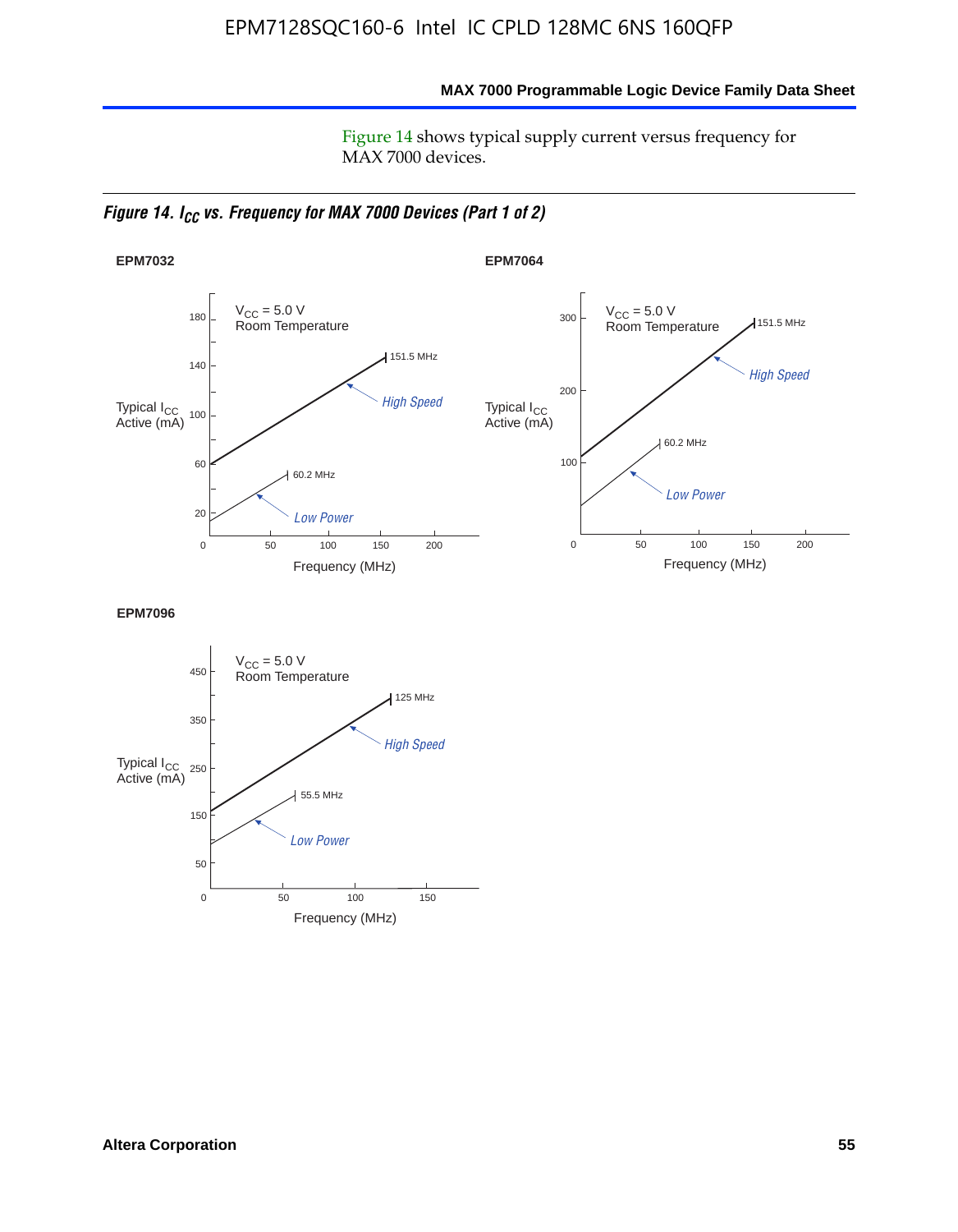

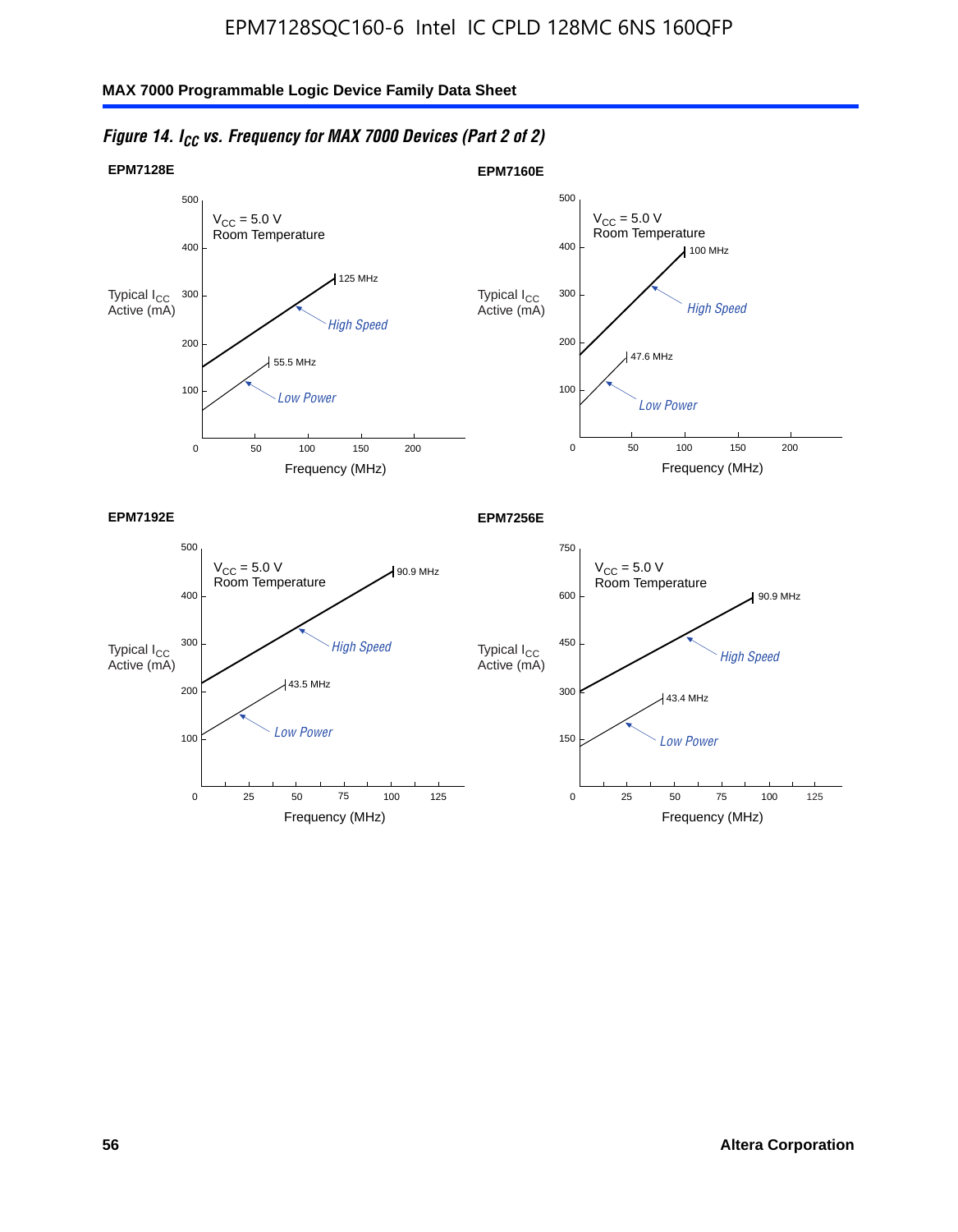Figure 15 shows typical supply current versus frequency for MAX 7000S devices.

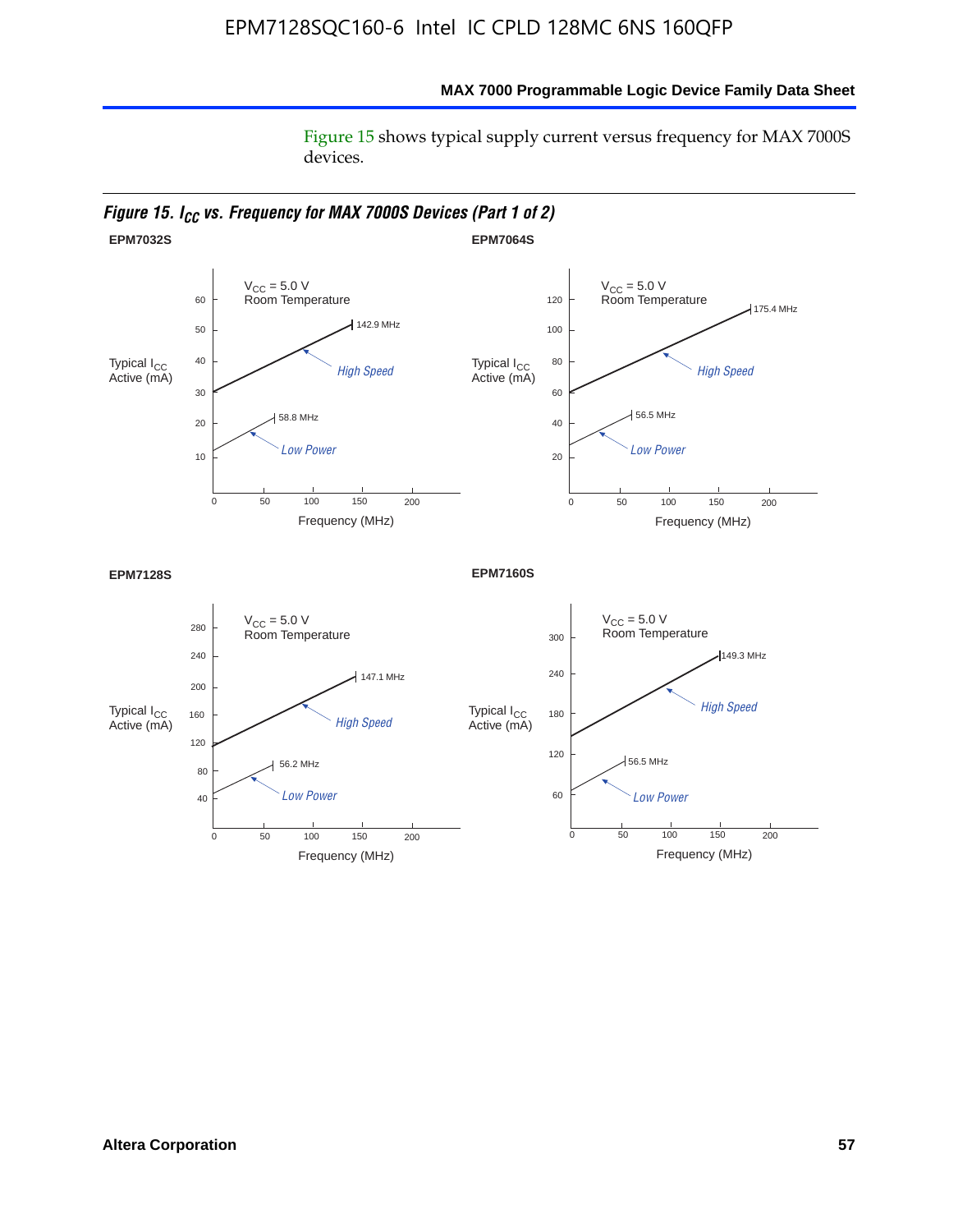#### **EPM7192S** V<sub>CC</sub> = 5.0 V<br>Room Temperature 0 Frequency (MHz) High Speed Low Power 25 100 125 125.0 MHz 55.6 MHz 60 120 180 240 300 50 75 **EPM7256S** V<sub>CC</sub> = 5.0 V<br>Room Temperature 0 Frequency (MHz) High Speed Low Power 25 100 125 128.2 MHz 56.2 MHz 100 200 300 400 50 75 Typical I<sub>CC</sub><br>Active (mA) Typical I<sub>CC</sub> Typical I<sub>CC</sub> Typical I<sub>C</sub> Typical I<sub>C</sub> Typical I<sub>C</sub> Typical I<sub>C</sub> Typical I<sub>C</sub> Typical I<sub>C</sub> Typical I<sub>C</sub> Typical I<sub>C</sub> Typical I<sub>C</sub> Typical I<sub>C</sub> Typical I<sub>C</sub> Typical I<sub>C</sub> Typical I<sub>C</sub> Typical I<sub>C</sub> Typical I<sub>C</sub> Typical I<sub>CC</sub><br>Active (mA)

## *Figure 15. I<sub>CC</sub> vs. Frequency for MAX 7000S Devices (Part 2 of 2)*

# **Device Pin-Outs**

See the Altera web site (**http://www.altera.com**) or the *Altera Digital Library* for pin-out information.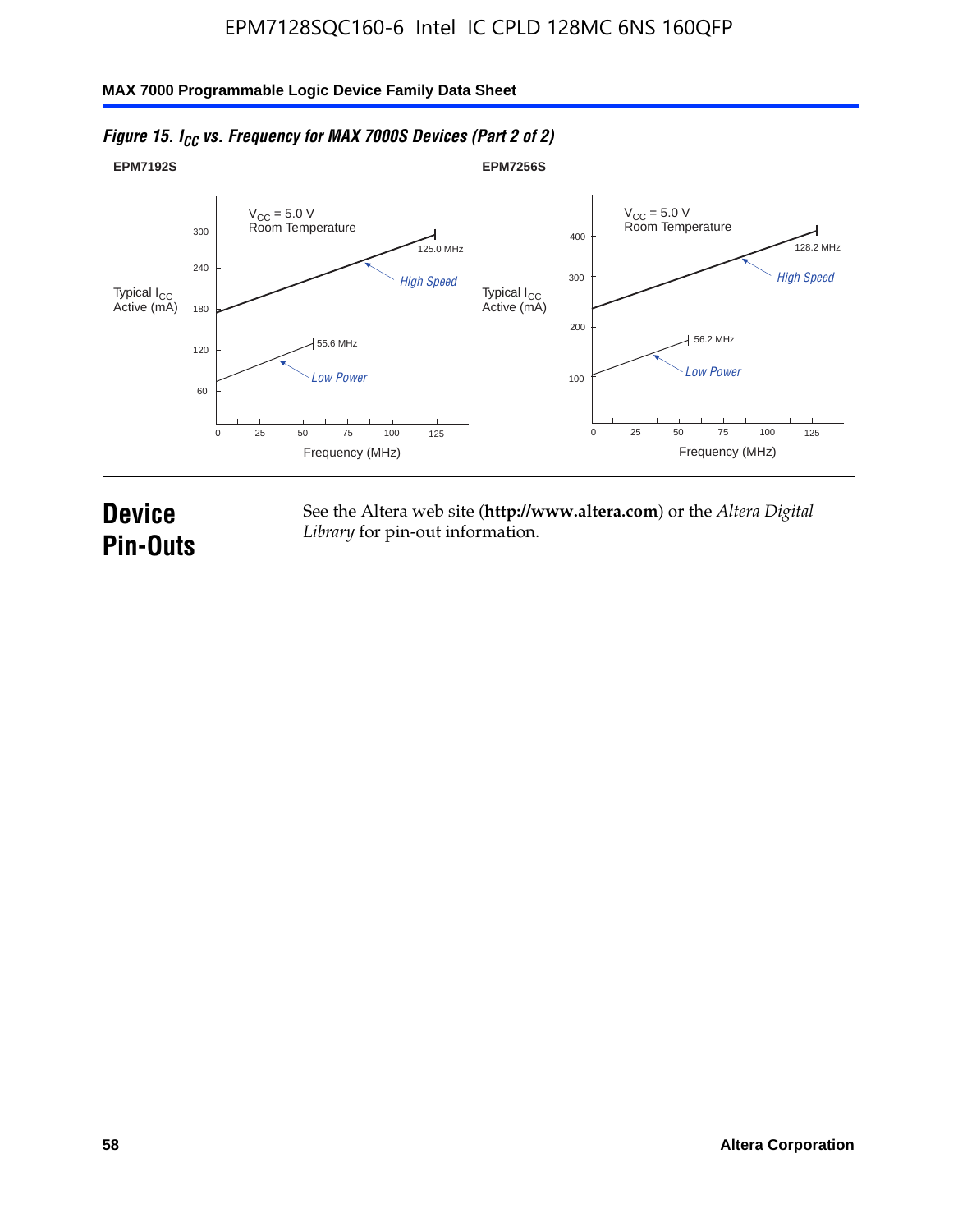Figures 16 through 22 show the package pin-out diagrams for MAX 7000 devices.



#### *Notes:*

- (1) The pin functions shown in parenthesis are only available in MAX 7000E and MAX 7000S devices.
- (2) JTAG ports are available in MAX 7000S devices only.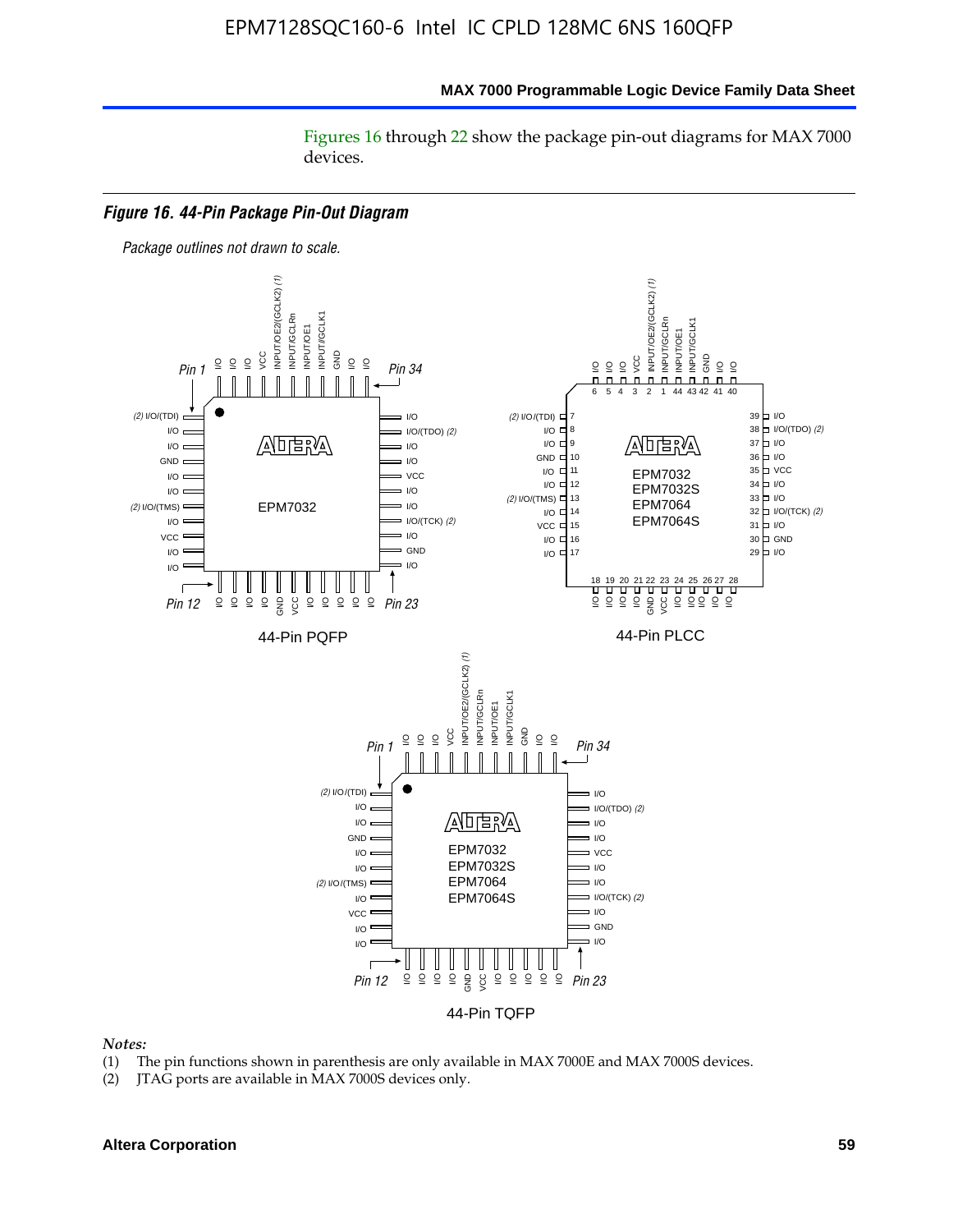#### *Figure 17. 68-Pin Package Pin-Out Diagram*

*Package outlines not drawn to scale.*



#### *Notes:*

- (1) The pin functions shown in parenthesis are only available in MAX 7000E and MAX 7000S devices.
- (2) JTAG ports are available in MAX 7000S devices only.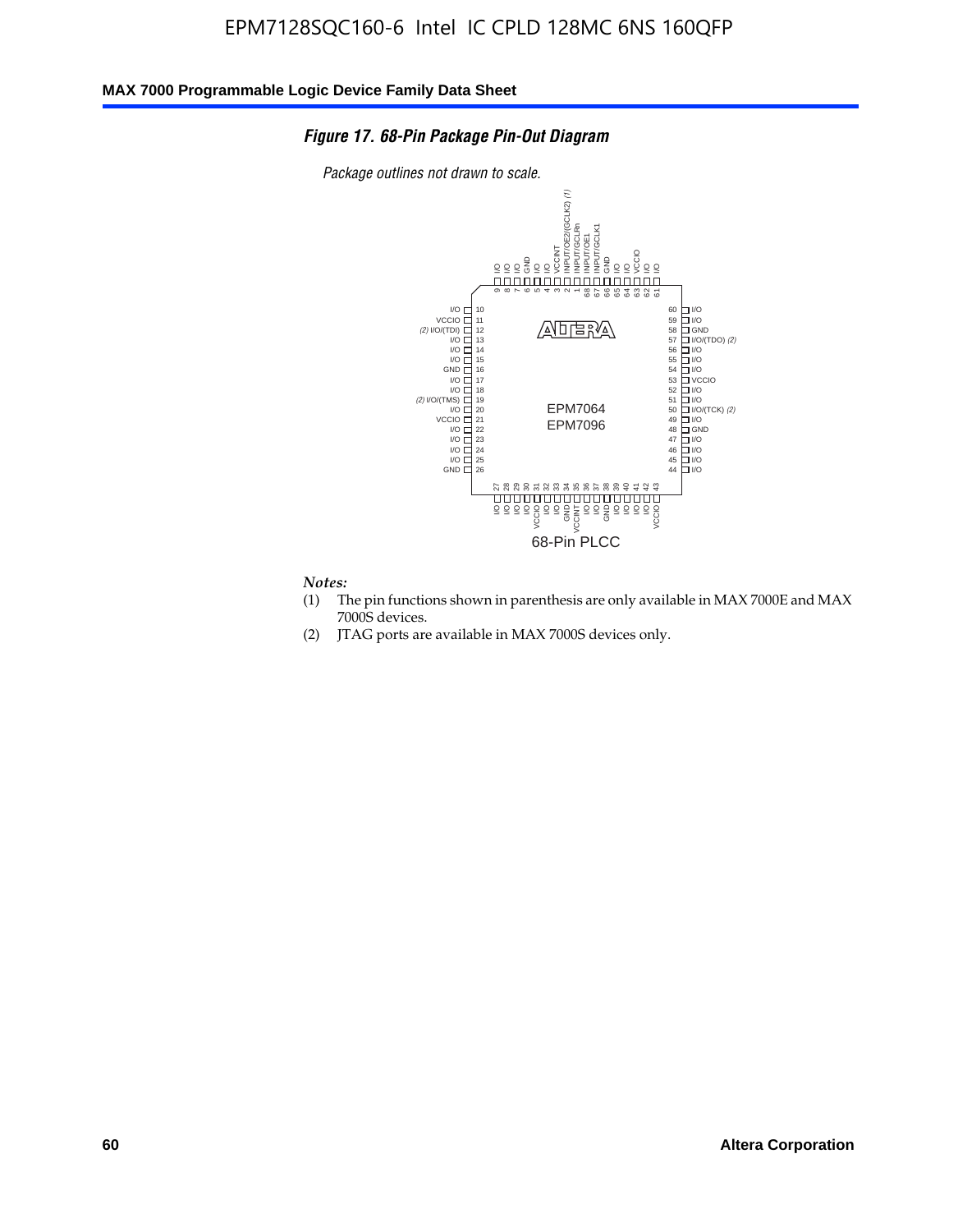### *Figure 18. 84-Pin Package Pin-Out Diagram*

*Package outline not drawn to scale.*



84-Pin PLCC

*Notes:*

- (1) Pins 6, 39, 46, and 79 are no-connect (N.C.) pins on EPM7096, EPM7160E, and EPM7160S devices.
- (2) The pin functions shown in parenthesis are only available in MAX 7000E and MAX 7000S devices.
-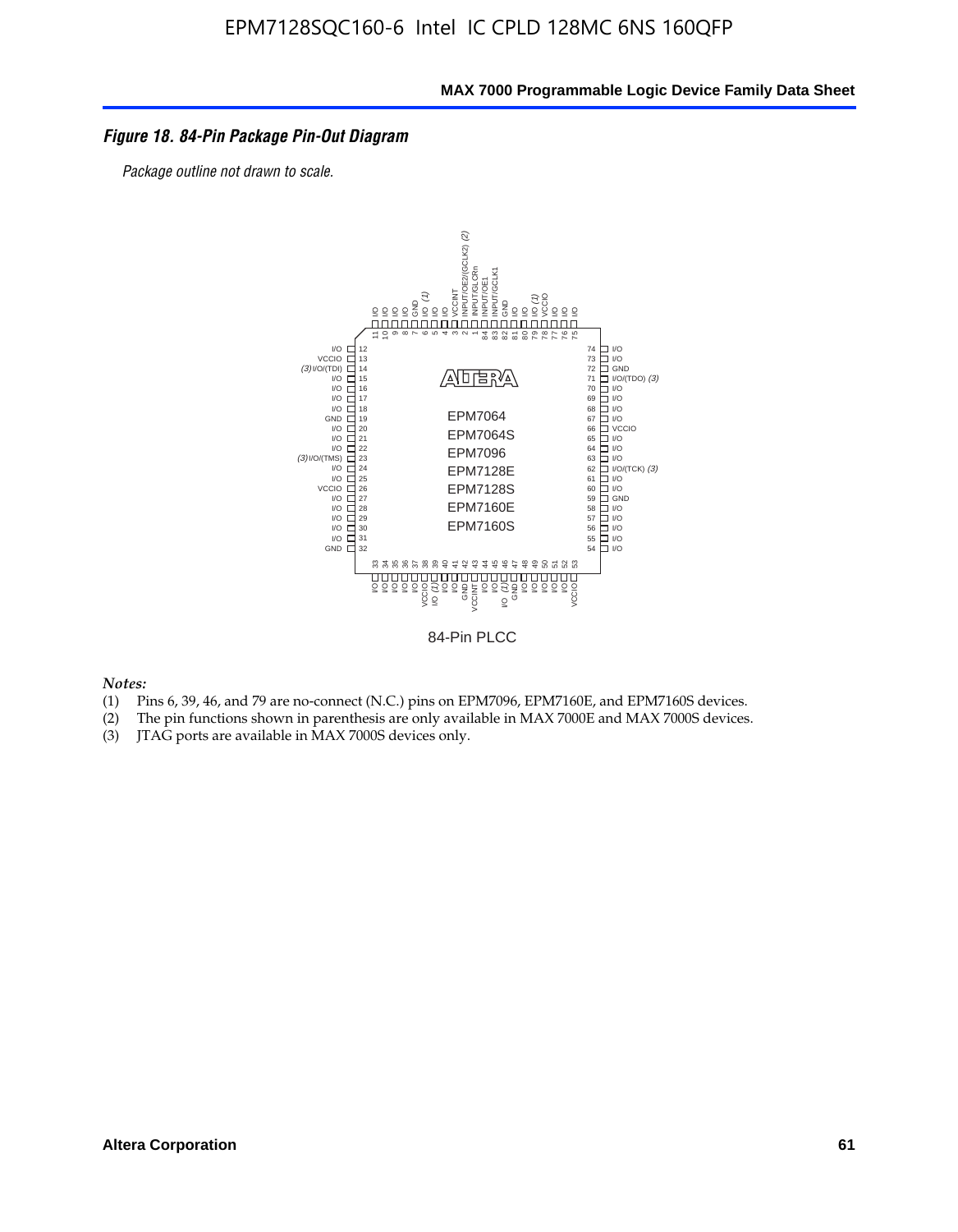### *Figure 19. 100-Pin Package Pin-Out Diagram*

*Package outline not drawn to scale.*



### *Figure 20. 160-Pin Package Pin-Out Diagram*

*Package outline not drawn to scale.*

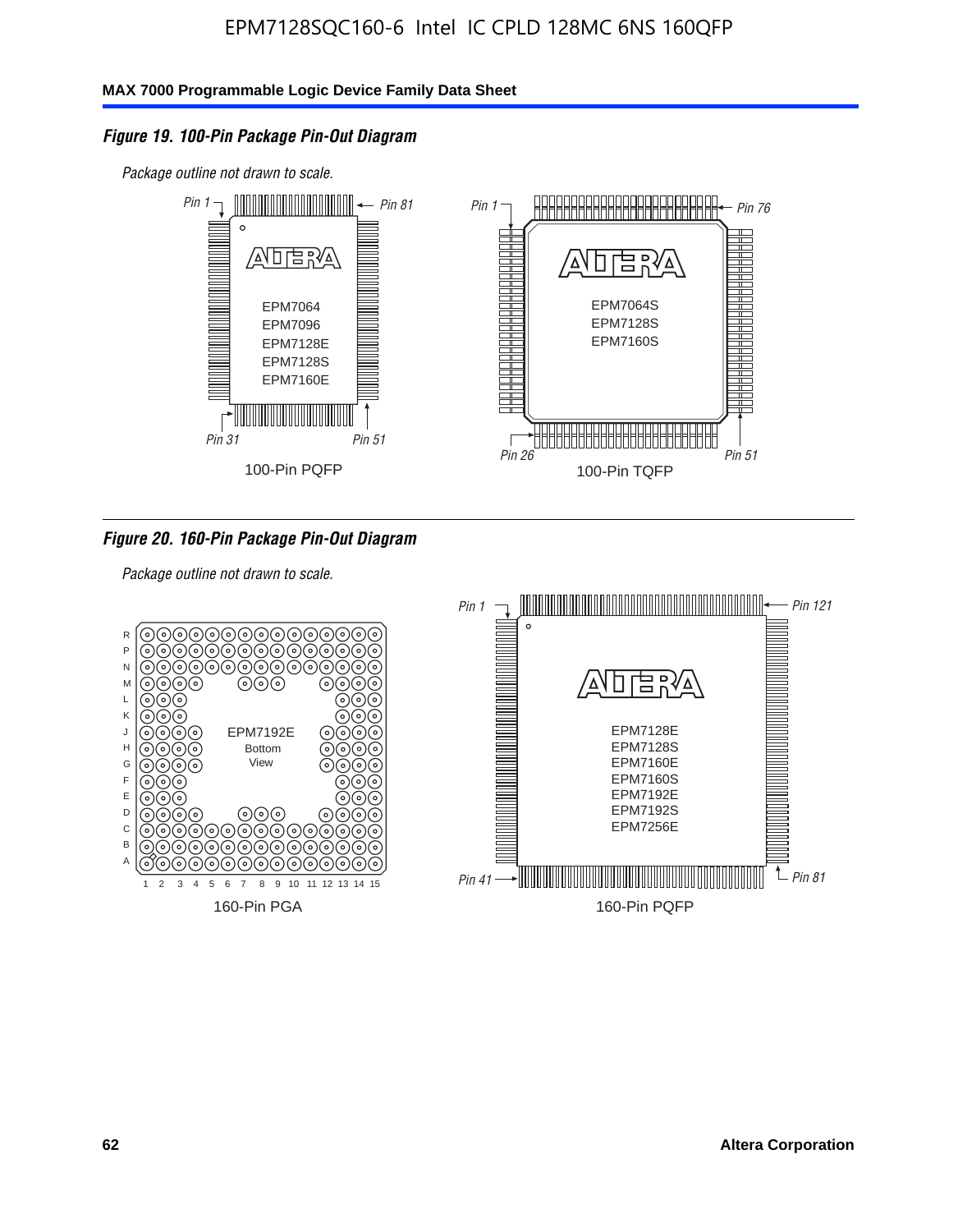### *Figure 21. 192-Pin Package Pin-Out Diagram*

*Package outline not drawn to scale.*



*Figure 22. 208-Pin Package Pin-Out Diagram*

*Package outline not drawn to scale.*

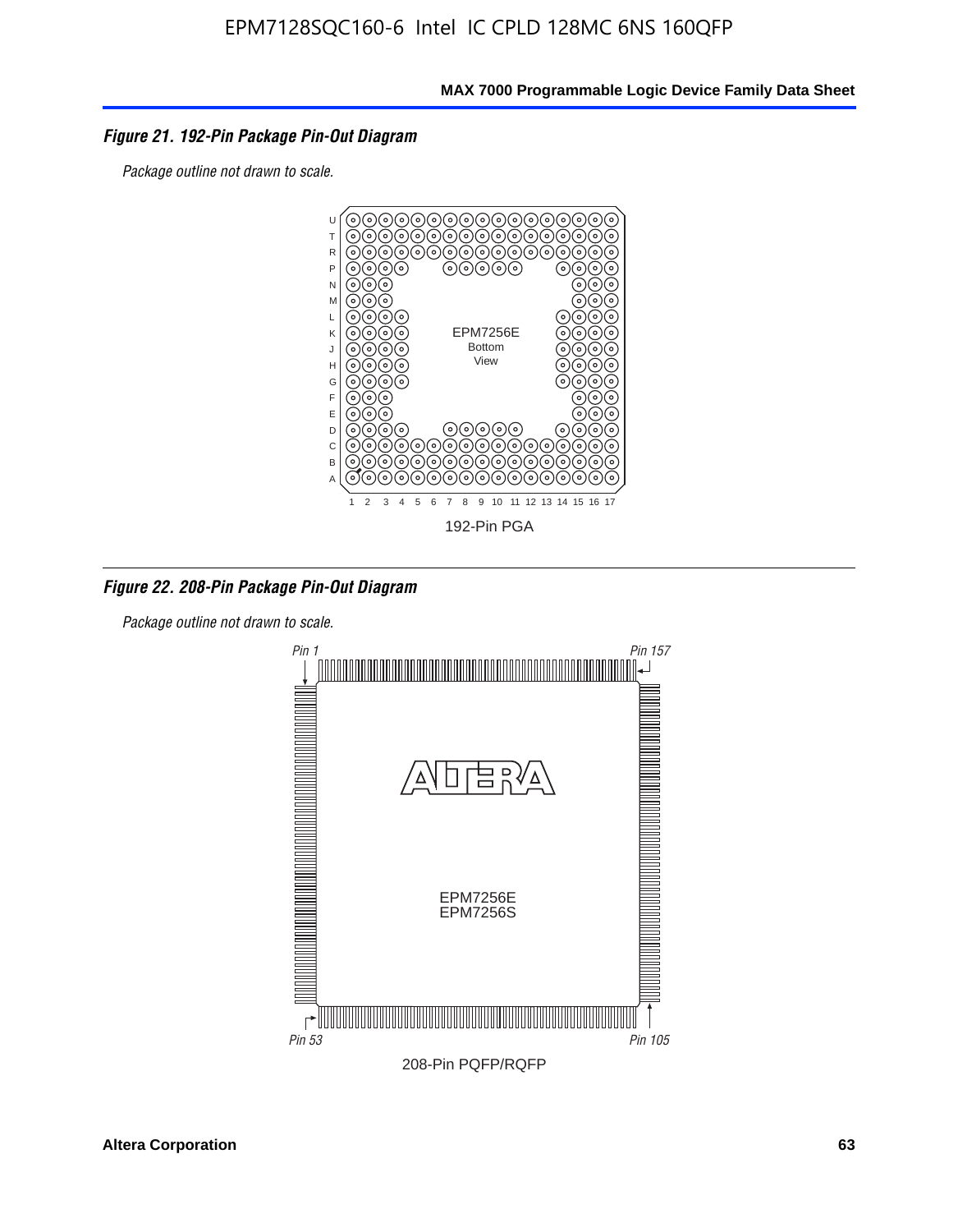#### **MAX 7000 Programmable Logic Device Family Data Sheet**

# **Revision History**

The information contained in the *MAX 7000 Programmable Logic Device Family Data Sheet* version 6.7 supersedes information published in previous versions. The following changes were made in the *MAX 7000 Programmable Logic Device Family Data Sheet* version 6.7:

# **Version 6.7**

The following changes were made in the *MAX 7000 Programmable Logic Device Family Data Sheet* version 6.7:

■ Reference to *AN 88: Using the Jam Language for ISP & ICR via an Embedded Processor* has been replaced by *AN 122: Using Jam STAPL for ISP & ICR via an Embedded Processor*.

# **Version 6.6**

The following changes were made in the *MAX 7000 Programmable Logic Device Family Data Sheet* version 6.6:

- Added Tables 6 through 8.
- Added "Programming Sequence" section on page 17 and "Programming Times" section on page 18.

# **Version 6.5**

The following changes were made in the *MAX 7000 Programmable Logic Device Family Data Sheet* version 6.5:

Updated text on page 16.

# **Version 6.4**

The following changes were made in the *MAX 7000 Programmable Logic Device Family Data Sheet* version 6.4:

■ Added *Note (5)* on page 28.

### **Version 6.3**

The following changes were made in the *MAX 7000 Programmable Logic Device Family Data Sheet* version 6.3:

■ Updated the "Open-Drain Output Option (MAX 7000S Devices Only)" section on page 20.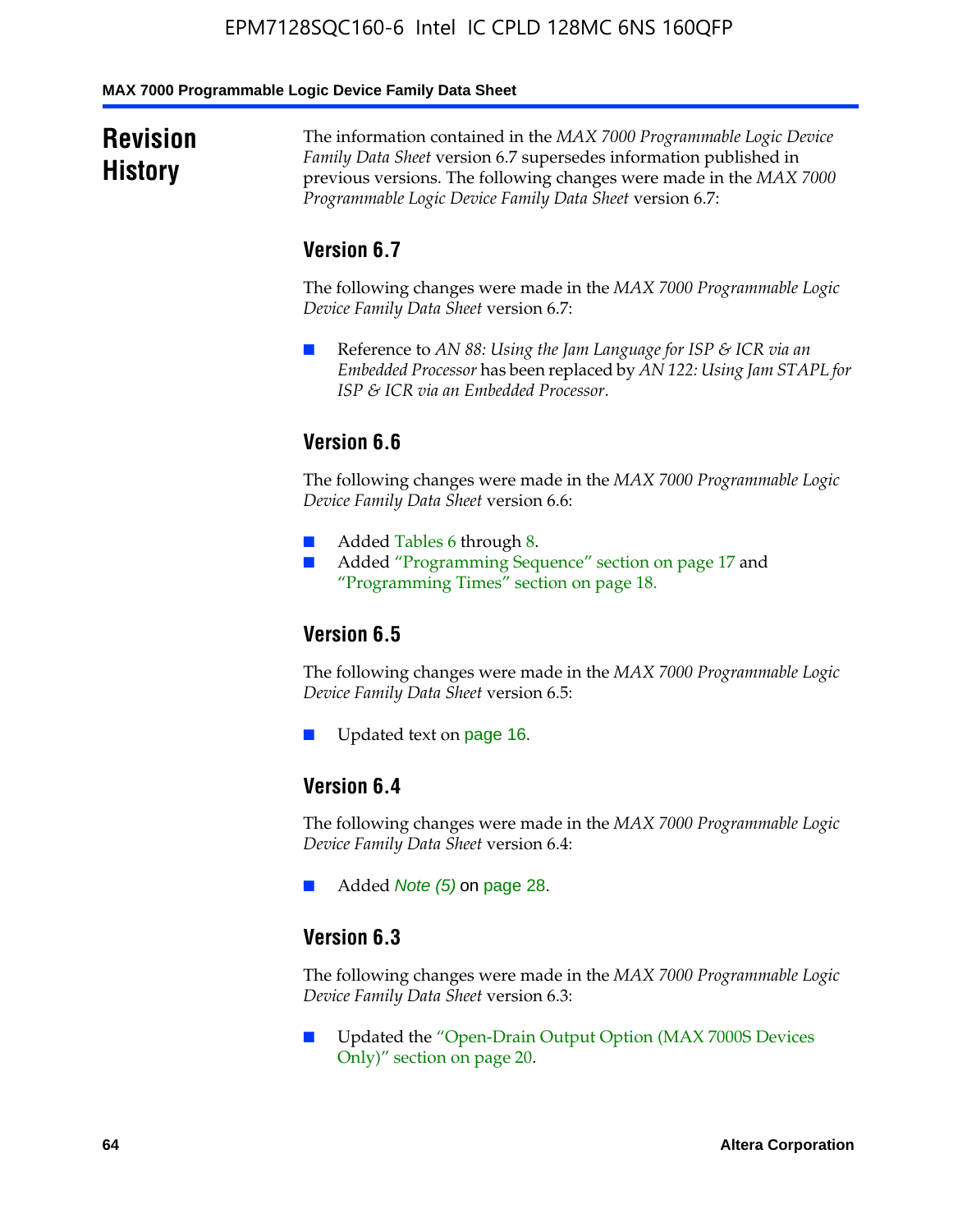

Altera Corporation 65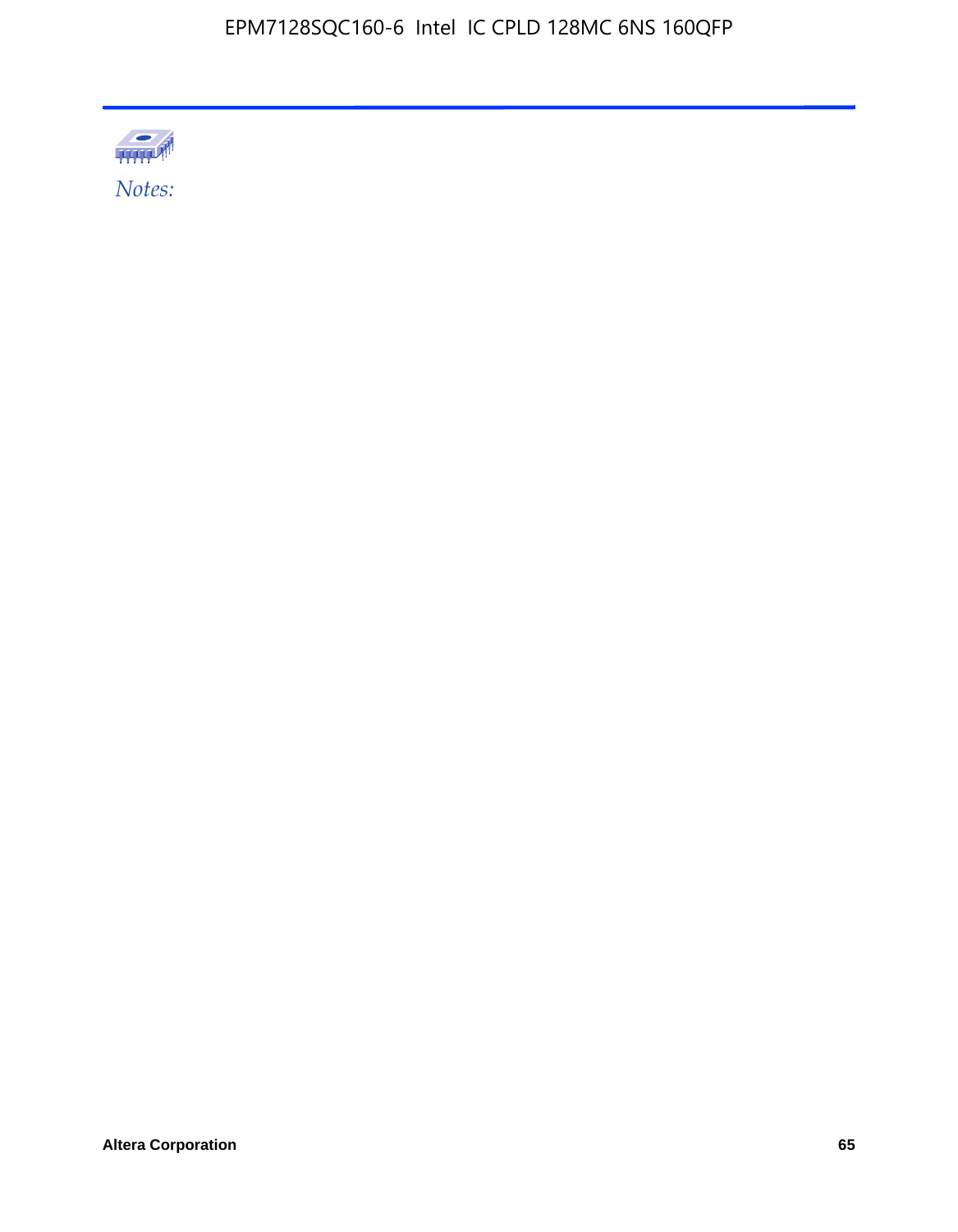

101 Innovation Drive San Jose, CA 95134 (408) 544-7000 www.altera.com Applications Hotline: (800) 800-EPLD Literature Services: literature@altera.com

Copyright © 2005 Altera Corporation. All rights reserved. Altera, The Programmable Solutions Company, the stylized Altera logo, specific device designations, and all other words and logos that are identified as trademarks and/or service marks are, unless noted otherwise, the trademarks and service marks of Altera Corporation in the U.S. and other countries. All other product or service names are the property of their respective holders. Altera products are protected under numerous U.S. and foreign patents and pending applications, maskwork rights, and copyrights. Altera warrants performance of its semiconductor products to current specifications in accordance with Altera's standard warranty, but reserves the right to make changes to any products and services at any time without notice. Altera assumes no responsibility or liability

arising out of the application or use of any information, product, or service described herein except as expressly agreed to in writing by Altera Corporation. Altera customers are advised to obtain the latest version of device specifications before relying on any published information and before placing orders for products or services.



**66 Altera Corporation**